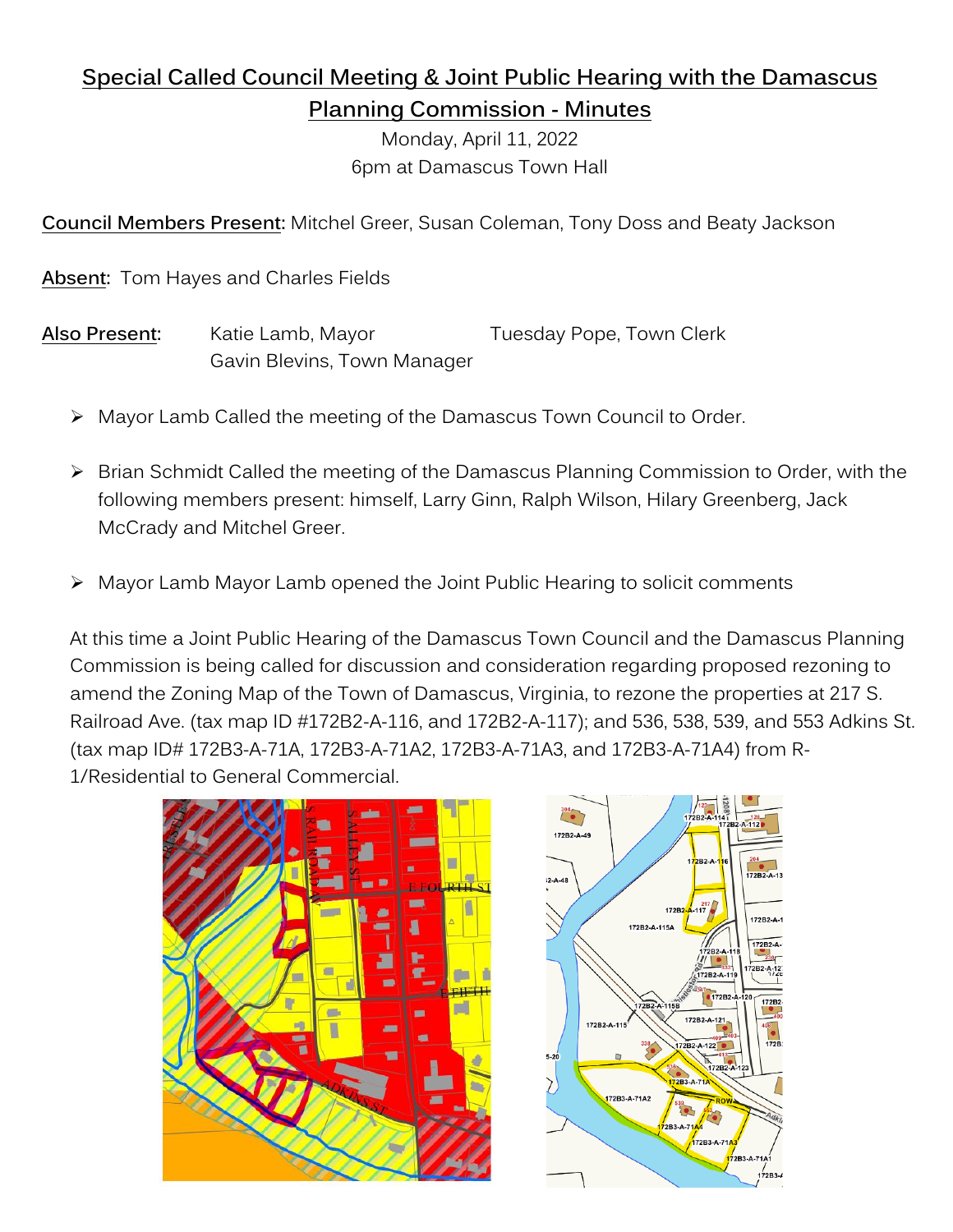#### Scott Smith

Is it customary for me to go first, or if it's my property that you're talking about? Or I don't know how you would normally do that, if people comment after I present.

#### Mayor Lamb

You should go first, you're first on the agenda.

#### Scott Smith

I have some information here. I had intended on doing a PowerPoint, but it doesn't appear that you have the capability to do that, so I've got some handouts.

### Scott Smith

Good evening, my name is Scott Smith. I live at 225 North Railroad Avenue. It is my property at 217 Whistlestop Road I've placed an application for this evening. Before I even get into that I just wanted to express all the gratitude in the world to all of the kind citizens of this town who have been so supportive of our venture here, of my family's venture. Everybody's been super nice about it. Everybody seems very excited about it. I've had tons of people already trying to book us at different places and different events and things like that, so it seems like it's going to be a very positive thing for the community, and it seems like the public is very excited about it. And I just wanted to say that that seems to be the norm to me, that the people of this town are very welcoming, and helpful and generous and kind, and I appreciate that. I think that's what we're trying to do here in Damascus.

### Mayor Lamb

Let me remind you that there's a five minute limit.

### Scott Smith

Is that a five minute limit for me too, even though it's my property? Okay, well then let's get moving. In front of you, you'll see this is the application for the rezoning a 217 Whistlestop there is a black and white picture of the state of the property when it was purchased. As you can see it sat for the better part of two decades as a vermin infested meth flophouse pretty much. It remained that way untouched and unchanged until we purchased it. When we purchased the property, our initial intention was that we wanted to put a home on the property. However, shortly after the purchase we discovered that a public dog park has been approved for the area directly behind our house, which curbs my enthusiasm to live there, so we did purchase another property that we currently live at. There are quite a few challenges in developing that property, as it is currently residentially rezone. The property itself would require quite a bit of zoning relief most likely to do just about anything on it. There is also the issue of the single lane, small gravel road that will be used to access the dog park, which would inhibit anything that I could do there as well. I have a couple statistics for you about the area that I think are interesting, you'll see some of their current conditions for the district there. But I actually have some other stuff that I find really interesting.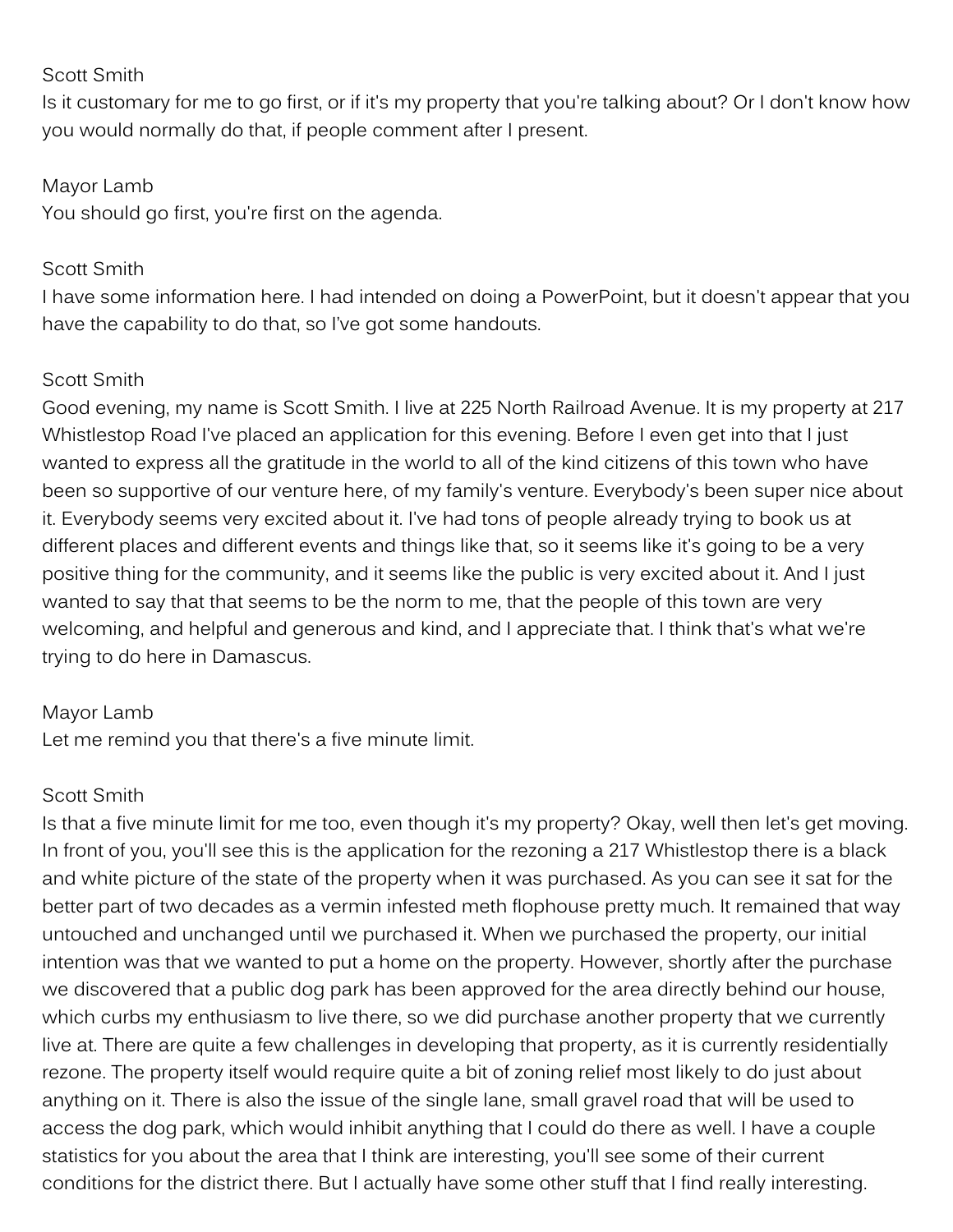Within a block and a half radius of the property, there are 37 commercial properties, and there are eight residential. Of those eight residential, several of them are under CUPs, as transient lodging, and at least one more will soon be under a CUP for transient lodging. There are, amongst those businesses are a church, which creates quite a bit of parking issue over there. My business wouldn't do that. There are several bike shops which create quite a bit of traffic through there with buses and whatnot. My property would not do that. There are several restaurants, including restaurants with liquor licenses, that can cause a burden on the local police, my property would not do that. The benefits of allowing me to operate this business here are that obviously we're going to clean up a property that's been an eyesore for a long, long time. And it was unaddressed for several decades, there was no worry about the impact on the neighbors of having a safety danger there, of having a constant issue for the police to have to deal with. We have already cleaned that up substantially and intend on cleaning it up more and making it a beautiful part of this beautiful town. Other benefits would be that we are going to provide a beneficial service. It's something that is needed. Obviously, I already have bookings coming in from a bunch of people in town who are looking for this exact business to exist. We would also contribute to the meals tax. If the assumption is made that we could do \$200,000 to \$300,000 in sales in a year the meals tax would be somewhere around \$15,000 to \$20,000 coming into the town, which I'm sure that the town could use. Another thing that I constantly hear is that we want to keep people in town, and this is another way to keep people in town. Providing more dining options, providing different ideas. It's just a great way to keep people from leaving town to go to Abingdon. It will increase our tourism and help with that. We will employ people, we will support local businesses by aiding the distillery, the brewery, places that can't have food that lose business because of that. We're always been active in the community throughout my 30 years in the business. We've been involved with supporting local sports teams and getting involved in charities and helping out the local fire and police and rescue. I'm closing down sorry. I just have one last thing please, can I say my last factoid here and that I will be done? Okay. The total acreage for commercially zoned use for South Railroad and Whistlestop is 2.812 acres. If you add the two acres of the dog park which is non residential, you're now at 4.812 acres. The total for residential zone in that same area is two acres. Obviously it is a predominantly commercial area. My property actually touches commercial property on both sides. It also has non residential behind it which is the dog park. Thank you.

#### Sammy Campbell

I am Sammy Campbell, 220 South Railroad Avenue. I've been a town resident for 12 years. Every day for that 12 years the first thing I saw in the morning, last thing I saw at night before I went to bed was the dilapidated property across the street. Property has seen numerous, numerous police calls. Also reports for town management. Multiple break-ins. Trespassing calls, vagrants, squatters, vermin, some of the things Mr. Scott had already mentioned, vandalism both to the trailer and the car that were parked there beside of it. For an extended period of time the front door was left wide open to that trailer, exposing what was inside. There were visible signs of obvious garbage and drug use. From the road you could see right through, there were burned spoons, syringes, I mean just melted candle wax in the floor, broken liquor bottles. This was a dangerous property. Tried to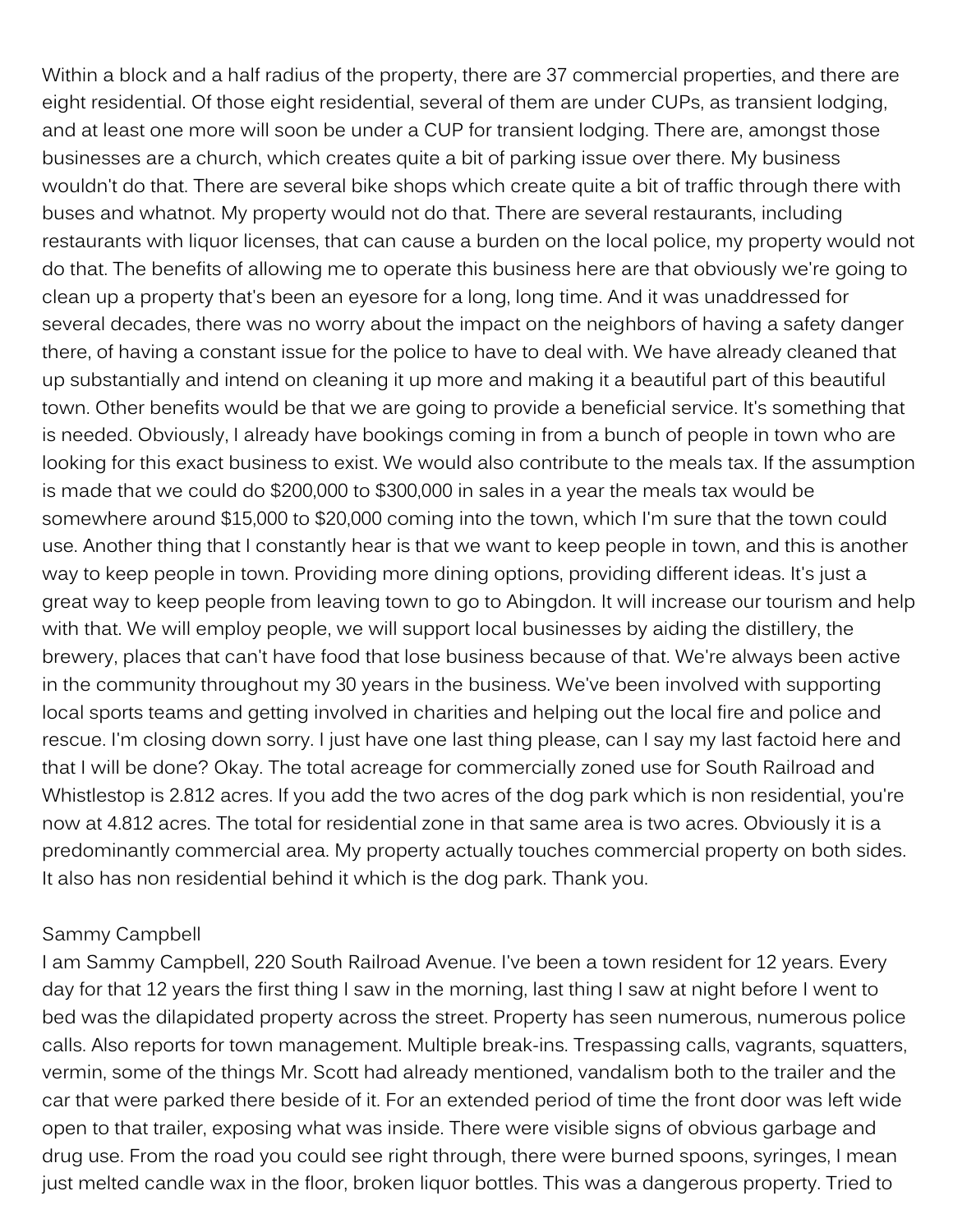get the town to take action for many requests in years. Nothing ever came out of it. I want to personally compliment Mr. Smith for the great job he did, putting his time and efforts into cleaning up a dilapidated property, all at his personal expense since he's acquired it. The property, like I said, it was a danger to the community, an obvious eyesore. Mr. Smith successfully accomplished, in just a few weeks, what I have been trying to get done for 12 years. I even checked when the there was a for sale sign, I inquired about purchasing the property but never got any kind of return. Residents along Railroad Avenue are very pleased with his efforts, and I just want to say thank you to Mr. Smith, for improving his property, the lot, you've increased the values of our property and, you've improved this town. Thank you.

Mayor Lamb

Anyone else seeking to provide some information?

Jack McCrady

Jack McCrady, 577 Bowlin Street. I would like to remind the panel first of all, one question on the permit that Mr. Smith handed in, one of them was to be determined and the other one is food and drink. What?

Scott Smith It would be a food truck, yes. No permanent structure.

Jack McCrady Is that a vacant lot?

Scott Smith Yes sir, it is now that I cleared another.

Jack McCrady Now the trailer that was removed that had the tree on it. Which lot was that on?

Scott Smith

That's on the lot that will have the food truck. The rest of the property is virtually unusable. It's a thin strip along Whistlestop.

### Jack McCrady (PC)

I'd like to remind the council that according to the figures that the county treasurer provided, because the way our tax structure in Virginia is set up, it's based on age 5 to 19 of our paid through seniors, youth population, that's how we return our money. As of now we got less than 90 kids in town. Of all the tax monies that go to the state of Virginia, we receive 1.24% of those monies back. They can be substantiated by contacting the county treasurer if necessary. I think that the continued eroding of R1 /Residential is not complimentary of the town. It does erode the workforce,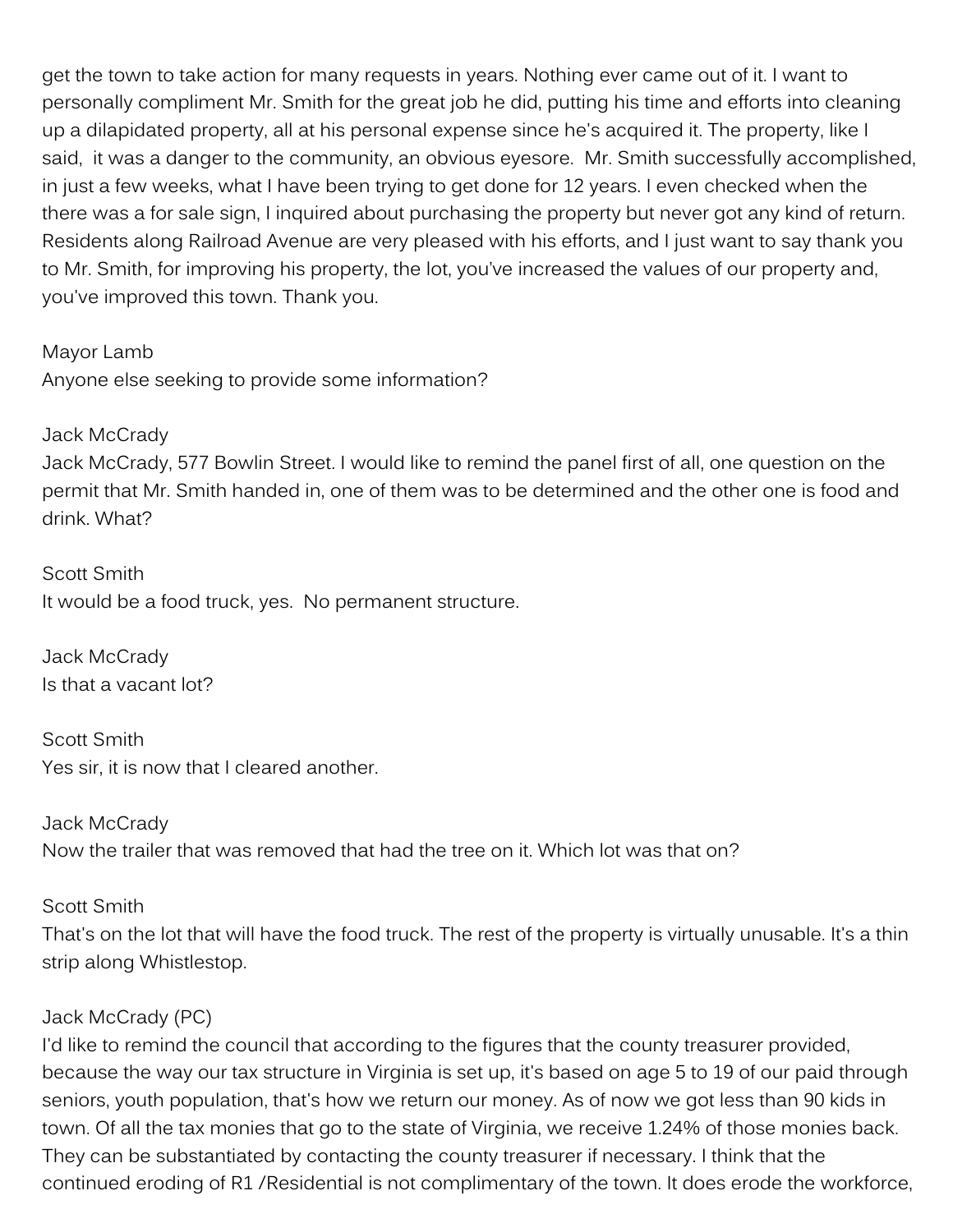it erodes the possibility of people that wish to move into town. And with the way the market is over here now, they don't even go on the market. They don't give it to a broker when someone passes away, or decides to sell their property. They're confronted with basically three groups people that wish to turn them into residential lodging. We have got to protect, and there's some case law that has been represented, R1 for strictly residential. And I would strongly encourage the council to vote no on these on these two applications that you have before you tonight. Simply because it's a continued erosion of our number of citizens. We're down to less, what 670 now, something like that? That's not very many people, and we'll end up like Meadowview with no town and no police force. And with that I want to thank you, hopefully you'll take my comments seriously, thank you

#### Tammy Rivenbark

My name is Tammy Rivenbark, and I live behind the Wicked Chicken. I really don't have a, really a thing to say other than the fact that they're doing the same thing with this property that they were going to do with us. And the fact that there's only a few residents that live on that road, I don't know how they feel about it, but I know how I feel about it. And I'm just concerned that this town is so small, and I love the people that live here and I love the businesses here, but I really believe that we need to stand up for each other. Thank you.

#### Tom Foltz

Good evening, I'm Tom Foltz, and I live at 560 Bowlin Street. I want to first just mention that I'm opposed to the and I would encourage you to vote no on this topic. And I have a few reasons why. I came here basically just to say that I agree with what Bill Kittrell and Melissa Morrison had written. So a portion of this is due to what they had emailed to the town council. So I'm very much pro business, actually, and as a former small business owner of 32 years, I do have a strong interest in letting any business that wants to open doors in Damascus, to come join us. Building a Business has many wonderful benefits that are not only personal, but they're also good for the community. We are in a very small community that relies heavily on tourists, and so as long as we can accommodate the tourists in good way, our town will benefit. But I think it's important to have some control over where and how the commercial growth takes place. When I was in chiropractic college, way back when Moby Dick was a guppy, which was back in the early 80s. Many of my fellow students were wondering where they would end up opening their practices. The advisors and the instructors at that time, would give an answer that go anywhere you want, there's always room for a good doctor. Well, as an outcome of that simple bit of advice, we now find chiropractors on almost every commercial street corner and shopping center in the United States. So how do you think that impacted the doctors that already established? There is a time when any business could saturate the market just as chiropractors do. So if we go back in time back to like 100, maybe 200 years, when the concept of zoning a town or a municipality was taking place, what do you think they wanted? Why would you think they wanted a map to map out our specific areas for businesses and specific areas for residents? Obviously, there must have been some conflicts between the businesses and the people that live nearby. So why would we think that things would work any differently in the year 2022, differently than it did back in, let's say, 1722? Why would we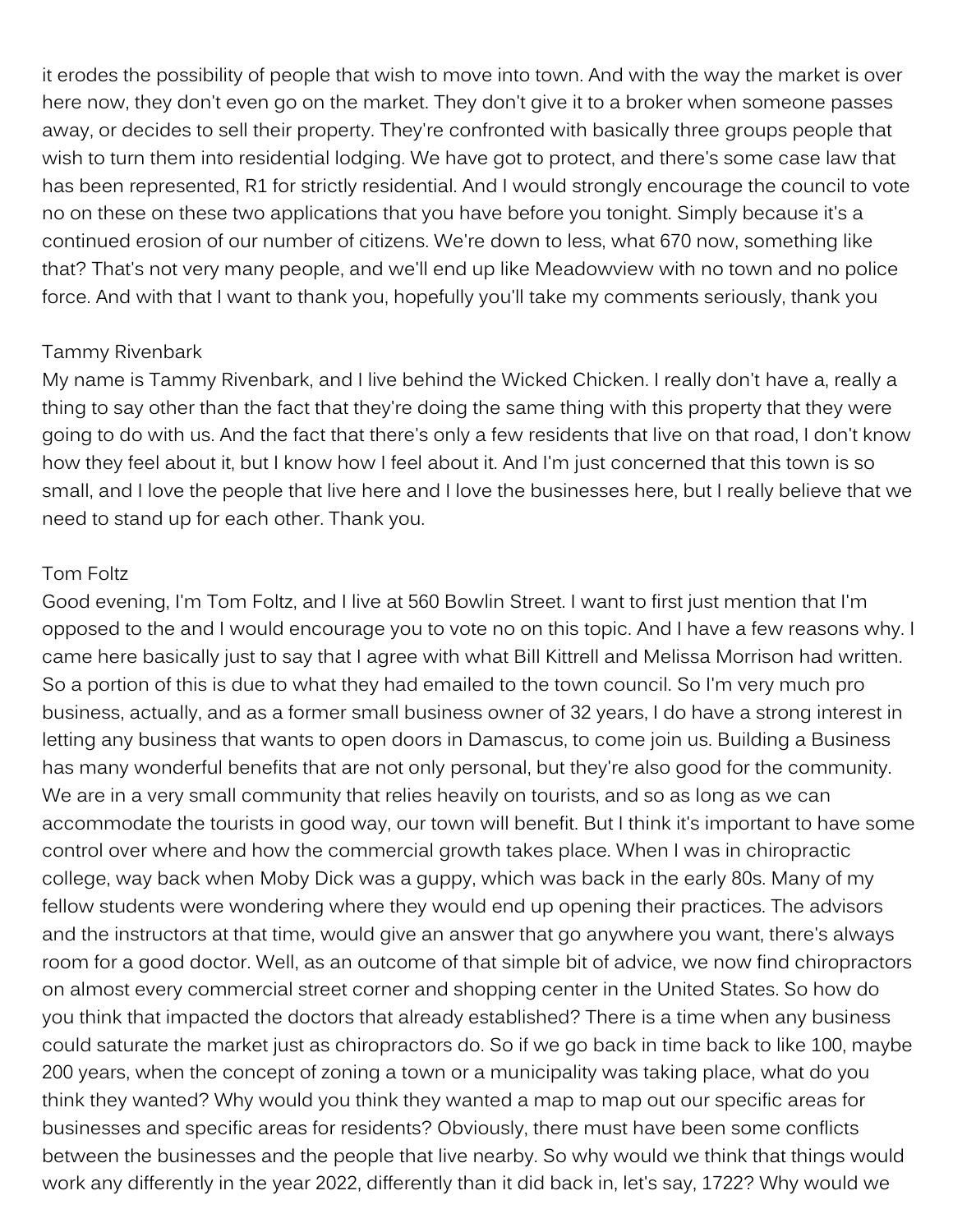think it would work any differently in our town of Damascus compared to anywhere else? Mr. Kittrell brought up some good points on his in his letter, and they need to be considered. A business's bottom line should not have such a negative impact on the residential areas. This is not to say that rezoning should not take place. But I'm just saying that it should be the result of some careful study. We have businesses that are currently occupying residential parcels that look like they will never be part of a neighborhood, so rezoning might be the logical solution in areas like those. Likewise, we have homes and some business districts. It would be illogical to rezone these areas to residential. So authorizing one business to amend current zoning or to allow commercial growth may not drastically change a neighborhood. But once one business does it, another business would expect the same. Eventually, certain types of businesses could saturate our market and saturate our town, our neighborhoods will be severely affected. So if that were to take place, this would not be good for anyone, residents or business owners.

#### Paula Smith

My name is Paula Smith, I live at 225 North Railroad. I would just like to say that we started, I've wanted to move to the Southwest Virginia for about the past eight years. We looked at Floyd for years, we started visiting Abingdon, Fourth of July, three years ago, we came here. And to me, it was the most magical thing I've ever experienced. All those people in the park from this tiny little town, and we're leaving, and it's just rows and rows and rows of cars parked along the streets having like, it was just such an incredible feeling that so many people turned out in such a small place. And everyone was having such a great time. And it was, that was it for me. I didn't want to live in Abingdon anymore. I didn't want to live in Floyd, I wanted to be here. We started coming here, every two to three months for three years, looking for a place to live, for a place that we could start a business down here. We had a very successful restaurant where we're from, I didn't need to leave, I wanted to be here. The friendliest town on the trail. I've made so many good friends here. I want to be able to have a business here. And as far as, I don't, I honestly don't believe we'd be having a negative impact on the neighborhood. As far as traffic, all we're looking for is the bicycles that drive by. We're not talking about cars up and down the street. We're not talking about loud music. We're not talking about late nights, we're not talking about early mornings, just a small quiet little food truck. And honestly, the dog park will create more traffic than I'm going to with my food truck sitting there. I came here because I wanted to be a part of this town. I wanted my children to grow up in this town, they have made the best friends here, and they want to be here. And I want to be here. And I just hope that the feeling is returned. Thank you.

#### Mayor Lamb

Any other comments regarding the proposed rezoning?

## Pat Pricthett

My name is Pat Pritchett, I own the property at 333 South Railroad Avenue, basically right across Whistlestop from the property in question. Personally, on a general political standpoint, I would like to see people be able to do what they want to do with their property. We do have ordinances that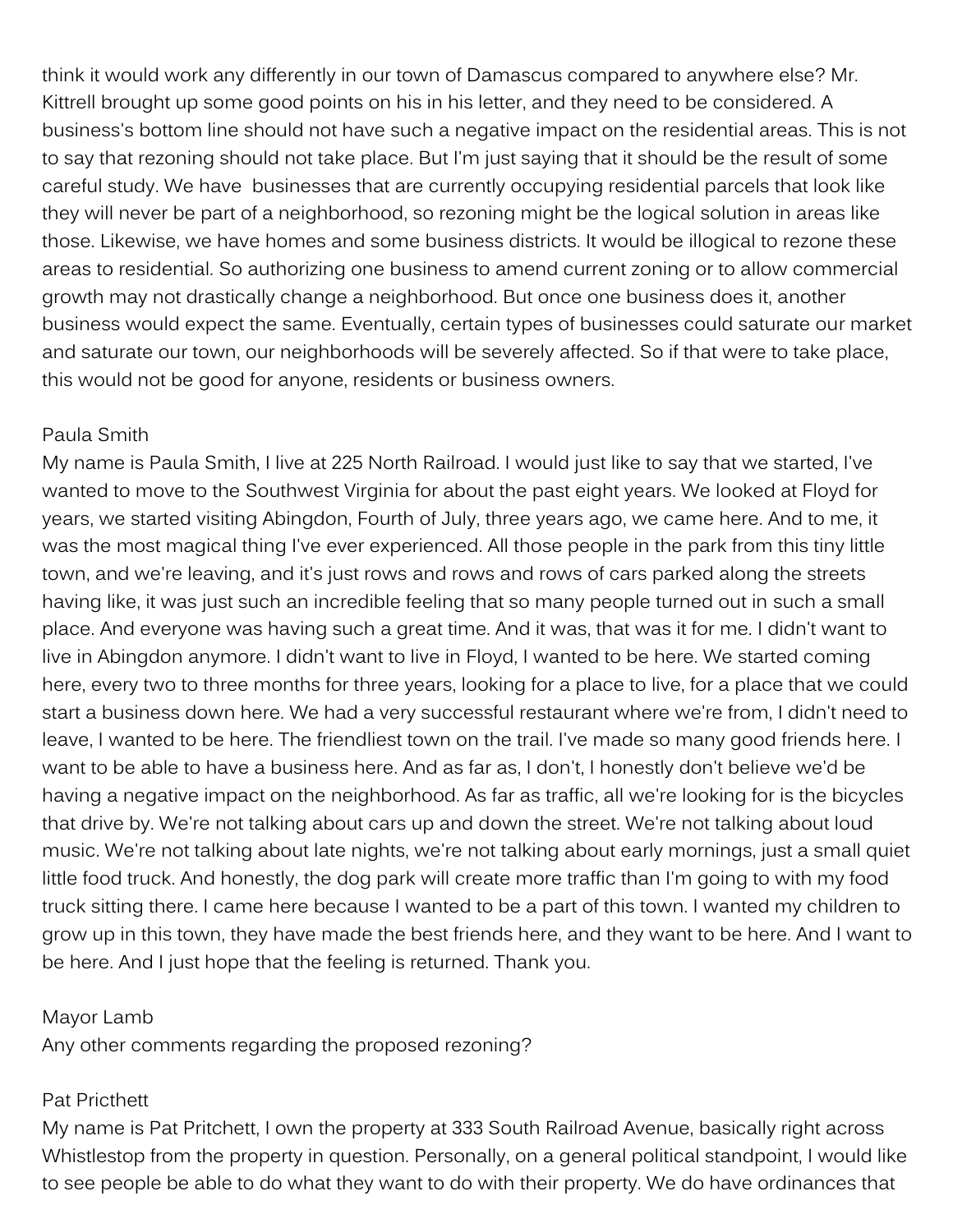would prohibit loud music late, when they're enforced. For a little food truck on that corner, I don't know that I know that other folks that don't live there have objections to it. I guess you have to take it to account everybody's opinion. But I would think you would look at the folks that are most impacted by it first, and so with that being said, I would hope that you could approve this. There's obviously a business opportunity here for the gentleman, he wouldn't be doing this. If you look at the residential side, I kind of agree with you, if you are aware of the property, I'm not so sure that you could build a residential house there of much value that would compare with the business value for the town. Thank you.

### Tamra Pope

Tamra Pope, owner of the Wicked Chicken, 409 Fritz Street. I'm here this evening, I mean, it's not my neighbor, but this is very similar to the meeting that we were at a couple months ago. And I would seriously asked the committee and the town to remember that there are areas in this town that are zoned specifically for specific areas. You have commercial, most of my life 51 plus years, okay, when you roll into a town, your commercial is on the street front, it does not encroach into residential neighborhoods. Now mind you, there might only be five people living on that street, but you are still in a residential neighborhood. And as a person, that if I own the home on that street, I will not want to roll up and look at a, and no offense, we're all neighbors, we're all friends, this isn't personal this is business, okay. I wouldn't want to roll up and look at a food truck every day as my next door neighbor. Okay, just saying, my business I've owned, this is my fourth year. But that restaurant has been there for 30 years on that corner. And I apologize to my neighbors every single day about the traffic, and I've only been there going on four years. And we try our hardest to make sure it doesn't affect them. Now we are working to try to get another street opened up that will have another access through there but that's another meeting. But I strongly want the committee and the town to understand that you have residential neighborhoods and you have commercial property. We should respect the people that own their homes in those residential neighborhoods and not convert them into commercial. Why else, then why not just take the whole dang Street and make it all commercial and tell everybody else sorry about your luck, it's commercial? We'll just rezone the whole damn road. But we're not here for that either. But I want you to keep that in your mind that we need to keep it separate and learn how to separate it, and if you set a precedence for Mr. Wes Graham, who could not turn that back lot into commercial on a residential street, we should not do it here.

#### Chad Jacklett

Chad Jacklett. I don't really understand why in a tourist town there's such a strong, not wanting tourists here, you know. It seems like we should be doing everything in our power to bring tourists in here. They come here they don't hang out because there's very little to do here, there's not many places to eat. He's trying to clean up an eyesore on his property, and he's not allowed to do what he wants with it? I mean, just seems like a no brainer that you ought to allow it to me.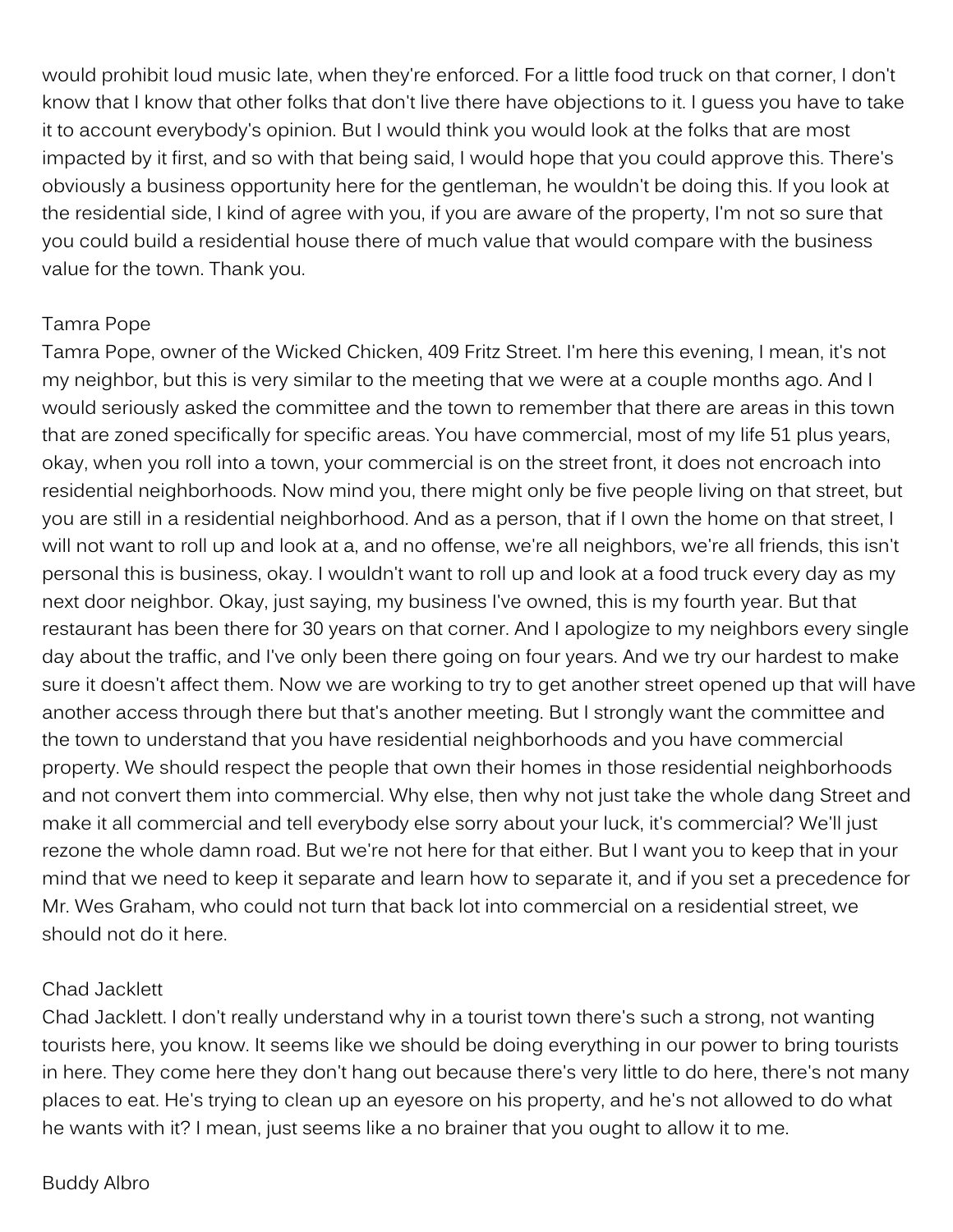I'm Buddy Albro, I live at 539 Adkins Street. I just want to respond to a couple of comments here because, I haven't seen that Kittrell/Morrison letter, but they don't live here. They have a house across the street, and it sounds like they're opposed to it, but they they rent their house as a vacation rental. So just what Jack doesn't want, but I don't understand why they would be against it when they're not here, and their house is a vacation rental. And also, most of that street is already zoned commercial, and the whole strip next to it pretty much, except for Pat's spot, has been bought by a developer already and one of them just received a conditional use permit to be a vacation rental. So the whole street is almost commercial already and from the neighbors I've heard speak tonight, they're, they're not opposed to it. So I'm not sure the people that are opposed to it aren't on that street. So I'm not sure who on that street is opposed to it. But there's not many.

#### Mayor Lamb

Any other comments regarding the proposed rezoning?

#### Ann Marie Mack-Schmidt

My name is Ann Marie Mack-Schmidt. I live at 605 Appalachian Trail Drive. And I also am not a neighbor of Scott, but the reason I felt like I had come forward is because fear of precedence. I do know a person that, as you've got the letter, that does not want that road to turn commercial because his residence or his house is there. And to me, this just seems like somebody decides they want a commercial business in their house, I'll put a request in for rezoning of commercial. Now true, there may be some conditional use permits, vacation rentals, that's not zoned commercial. That is a business entity within a residential area, which we are trying to fight. Because, and I don't want to go there again, it's not very pleasant for residents. But I feel like I had to come forward because of the precedence, because one person says, I want to do this and I want to change this commercial. Then when the next person comes in and asks for a request, and say, well, you did it for this person, why aren't you doing it for me? Just like with the conditional use permits, they don't get turned away. Because I think it's because precedence has been set, and so nobody's ever been rejected. It's true. I have not heard of it conditional use permit being rejected. No, you're saying no. I have not heard of a conditional use permit being declined, and I mean, if you want to go ahead and do this, um, this is this is not my decision, but I just want the Council to take into consideration that sometimes these things set a precedence. And that is the fear that next time somebody will come in and want their street to be done the same way. And we really do need, and we don't hate tourists, I love tourists, but we do need a residential area that's flourishing along with a commercial area that's flourishing, we can't do one without the other and have a town that is going to survive. That's all I have to say.

### Mayor Lamb

Any other comments regarding the proposed rezoning?

## David Atwood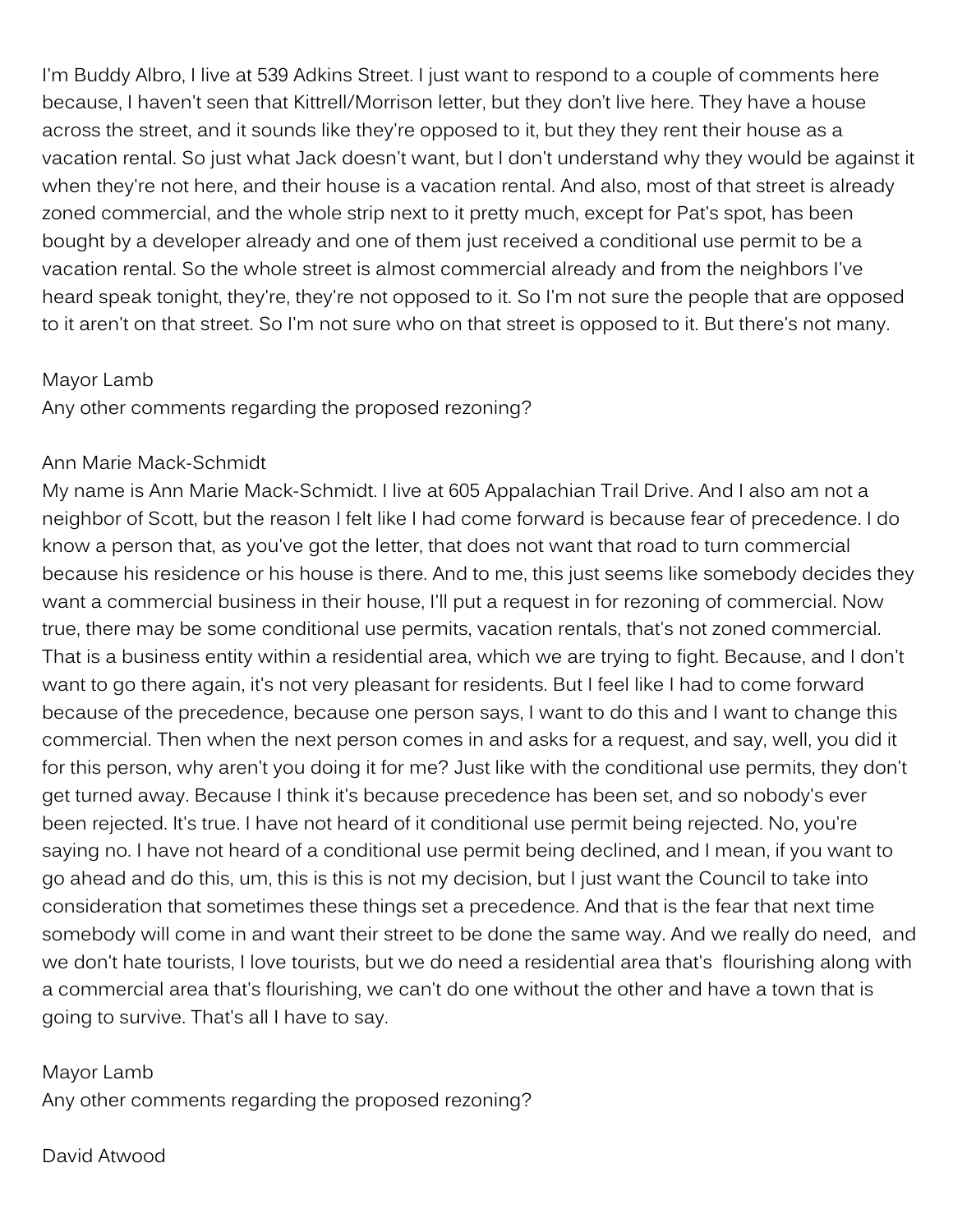David Atwood 203 North Legion Street, which is zoned commercial. And I would like to say that our whole area, that whole part of town, is zoned commercial and somehow, we have managed to have a neighborhood with neighbors and everything. So I don't believe changing a lot that Scott can use for commercial is going to erode the other residents there, their feeling of community because there was no one being a resident at the property to begin with, and in their words, for a couple of decades. So, appreciate the history lesson and the other comments and about the erosion of the tax base for the schools, but if the town wanted to they could donate money to the school system that's getting raised from more businesses in town. Also two, Holston High School does not offer AP classes for their Students in person at the school itself, so anybody moving here for the schools is going to take that into consideration, and most likely go to other high school school systems that are in the county that do offer those things. So yes, we need residents. Yes, we need people to work the businesses. We also need the businesses there that can provide jobs for the people to come here to live. So that's my comments.

#### Mayor Lamb

Any other comments regarding the proposed rezoning? Any other comments regarding the proposed rezoning? The third and final time, are there any other comments regarding the proposed rezoning? Okay, at this time, we will close the open joint public hearing and move into the Planning Commission discussion and possible action.

Brian Schmidt (PC) I hereby call the planning commission meeting to order. Comments> Does anybody have any discussion?

Jack McCrady (PC) Are we going to have these one at a time? We're going to discuss Mr. Smith's and

### Brian Schmidt (PC)

Well, what we've done, and what seems to work is that we start a discussion. and basically almost everybody else in the room participates. I could shut it off that we're the only ones talking, but I think it works well when the council can participate as well, ask questions. Why are we saying this and so on, and we may have questions for the folks who own the properties, and open up for a little bit of discussion.

Buddy Albro I think Jack was asking if we're doing the applications one at a time. Not mine yet.

Brian Schmidt (PC) Oh yes, we can do that. If you would like to.

Larry Ginn (PC)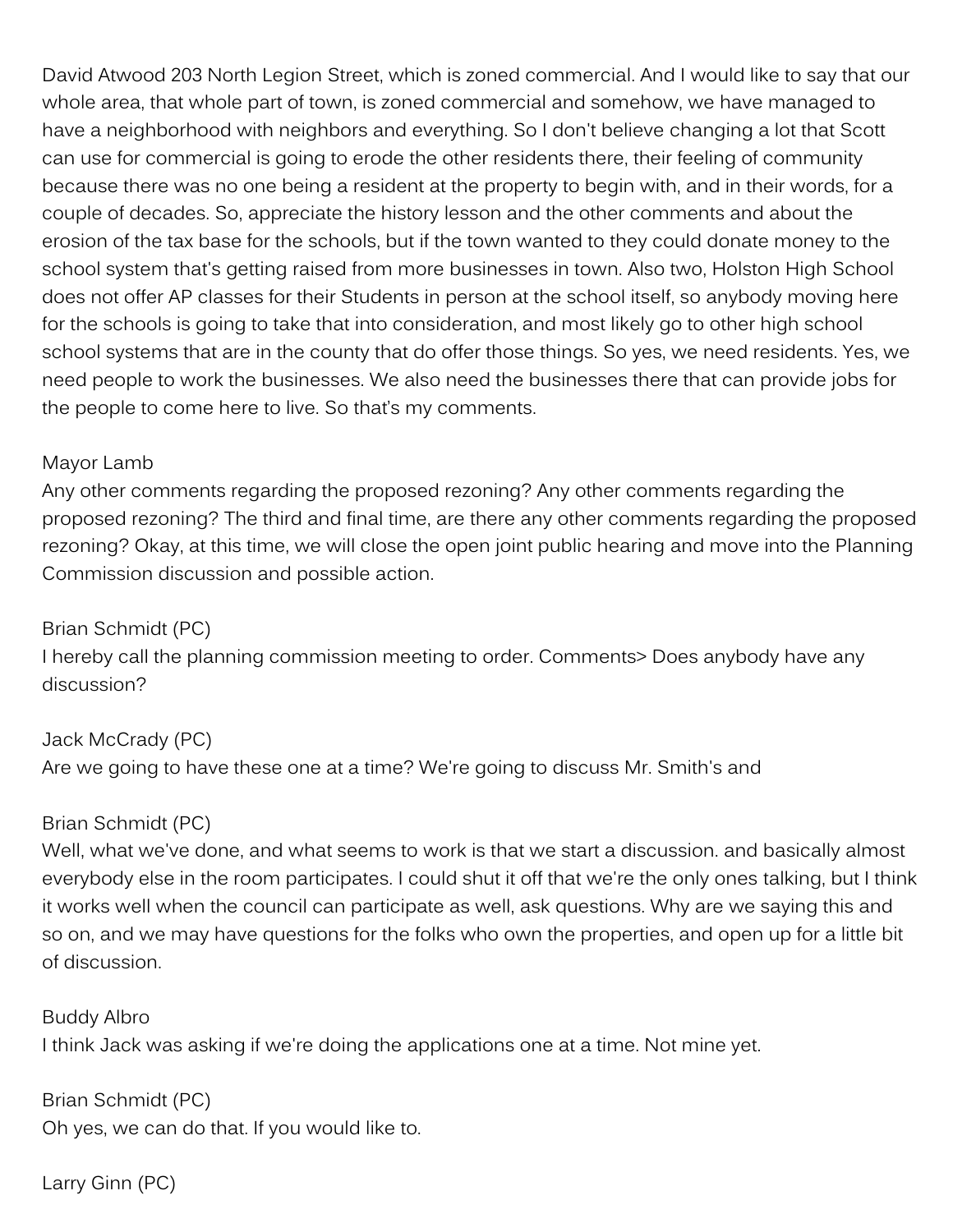We should probably discuss each one individually. Make a recommendation after discussion on each one individually. Then make a proposal to them, and then they can have discussion and questions from us.

Buddy Albro We will have a discussion on mine next, right?

Mayor Lamb Well, on the agenda, we have Scott Smith's properties at 217 South Railroad Avenue.

Brian Schmidt (PC) So that would be first.

### Buddy Albro

I just wanted to make sure that we were going to have another open discussion, reopen the comments for my property next.

### Brian Schmidt (PC)

That's what I'm hoping we can do. We've done that in previous and it's worked well.

### Buddy Albro

Right, because I assumed just now this open discussion was just for his, and nobody's talked about ours yet.

### Mayor Lamb

The open joint public hearing to provide information and solicit comments regarding the proposed rezoning was for everything that I've stated in a joint public hearing of Damascus Town Council. But that doesn't mean that we can't converse with the property owners if we should have questions, or the commission should have questions.

Buddy Albro Nobody's addressed mine yet.

Mayor Lamb Not the public anymore. But the property owners if we own a portable

### Jack McCrady

Point of order. We had a public hearing that included landowners and anyone that was interested in pro or con on the issue. Are we going to have another public hearing by including the audience into discussion between the Planning Commission and the Council?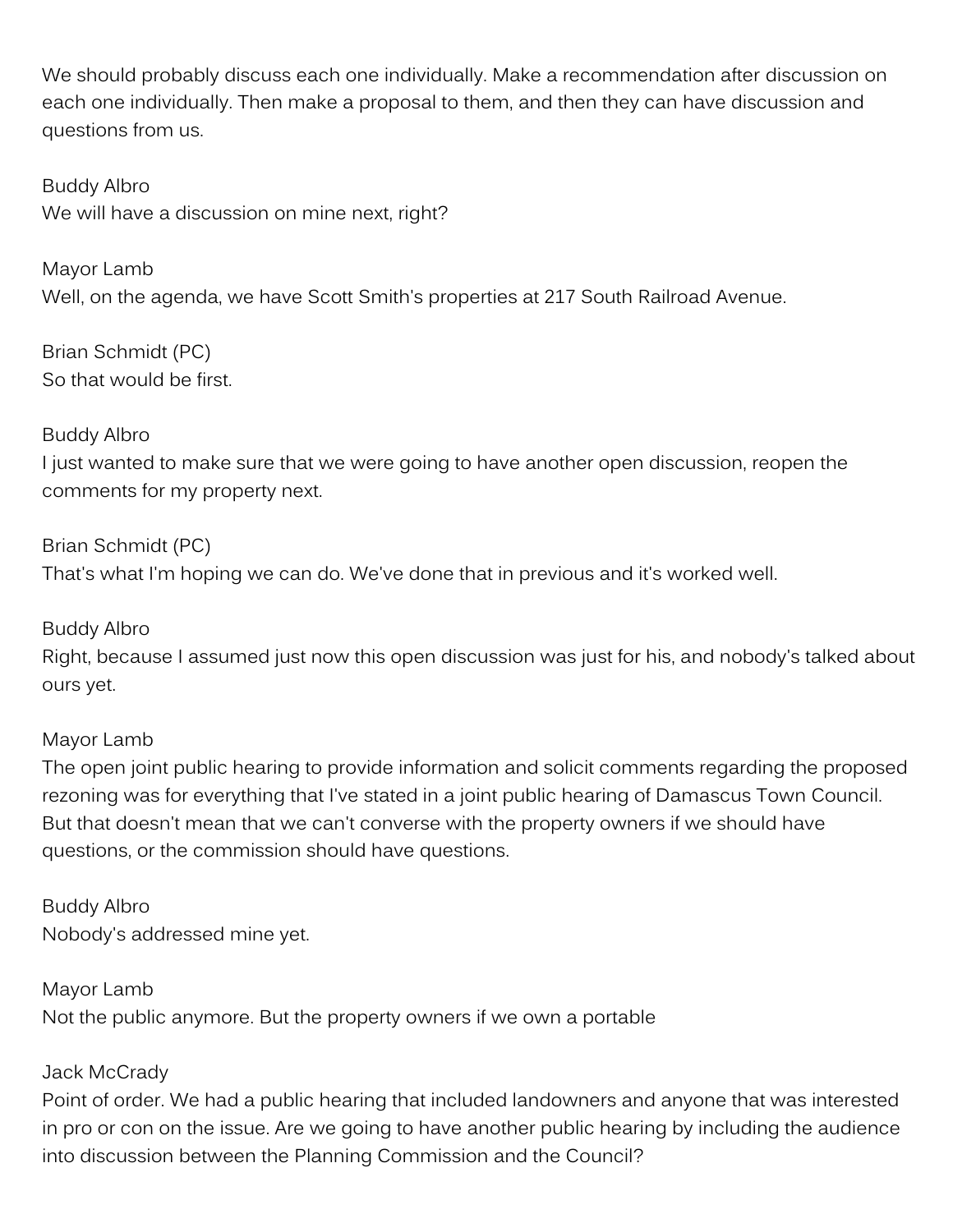Mayor Lamb No.

Jack McCrady (PC) So then it's going to be closed.

Mayor Lamb We closed the Public Hearing.

Buddy Albro That was for both, for everything? That was that was not clear.

Mayor Lamb

This is exactly what we're not going to be doing. So at this time, the Planning Commission is going to conduct their meeting to discuss these parcels and I think are going to begin with the Smith property at 217 South Railroad Avenue that includes two tax map ID numbers. And then I think if the Planning Commission and the Council have questions, concerns, or we can communicate with property owners to move forward, but there will be no more comments from the public. Thank you.

Tamra Pope Madam Mayor.

Mayor Lamb No, sorry.

Cindy Hartsfield Nobody addressed his yet, nobody at all, nobody got a chance.

Mayor Lamb Thank you ladies, but there's no comment from the public.

### Brian Schmidt (PC)

Okay, we call this meeting to order. We are addressing Mr. Smith's property first, opening, we're opening the floor for some discussion. I want to make one comment, I was at the property today and I saw a structure located roughly where the, where the old trailer was located. And Mr. Smith was limited in time, maybe you'd like to address that?

Scott Smith Yes, I did. I did put a storage shed on it.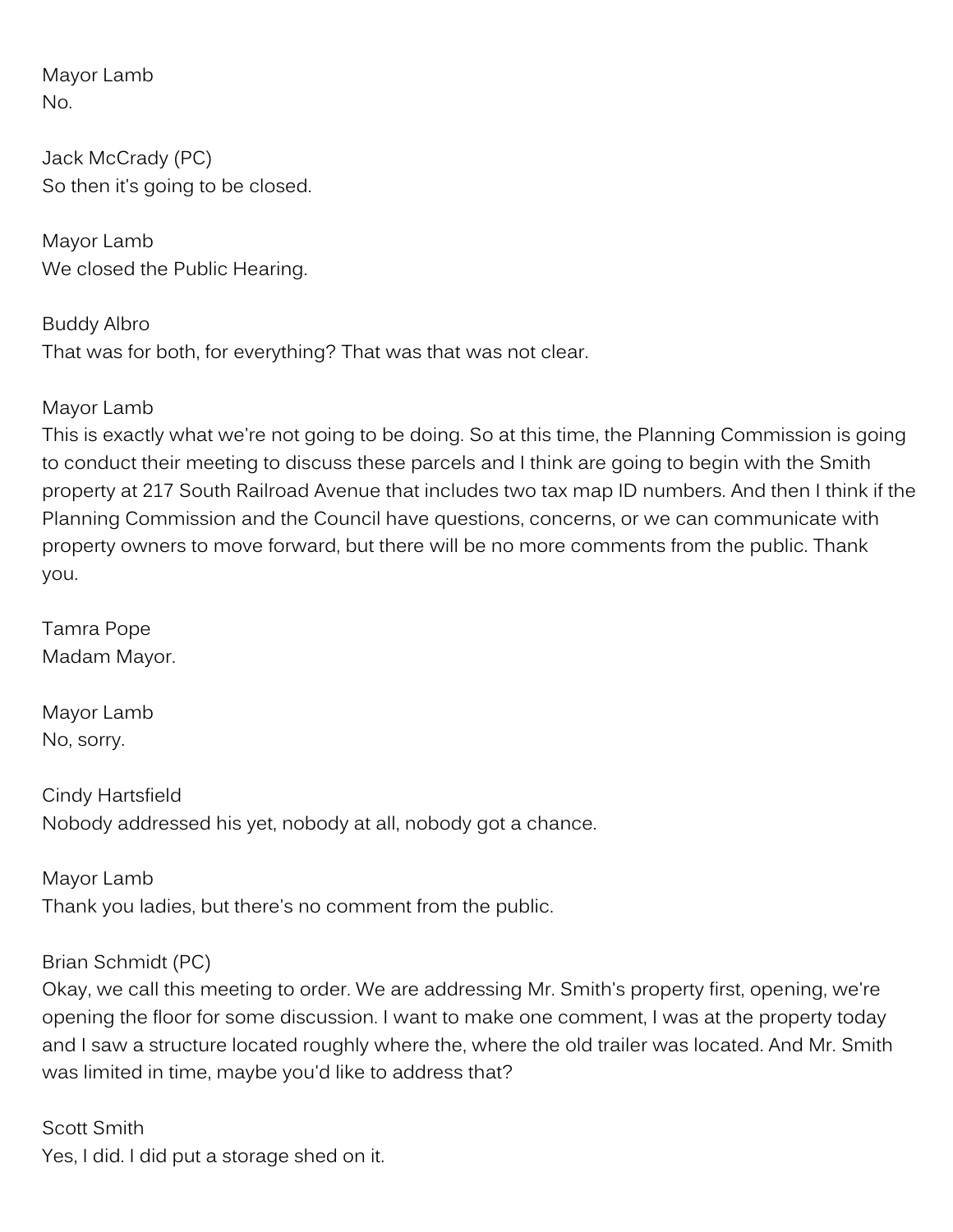Brian Schmidt (PC) But I thought you mentioned that there would be no structure, permanent structure.

Scott Smith

I said there'll be no construction done on the property that would, so there would be nothing, there'd be no noise issues for people while construction is being done, no construction vehicles. Sorry, that was misunderstood.

Brian Schmidt (PC) I just wanted to give you the opportunity first. Any other discussion about this?

Hilary Greenberg (PC) Is this not considered spot zoning?

Brian Schmidt (PC) I mean, I would like to address that, but I'd like to entertain any other thoughts before that.

Larry Ginn (PC)

I have a question for you guys, and Gavin, you're probably the one who could answer it. And it's, it's in relation to the property, that's going to be the dog park on one side? What, what is that currently zoned as now that it's going to be a dog park? Or what is it zoned out right now? And is it going to change when it becomes a dog park?

Gavin Blevins It's still zoned R1.

Larry Ginn (PC) It is okay. And the intent of the town will be to change that to a green space, or what?

Gavin Blevins No, it would be left as a park.

Mayor Lamb It's currently green space.

Larry Ginn (PC) So it is green space, not R1?

Mayor Lamb It's overlapping.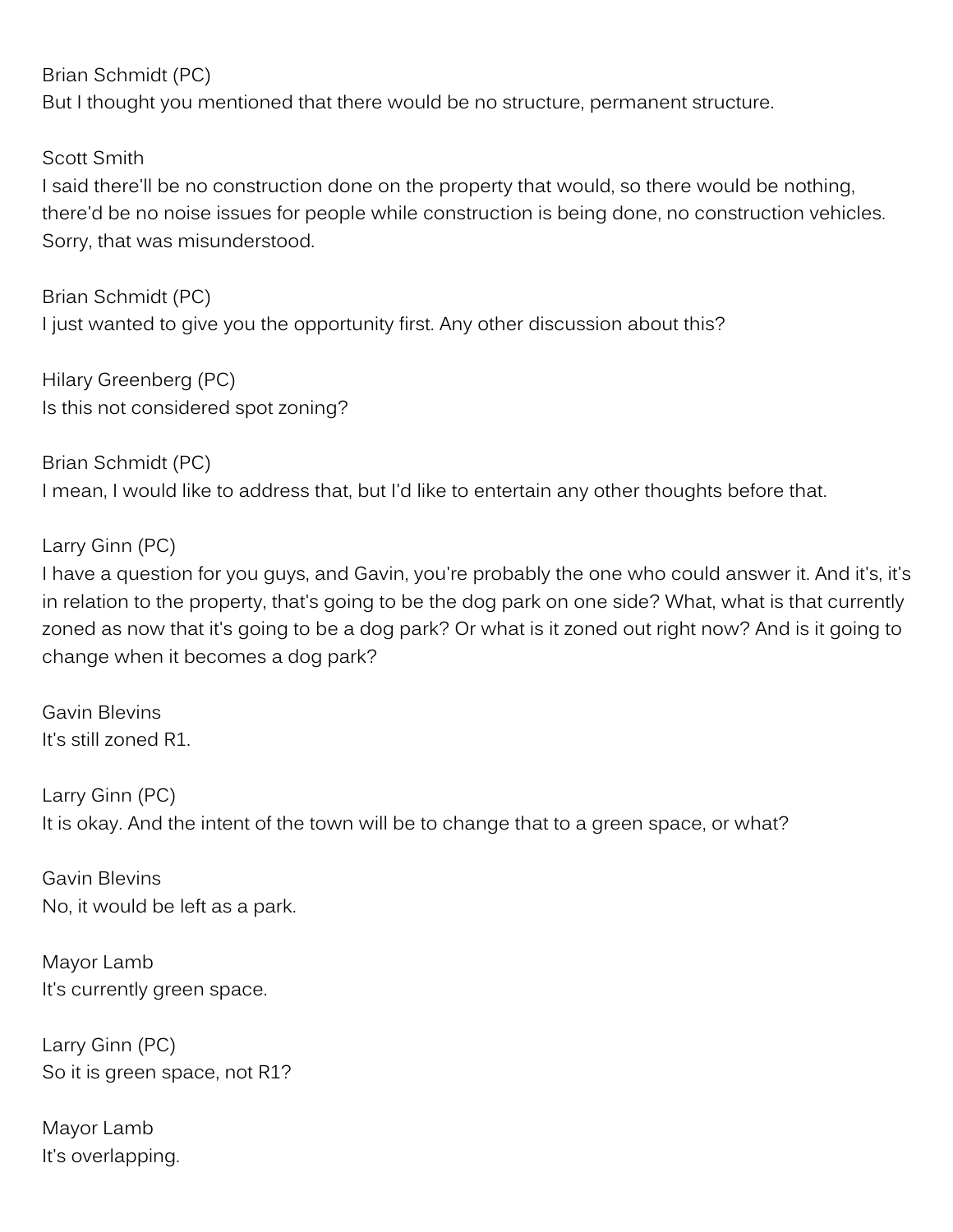Gavin Blevins The green space is an overlay zone.

Scott Smith I do but again, you know, that's it's kind of very general, unless you're really looking at a survey map. It's vague, it's general. That's what I was kind of asking, and if it's going to be a dog park, it really can't be R1.

Scott Smith It's zoned R1 the same as the town pool the town park, and all the other public parks are.

Jack McCrady (PC) They are an allowed use of R1.

### Mayor Lamb

I guess my biggest question, if I can interrupt, if either one of these properties perhaps the one that the trailer was on, it's closer to the dog park. I mean, are either of those even large enough for a residence or a home? Because they're tiny? So, you know, that's my question.

Brian Schmidt (PC) That's a good question.

Mayor Lamb

You know, would there would anyone, and part of it is in the floodway there, so my question is, you know, would anyone be able to get a permit to build a residence there anyway?

Jack McCrady (PC) Well, all you need is five feet off the property boundaries on the sides, 15 front and rear, correct me if I'm wrong.

Larry Ginn (PC) Right. But it has to be enough a certain area in between there for the square footage of that.

Mayor Lamb And there's a bank that you know, is included in there that goes behind.

Jack McCrady Be considered boundary, not the lay of the land.

Larry Ginn (PC) That was That was my next question or concern is, how does that lay in the 100 year floodplain?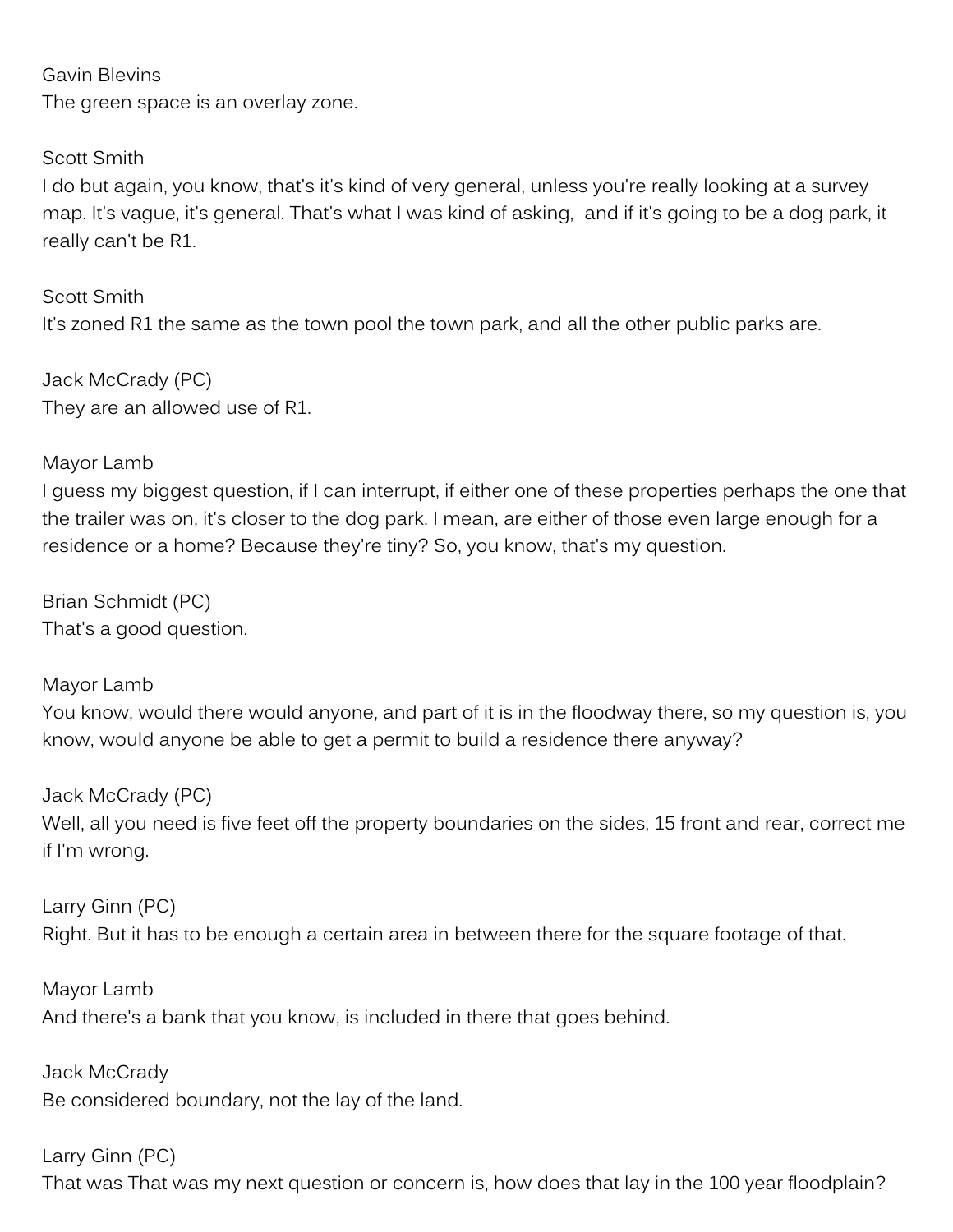Jack McCrady It didn't get wet in the 500 year floodplain, because we had that in 1977.

Brian Schmidt (PC) I believe that's also on that map.

Mayor Lamb So do we know what the square footage is then?

Brian Schmidt (PC) It should be on the tax map. Does it provide it?

Jack McCrady (PC) Now there seems to be some confusion as to, I think Mr. Smith can clear it up. There was two trailers, one on 117, and then another one, Ronnie Reed's grandmother's trailer that he demolitioned it also correct, Mr. Smith?

#### Scott Smith

No, there was only one trailer there on my property. There was one that was down below where the dog park is, that was not there when I bought the property and not part of my company.

Scott Smith There was two trailers on Railroad Avenue.

Larry Ginn (PC) That's Trey Waters', the other one.

Jack McCrady (PC) Okay, I'm sorry. I apologize.

Scott Smith I do have the survey if anybody's interested in seeing it.

Larry Ginn (PC) So where's the floodplain?

Gavin Blevins It shows up on your map here, it runs basically the back edge of the parcel.

Larry Ginn (PC)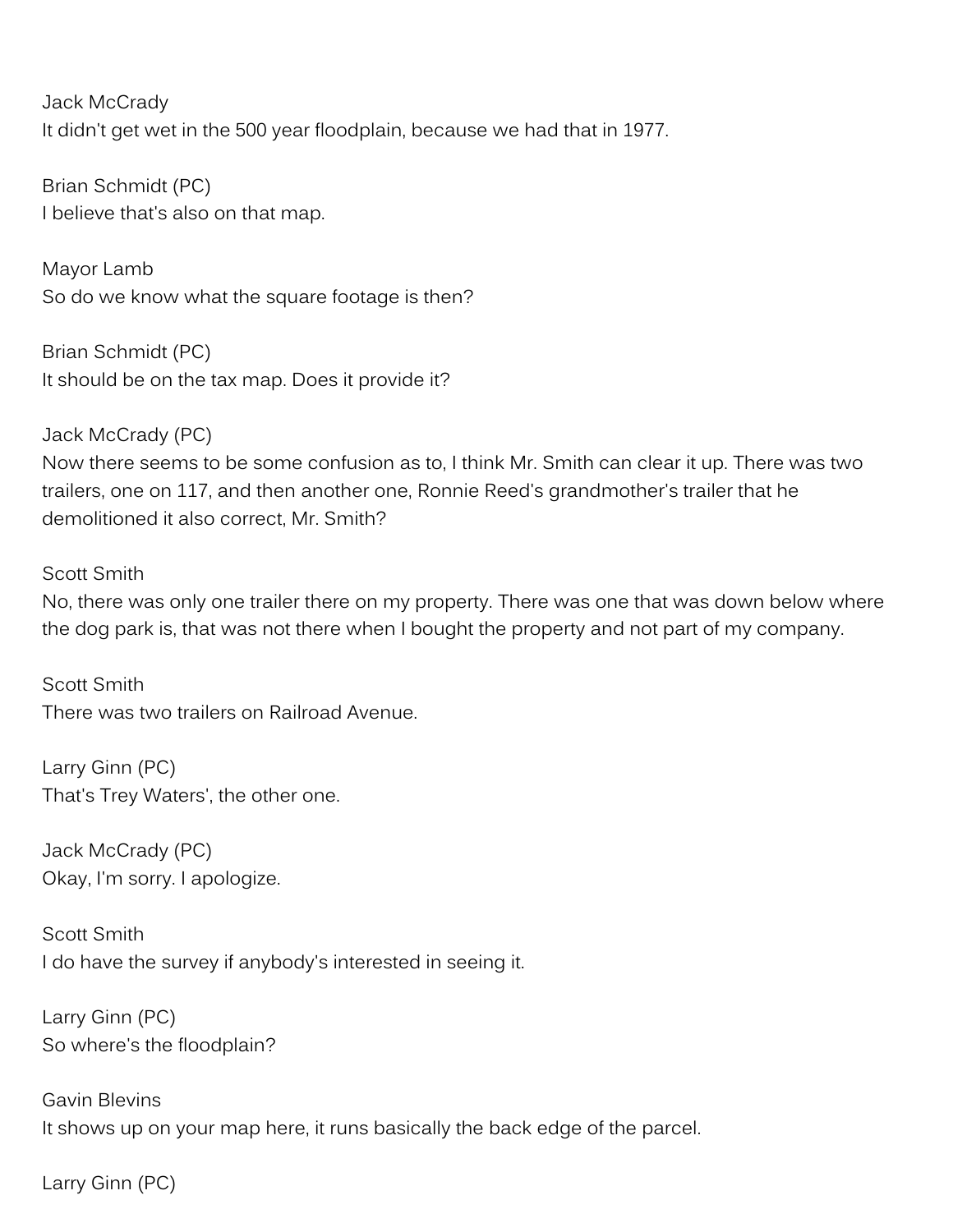### The back edge?

Ralph Wilson (PC)

If it didn't get zoned commercial, could you do a conditional use, and it still get zoned for a food truck?

Jack McCrady Reapplication is all that would be necessary, isn't it?

Mayor Lamb

Well, it seems like it's me that there's two applications in the packet. One is for a or change of use, and one a variance rezoning.

Brian Schmidt (PC) Yeah, we do need an explanation of that one says food truck.

Tuesday Pope That's just additional info. It's not part of this rezoning request, it's just additional info.

### Gavin Blevins

Yeah, this this one was submitted on the third of April, so it's not part of the rezoning. The one that states that is a food truck, because that would depend on, I mean, that would fall into planning commission and other stuff. It would be outside the purview of this particular meeting.

### Brian Schmidt (PC)

Sure, we are only looking at change of zoning here. Without any reference to intent. Which is correct. That's what we're doing, so the food truck isn't part of our decision.

### Larry Ginn (PC)

No, but he's given you an indication of his reason why he is requesting that change and paying the application fee for it to be considered.

Brian Schmidt (PC) I understand.

Jack McCrady That's not in question though, the question is the rezoning. That's the question.

## Brian Schmidt (PC)

Right. And I have a short, hopefully I can keep it short, thing to say about this, and it applies to Buddy's properties as well. It has to do with spot zoning and what that is, and how that applies or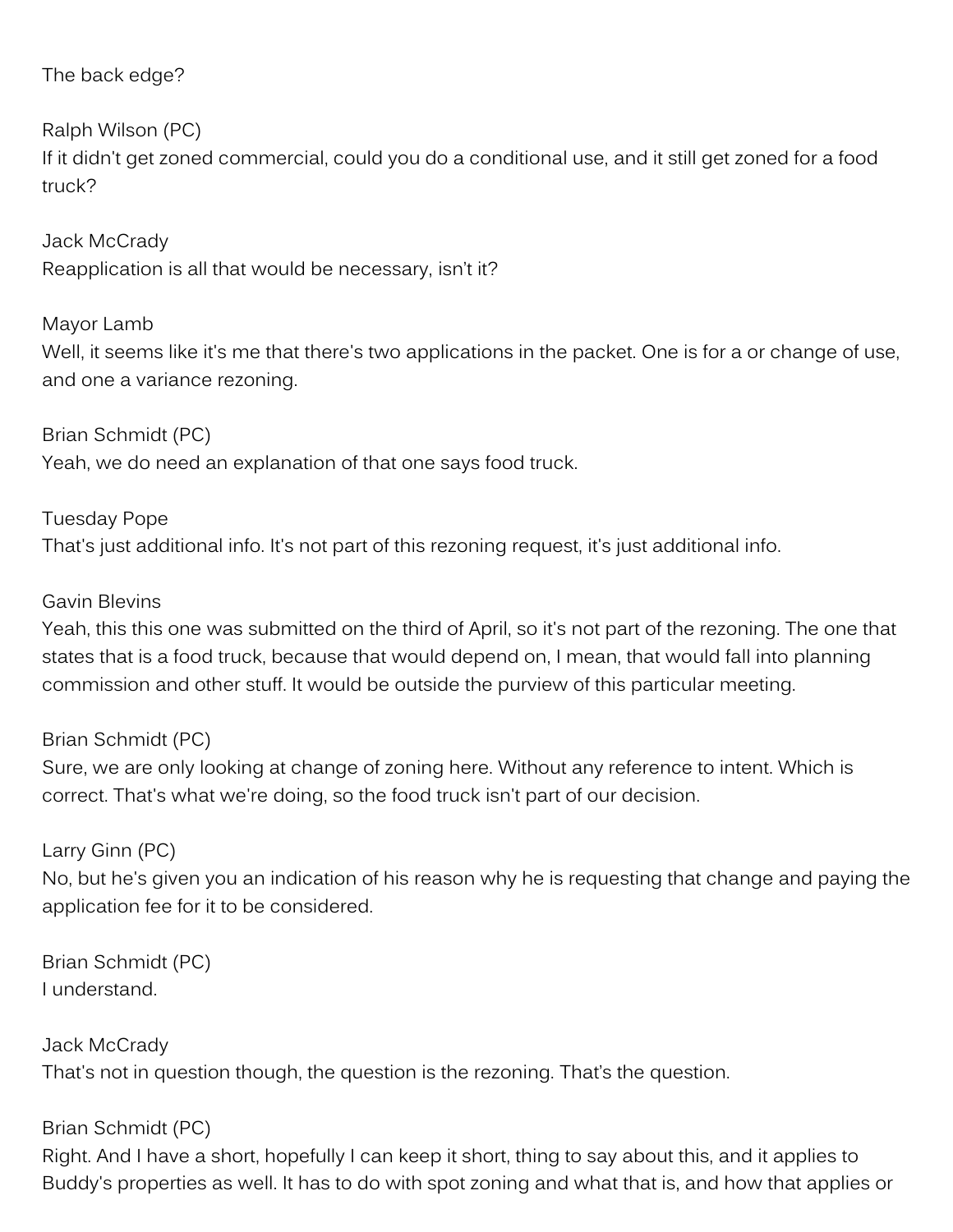doesn't apply here. And I'll try to keep it short, but there's a body of laws and regulations and case law that sets up everything we're doing tonight. Sets up the Planning Commission, the purpose for the Planning Commission, purpose for a comprehensive plan, a, a general zoning map for the entire town, our zoning rules and regulations. If you if you summarize everything, and a lot of this is at the state level, the enabling legislation, so to summarize all this, basically, it says that municipalities are supposed to follow a process, have a comprehensive plan. and that comprehensive plan looks at the future of the town, looks at the issues, what's going on? What are our trends, where are we going? And what are the implications of that. And it makes recommendations. Those recommendations result in possible changes to our zoning regs and they result in a general zoning map for the town, and that zoning map is developed through a process where there's a very broad discussion where everybody in the town participates. It's a broad conversation that looks at the future of the town, looks at the whole town and puts together a puzzle as to what should happen where in the future and that's how zoning comes together. Spot zoning is when you don't follow that process, in general, that's what it says. If you want to get, I'd like to get just a little more specific on there is a definition of spot zoning that resulted from a 1967 Supreme Court of Virginia case, and just to give you the very little bit of it because there's, you know how cases have lots of words, and wading through it all, I think the main thrust and this is this is repeated everywhere else, it's in our stuff, too, is the legislative purpose is to further the welfare of the entire municipality, as part of the overall zoning plan, the ordinance does, if it is, if it is that, if it's part of the overall zoning plan, the ordinance does not constitute legal spot zoning. And it's based upon the welfare of the entire county, or excuse that says County and other things here, but municipality or town. So any, if you're making a decision about zoning, you're not looking at individual benefits if you do, your spot zoning, and that's also in here, but I don't want to read all of that. The bottom line is if you don't follow a process and look at the big picture and take individual properties like we are here, it gives the impression that you're making the decision for the benefit of the people who own these properties, and that's not how zoning supposed to work. The statements are that when you do that, it's illegal. So my argument is that, is not for or against either properly being changed, is against the the venue that they should be taking place. Looking at our larger zoning map, we attempted this back in 2018, and it didn't work, we never finished that map, it still has never been changed. We changed our zoning regulations, but never, the town council never approved a new map. There was a lot of dissension, we just couldn't, people that were there could tell you, can tell this as well as I do, but it just, we weren't able to carry it forward. My argument here would be that the right way of doing this is to go back to that map, and that process and say, as a town, what makes, where should commercial take place, you know. A vision of this town may be that Railroad Avenue should be commercial, but to make that decision, piecemeal, is not the right way to go about it. If you do that, you give the impression that you're making those decisions for the benefit of an individual, and once you get that impression, or you do it that way, you are spot zoning, and it says very clearly here, is illegal.

Larry Ginn (PC) Where does it say that?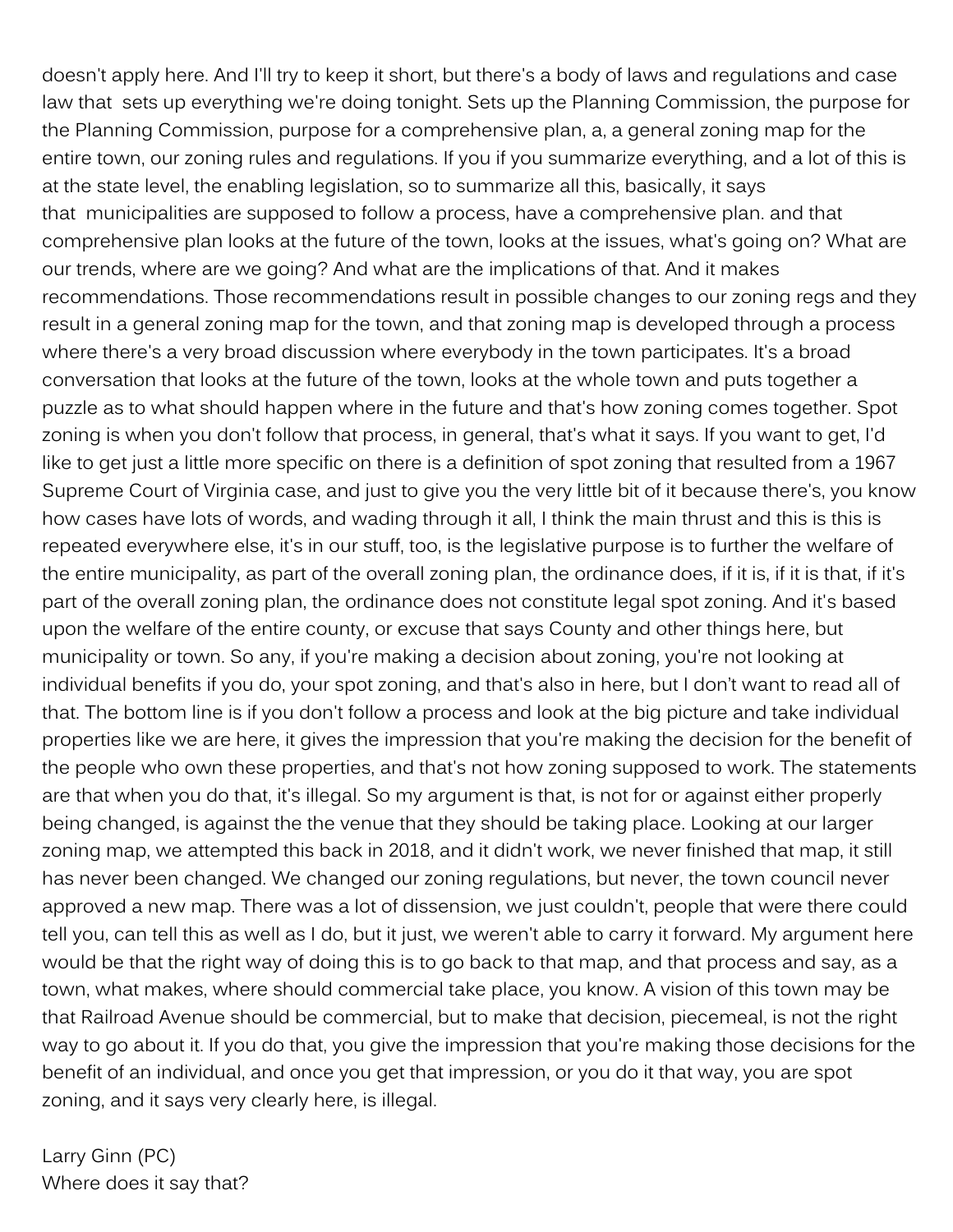### Brian Schmidt (PC)

Right here. The purpose of zoning ordinance is solely to serve the private interest if the purpose is is to serve the private interests of one or more landowners the ordinance represents an arbitrary capricious exercise of legislative power, assisting constituting illegal spot zoning.

## Larry Ginn (PC)

So what is that copy? That's what I'm asking.

### Brian Schmidt (PC)

This is the Virginia, I have a copy for you, this is a Virginia Supreme Court decision made in 1967. Everywhere you go that when you look at Virginia spot zoning it wherever comes up, pretty much it refers to that decision as the definition they based it on. And it's expressed everywhere, but not always in the same words, and so once I figured out that's where it comes from, I thought we were better off looking right at that. That's case law, By deciding that case and coming up with that decision during that, deciding that case, the State of Virginia Supreme Court established law. It's not legislated, it comes through the cases. They do that, when they do that, it kind of fills in holes that the legislation didn't address. So that said, and I also want to say, to give you also the feel of where we are, that all that body of legislation,

Mayor Lamb

I'm sorry, are you speaking on behalf of the planning commission when you say we? What are you saying we?

Brian Schmidt (PC) The planning commission, I'll be more specific here in a moment,

Larry Ginn (PC) We still have open discussion, so you're not speaking for us right now.

### Brian Schmidt (PC)

No, I am. I'm speaking for me. But I'm addressing what the state laws and everything says the Planning Commission is all about. And the planning commission is, its role is to bring the perspective of following this logical sequence of events to make decisions to the table when we're here. We are totally advisory, we have no power.

Mayor Lamb Well, you know,

Brian Schmidt (PC)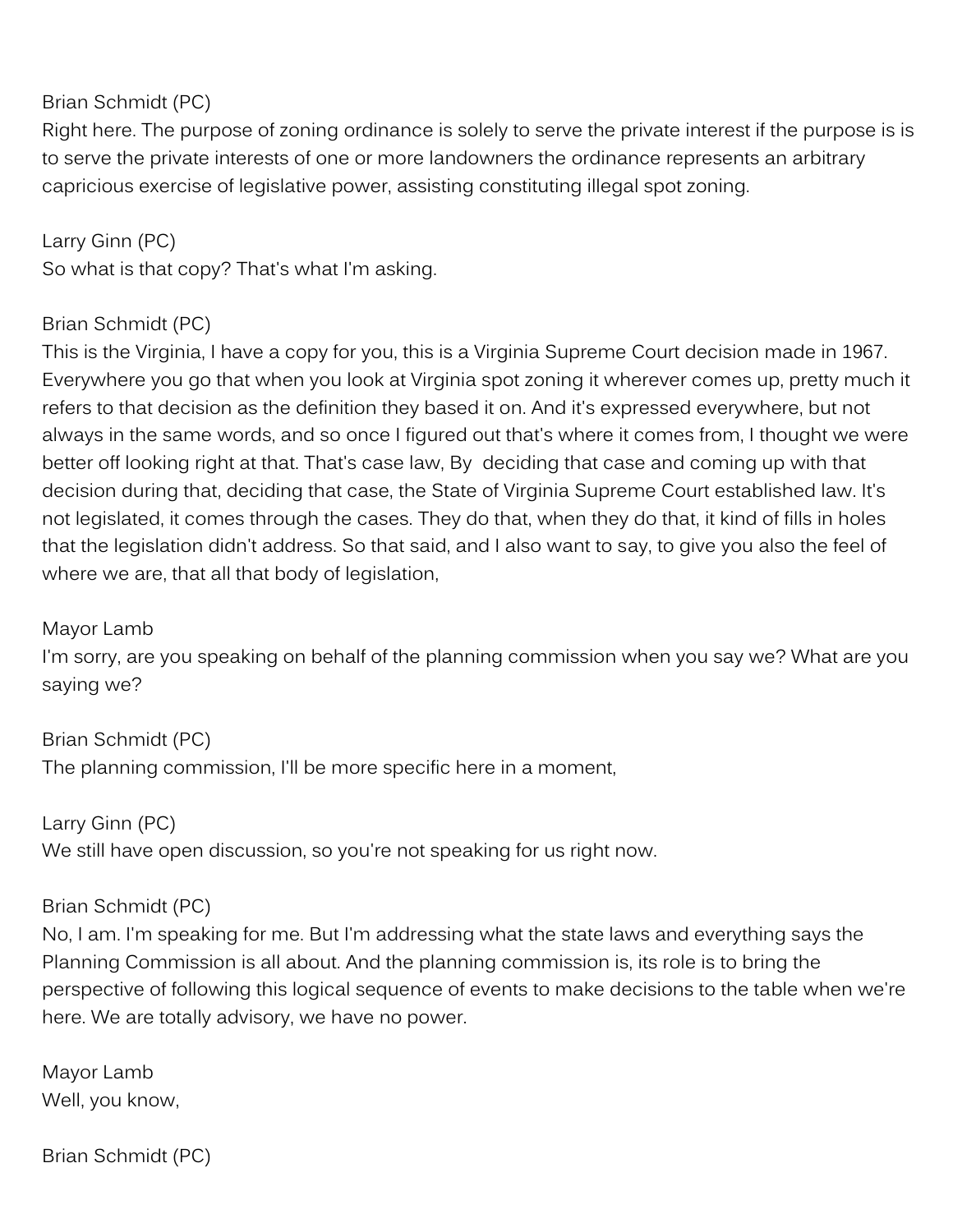I'm bringing this to you as, as advice. Right? You can decide, you know, to approve these individually. I'm just saying when you do that, you're treading in this territory, and you should know that.

#### Mayor Lamb

Well, and you all are supposed to be having a conversation to bring forth to us a recommendation of what you recommend.

### Brian Schmidt (PC)

Right, but I'm putting this on the table for discission, and then I'm addressing it to you all because, well I'm addressing to everybody, I guess, this is my best understanding of how, where we are and what we're doing.

### Mayor Lamb

And we also have to, I think, remember that none of us are up here to, to put in our own opinions of what we feel like ourselves want personally, we have to follow the codes and the ordinances and the laws and the bylaws in order to do what's right.

#### Brian Schmidt (PC)

Exactly, and that's what I'm trying to express is what those bylaws and laws are.

Jack McCrady Well if you're in contempt of a Supreme Court determination, at that point, we're all in trouble.

### Mayor Lamb

We do not want to do that. I mean, we appreciate you bringing that up.

### Jack McCrady

Usually you can go, when legislation is passed, you can go to the intent of the legislation, it's a letter to go for all pieces of legislation as to why they come to this determination, the legislature did. In this particular case, they went through a court proceeding somewhere around the line, a preceding court case, and the Supreme Court determined that these are guidelines, and we, when I look at that, and then I think we've been, we have done a lot that we shouldn't have done. And rezoning, now allowing special use, that's another issue. But in rezoning, that's a permanent hit and just like, Mr. Albro, like, I'll discuss that we'll get to his some of the properties, you can see a boot leg off of the of the bicycle property. Let me wait to get to this and then I'll go into that, there's some basic history there. But I think the overall thing that everybody has to take a look at, regardless of your thoughts, whether or not well we got to have more be B&Bs, or we you know, what's good for the town, and all of this. We'll not have a town if we continue on with our population in decline that we have so far. We went from 1,100 some in 2010, something like that, maybe it was 1000 some, whatever. I don't recall the figure, but we're down to below 700 residents in this town now. We're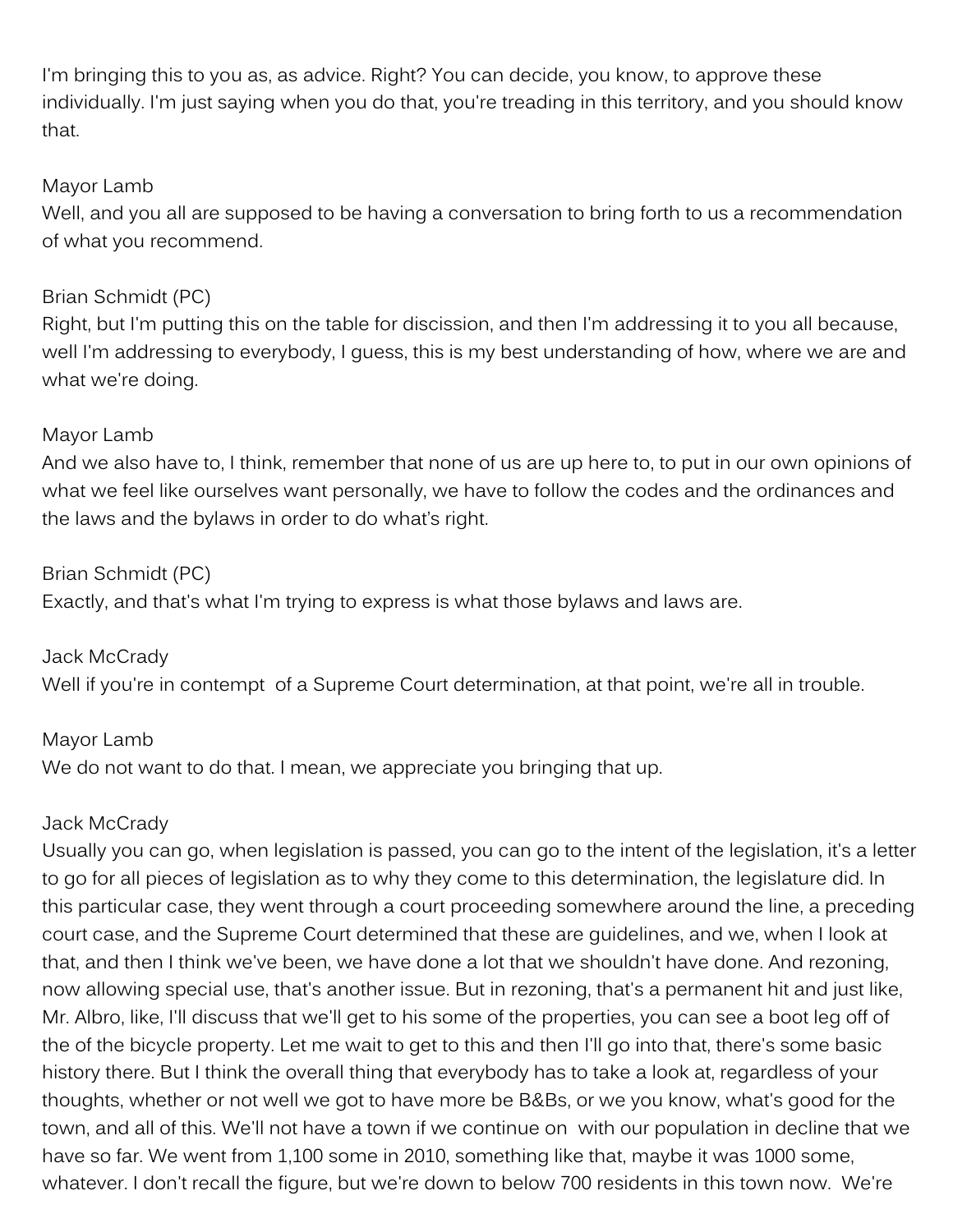not far from Meadowview. You know, most of y'all probably don't remember, Meadowview was a town at one time. They had a mayor and a police department, and now they're just part of the county. And I will remind everyone that any debts that the town may have incurred while it was a incorporated Town, fall back, if they unincorporated it, fall back on every citizen that owns property in this town. That means there'll be a lien placed on every piece of property to concentrate or to pay off the debt of the town as far as federal loans and grants and those sorts of things. So it is a serious situation for our town, and we are depleting very rapidly, and I think the only way we can stop it is just to reinforce R1. Anyone else?

### Larry Ginn (PC)

Yes. I would just like to clarify that it is not against the law, for someone to request a zoning change, nor is it against the law for you all, to grant it. Our ordinances in 19.6-8 that identifies the ability of any property owner to do so, and for the planning commission to review and make recommendation. And then, and even then that's just recommendation that comes down to you all making the decision whether to. It also clarifies does the fund schedule that that applicant pays for that consideration. So it is not against the law to either request or grant.

### Brian Schmidt (PC)

Yes, and it does say if you look at D there, it makes an attempt at reiterating what I just talked to you about at the state level. By saying that it's, that unless we determined that no property owner or small group of property owners would benefit materially from the change, to the detriment of the general public. The other guidance says it a little differently, but basically when you make your decision, you're making the final decision, and us and our decision as well as the Planning Commission, we should do it based upon, clearly they do it based upon benefit to our town, not benefit to any individuals. And if you if you cross that line, and give the impression that it's for the town, or for individuals, then you're getting into violating spot zoning.

#### Ralph Wilson (PC)

But who makes that determination whether it's beneficial to the person or the town? What if it's beneficial to both?

### Brian Schmidt (PC)

We do, and we must. When we make our decision it has to be, we have to clearly define that, that must clearly be the reason we do it. That's why I'm saying the process itself, and this has been argued different places too, the process itself of not doing zoning at all larger level where you're looking at zoning in the whole town, and just doing it in individual places, it gives the impression of spot zoning by following that process. You know, why are you just looking at these?

Mayor Lamb Well they made a request.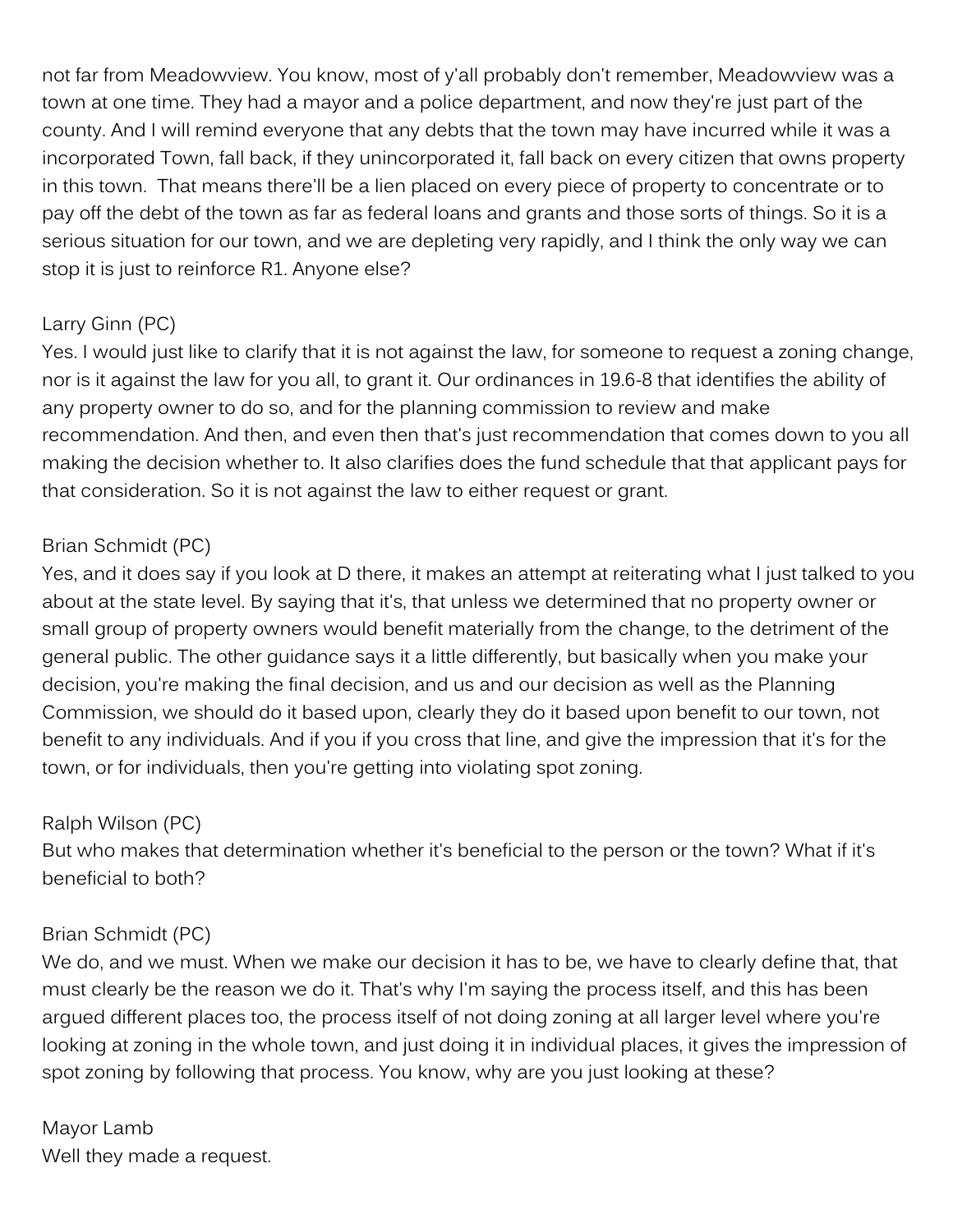Brian Schmidt (PC)

Right. But the town doesn't have to accept those requests based upon the fact that you know?

Mayor Lamb That's why we're looking at it, is that they've made a request.

Larry Ginn (PC) No, they do, they have to accept them for consideration.

Brian Schmidt (PC) That's all, consideration. But we need to just look at whether that violates spot zoning by the very process.

Larry Ginn (PC)

But spot zoning is not even a definition in our ordinances in the index. There's no reference to it at all.

Gavin Blevins Spot zoning is a terminology through the state.

Jack McCrady it's a legal determination.

### Gavin Blevins

It's a legal determination. It's not part of our ordinances. It's a legal determination, so basically any law that goes into effect, until it is tried and basically put to the test against court, you don't know exactly how a lot of the cases that he has are basically, when another town or county did A, B or C, when it went to court, this was the verdict of the court and how that's interpreted.

## Larry Ginn (PC)

So for town council, then it would probably be to the benefit to look at this particular thing as one of those interim things in the ordinances that may need to be revised if it's our current ordinances aren't serving us to the next, review.

Jack McCrady I'm not sure of that, I think what happens if you get a lawsuit over it?

### Gavin Blevins

No, our ordinances are mostly fine. The thing here is the only thing that you might update in the ordinances is if there's a new case law that comes out with some language in your ordinance that is tried it as part of that case, and you find that it didn't stand up in that particular incident, you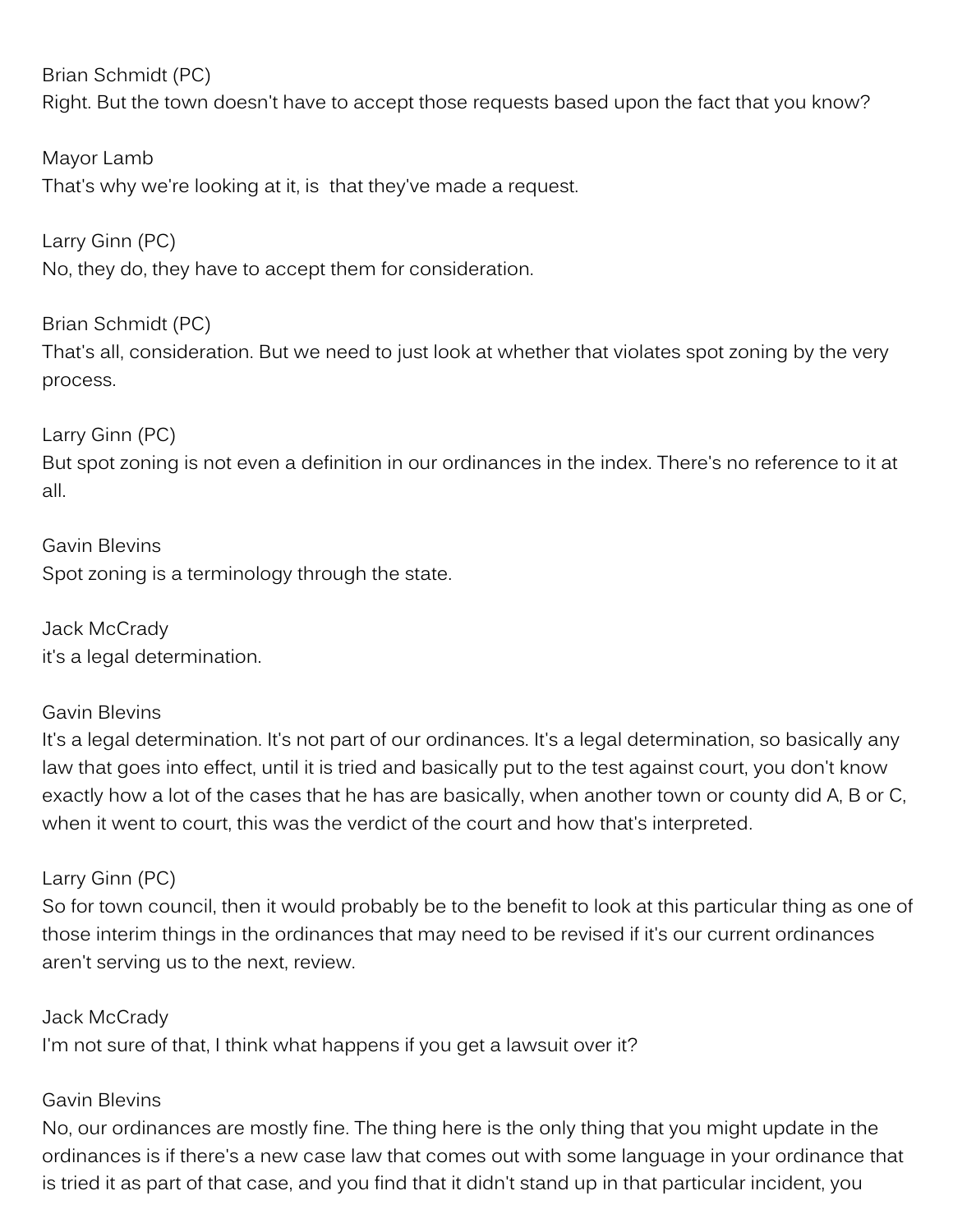would amend your ordinances because of that determination by that court. So in the case of Brian, he's talking about case laws from 2000, 1981, 1967, 2004, all similar instances where spot zoning is the determination was discussed as part of those court cases, And it was determined that whatever happened then was spot zoning. So in those cases, it was challenged and whatever party was involved was found that they had spot zoned a particular thing.

### Larry Ginn (PC)

Well, anytime that you review an application for a change in zoning, I would say that's a review for a spot zoning change. I mean, with anything. That's what we've got set up for is for someone to request a change of zoning.

### Gavin Blevins

Yes, and zoning changes can be made, in this case spot zoning is this particular terminology. So said here, in this case, a spot zoning is the up zoning, which is allowing more intensive use of land to a classification that is different than that of the surrounding land. So it's basically a simple definition that that is what they're looking at.

### Larry Ginn (PC)

Yes. So really, then the definition of spot zoning doesn't apply to this property because it's not totally surrounded by R1. It has, different it has properties of different classifications around it.

Larry Ginn (PC) That's not necessarily true, it has to have a proximity of a like zone.

Larry Ginn (PC) Well, if it's got some commercial next to it and residential for

Jack McCrady (PC) Where at?

Mayor Lamb My question is why did we not ask the town attorney to attend this meeting?

Jack McCrady (PC) I wish that he was here.

Gavin Blevins He was requested and was not available.

Mayor Lamb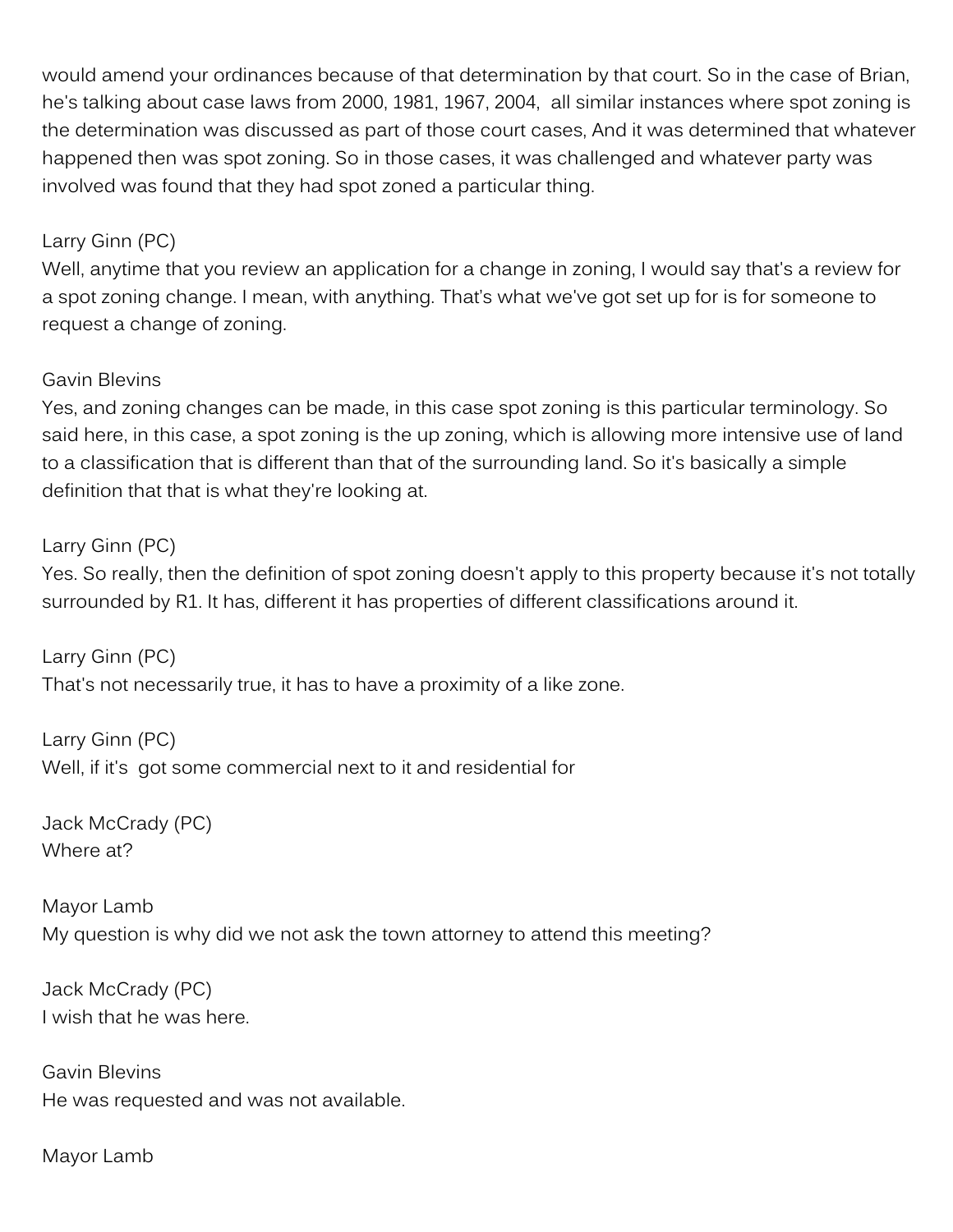And his partner was not available either? Because maybe we should not be having any of these meetings that the town attorney cannot be present.

Brian Schmidt (PC)

That's an excellent point. I hoped that he could be here and hopefully help with this.

Gavin Blevins You can have the public hearings and then table or recess until another date if you'd like, before making an official determination

Jack McCrady Do you all want to table? I'm sorry, it's his place to say this.

Brian Schmidt (PC) Well you can make the motion.

Scott Smith I'm sorry, can I present this to you guys, since you were asking where and how does it touch commercial?

Jack McCrady I've got a question for you. I wonder why on the tax ticket, there's no square footage on your property, I've never seen one like that?

Scott Smith I don't know they just resurveyed it.

Gavin Blevins It has to do with the Washington County GIS.

Scott Smith Comes down over here, touches Albro, that's commercial. Up here, this is commercial up here.

Brian Schmidt (PC) Across the street.

Scott Smith And everything here is non residential as well.

Brian Schmidt (PC)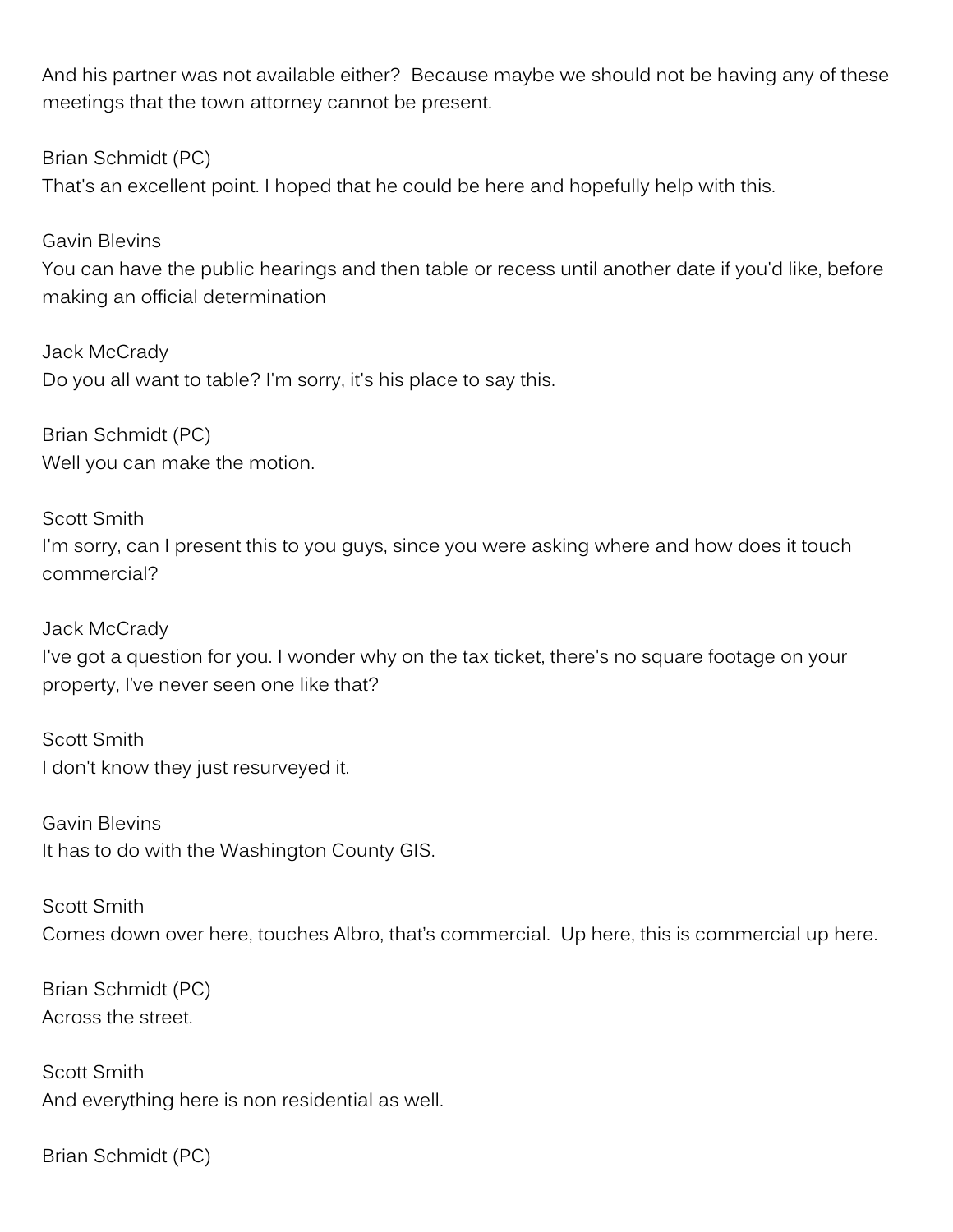Thank you. I want to clarify what I just said, I'm not talking about spot zoning the way Larry is using it.

Mayor Lamb Let's see that map.

## Brian Schmidt (PC)

The thing that could keep us out of trouble with spot zoning is making clear in the decision that this is for the public benefit. It's not, we can't when we make a decision, give the impression that we're doing it for these individuals who own the property, or based upon their use of their property. We should be looking at what the town intends that property, how does it fit into the big picture of how their property should be used? That's all I'm saying. So, when we make the decision, it be based upon that.

Ralph Wilson (PC) So if we deem is for the good of the town, it's okay.

## Brian Schmidt (PC)

If we can come up with good reasons and document that you know, make that part of our decision. I think that could keep us safe.

## Larry Ginn (PC)

I don't see it really is spot zoning if it that parcel has adjacent R1, and yet commercial adjacent as well. And then again back to my original question about the dog park is that's a public area and that road, I really don't know if that's a right-of-way across his property, is it? Yes, it's a right-of-way across his very own property to a public area that the town's going to use or visitors and people are going to use it that are in town. Use it to run their dogs in a public place, just like the creeper trail. So with that being said, a place to get a cold drink or a hot dog or whatever he's doing would not be unreasonable, since he's adjacent to that type of structure, as well as residential. He's, right there. He's got adjacent to it. So it's not spot. It's not like you're asking to commercial zone something in the middle of an R1 community, or the middle street of Bowlin, you know.

### Gavin Blevins

Just as a matter of practice, and again in this particular situation, the discussion is the zone of the parcel, not off of the use that it may be conducted within one year or two years, but the zone of the parcel for the town wide over the course of many, many years, because the town exists long beyond whatever immediate activity that may take place on the lot.

Larry Ginn (PC)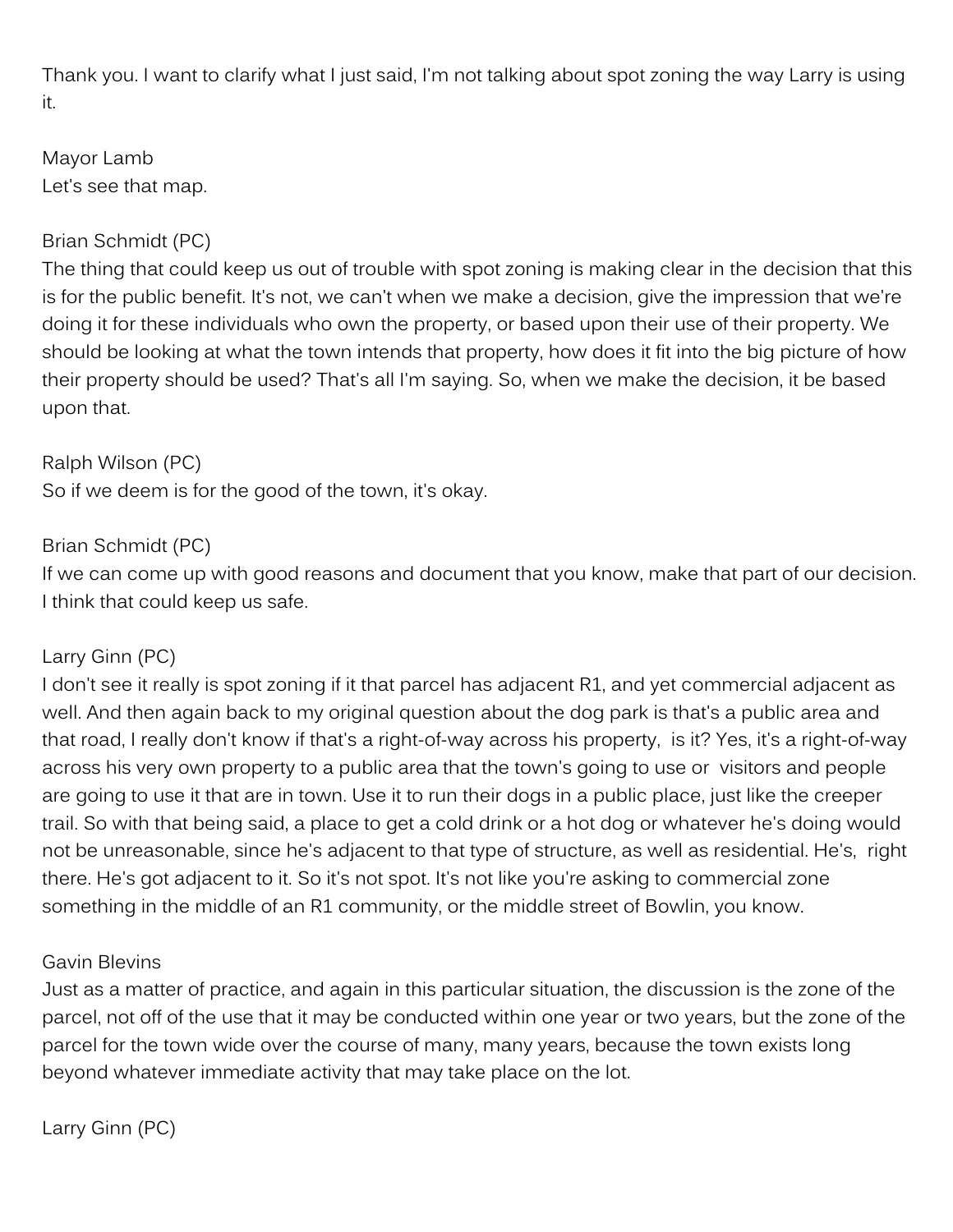So even if you're still touching, if he's if he's adjacent to both, then I don't think it's an unreasonable request that he has spent the the solid money to be considered for, to be considered for the other side he's adjacent to, you know, it's not an unreasonable request that he's asked.

Gavin Blevins I didn't say that.

### Larry Ginn (PC)

No, I'm not debating you, I'm just discussing that just for revealing it to anybody who might have a better understanding. He's got both around him. And if I'm not mistaken, we're going on to Buddy's application next and I think his property has changed to commercial. This was commercial before, am I correct? Do I remember that? Is that right? Were those properties commercial before at some point in time before you bought it?

Buddy Albro Not to my knowledge.

Jack McCrady Yes they were. Let me get into that just a minute, this ties into Buddy's property. Ronnie Reed owned, probably some of you all don't know what I'm talking about, but he

Buddy Albro He didn't own any of ours.

Brian Schmidt (PC) Sorry Jack, I have a question. Are we not, didn't we decide to take these in order?

Larry Ginn (PC) Yes, but this is touching it as well, so.

Brian Schmidt (PC) So what you're bringing up, relates to Buddy's property? Great, just wanted to make sure we're not moving on yet.

#### Jack McCrady

No, the previous landowner had the then town manager, and I believe it was your boss. Two properties at the end of Railroad Avenue change commercial so that they can change the commercial status of the parcel that Mr. Albro owns now, the one down at the end. Yes it is, I lived it, I was here and I was on the Town Council.

Buddy Albro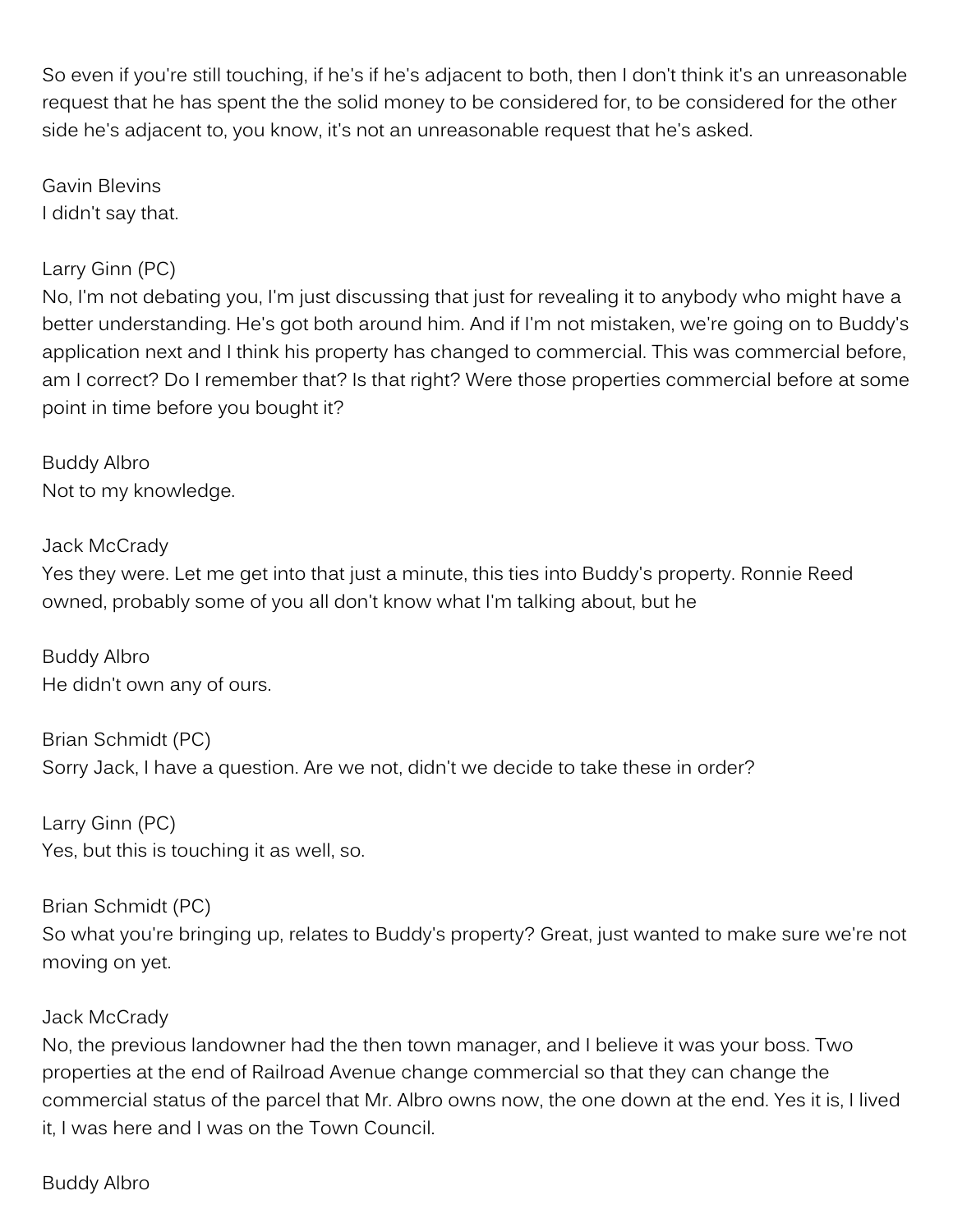Jack, that's not the parcel we're talking about.

Jack McCrady (PC) The parcel at the very end is the one that's commercial.

Buddy Albro And we're not talking about that one, that has nothing to do with what we're talking about.

Mayor Lamb I think he's looking at how it how the commercial connects.

Buddy Albro It's adjacent or ours, we're talking about two different things.

Jack McCrady Well it is adjacent down at the bottom.

Buddy Albro It's adjacent to ours, right.

### Jack McCrady

That's what I'm referring to, and that's how he got the way it was, and it was because of Ronnie and the then town manager got together and the two houses at the end of Railroad Avenue were moved to commercial, and I don't even remember a public hearing on it. There would have to be a record check to see if that happened. But anyway, that's the connection of how that property got to be commercial. And I would say that you were offered commercial before we did the comprehensive plan. But it's got X on it down there, now why is that?

Jack McCrady That's just somebody making a note.

Mayor Lamb Where is the x? Are we looking at this map?

Brian Schmidt (PC) It's the larger map, looking at the larger map that's in our packets. Yeah, I think it's just notes somebody made.

Gavin Blevins Oh, that was part of Mr. Albro's application packet, a draft.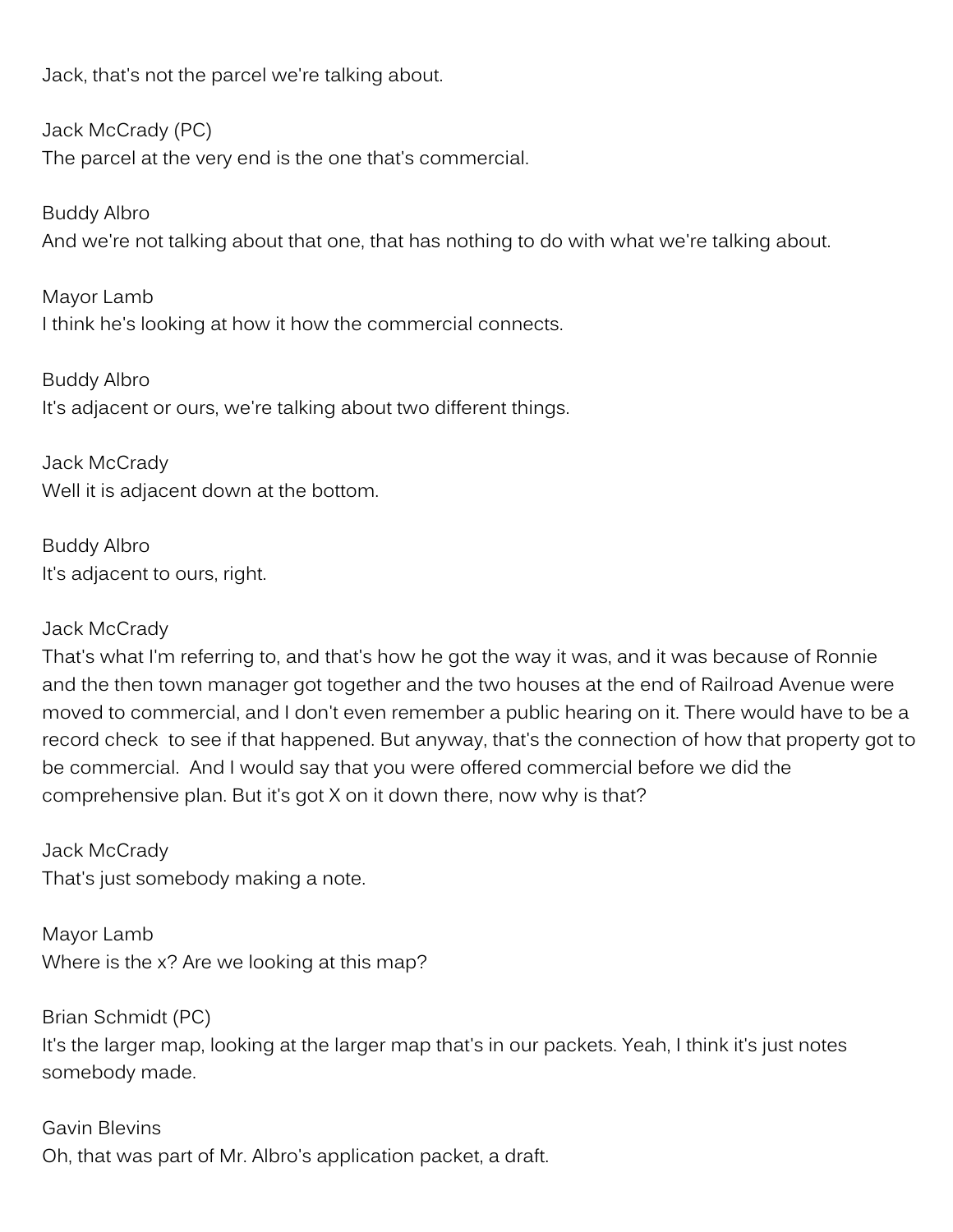### Jack McCrady

Oh I see, I'm sorry. I seem like I bring up more confusion. I've been at this a long, long time. Okay, what do we want to do? Do we want to table it?

Jack McCrady

Is there any more discussion? Ralph, do you have anything?

### Ralph Wilson (PC)

Like I said, I do have mixed feelings, but I don't think, you know, I don't want to do anything against the Supreme Court. But also, if you're saying that, you know, is it for the benefit of the town, I think it does benefit the town to have a food truck. I own a restaurant, own two restaurants, but I still think would benefit the town to have another restaurant.

Larry Ginn (PC) In the proximity of a dog park and the creeper trail.

#### Ralph Wilson (PC)

Yeah, I mean, and I really never went up that road, I didn't see a trailer or whatever was there before. But it does look like it's made an improvement on the land, which is what we strive to do, is we try to improve things, and you know, I think a little competition is healthy. That makes us all better.

### Jack McCrady

Well, I think that it still the total scheme of the town is it, it's eroding. R1. We're losing our population with every R1 strip that's changed. There's people that would like to move here, but there's no place to move. There's no houses available, and the ones that are, are transient lodging. Anyway, that's my opinion. I'm sorry.

Brian Schmidt (PC) Any other comments?

### Hilary Greenberg (PC)

Well, couldn't he just could leave it as R1 and get a variance, like as if you were putting in a bed and breakfast or anything else? I mean is there a reason it would have to be changed to commercial?

Ralph Wilson (PC) Right? Isn't that what I said 10 minutes ago? And we are here to decide that?

Brian Schmidt (PC) Say it again.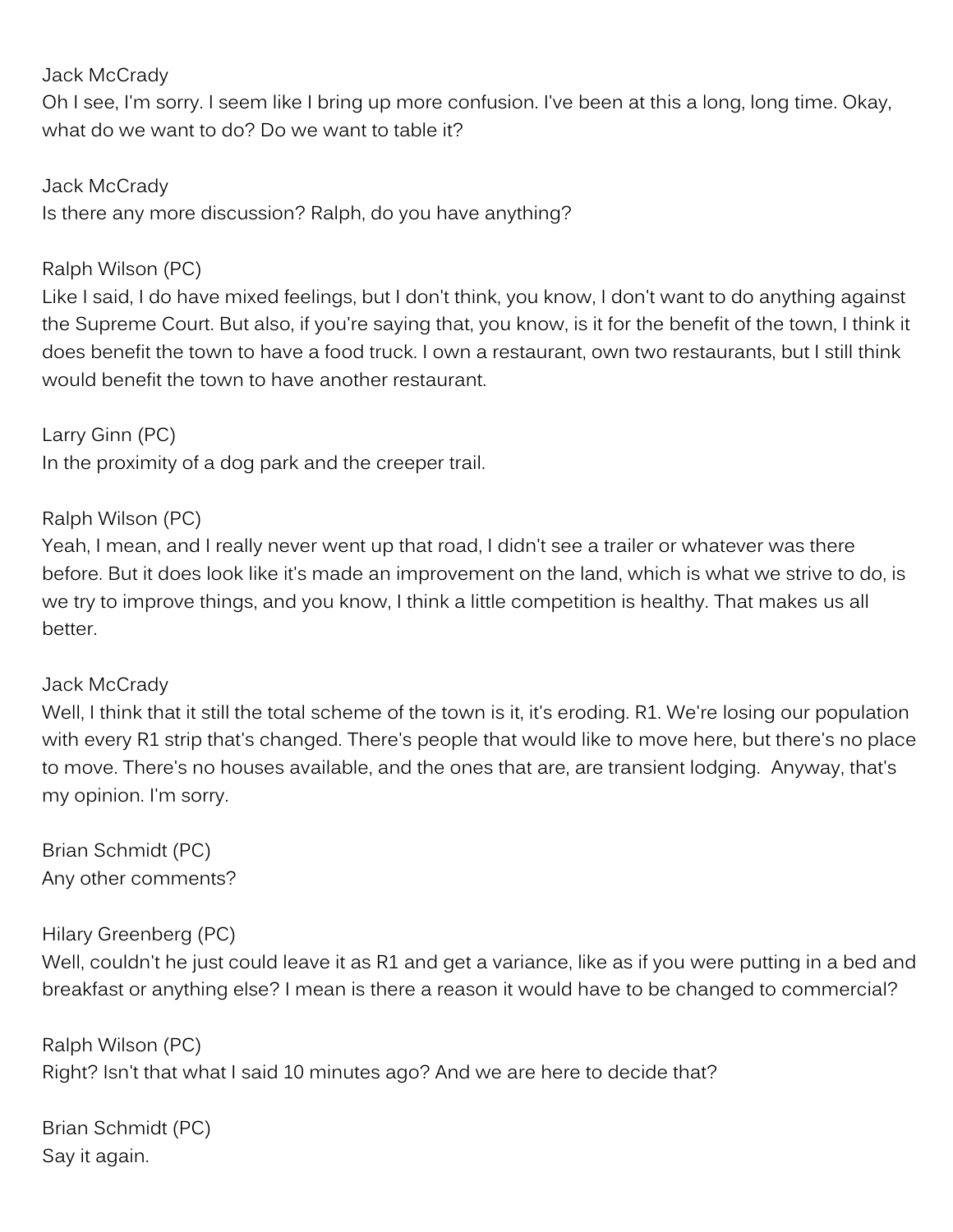Ralph Wilson (PC)

Can he not just get a variance and do what he wants to do on there anyway? And the answer was, we're not here to decide that.

Hilary Greenberg (PC) Larry said we can't.

### Jack McCrady

If you're doing a variance, you're doing the same thing is eroding R1. It's not a single family dwelling R1 it's got a variance for. B&Bs are wonderful, we've got residents that own them.

### Gavin Blevins

Mitchel, you're also on planning commission, so you could speak also.

Mitchel Greer You probably could put a residence on it, considering there was a trailer there before.

Scott Smith You're not allowed to have trailers in town.

### Brian Schmidt (PC)

Anyway, we're not here to decide that. But it we can decide whether that keeping it residential would still, would restrict or not, any use along those lines. Okay, we had some discussion, if it's not good for residence, but it may be good for a food truck. And keeping it a residential, if we keep it residential, is that going to prevent the food truck?

### Jack McCrady

He can still get a business permit, and he could lease property from the landowner if he didn't own it, but of course he owns it, and set up as a business, even though it's in R1, because certain things are allowed outright in R1, and one of them are restaurants I believe isn't it Gavin?

### Gavin Blevins

I don't believe so. You would not, you would only grant a variance to certain things like lot dimensions, or the minimum lot size for construction, or something like that change. And so if it's a use, it would be something under a specialty, an activity that would occur such as whatever it would be, it would be under some kind of special use provision. If that provision were something that were deemed to be beneficial to a residential district, right so like a daycare or something might be beneficial to a residential district. Because parents can just literally drop the kids off right there and drive out of the way and you know, whatever that is. So that's a particular use that would not be allowed out right. But if determined could be a benefit.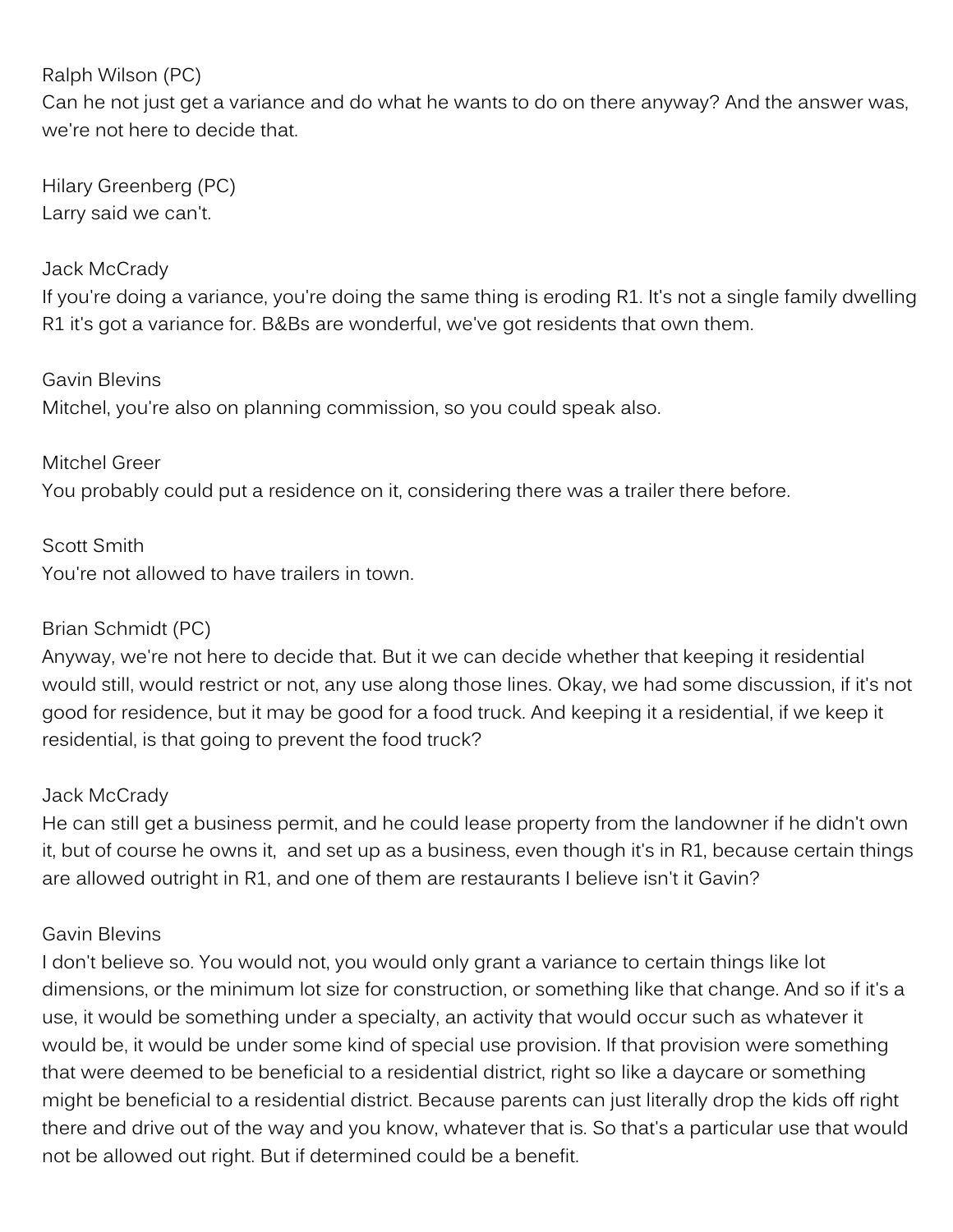Larry Ginn (PC) Like a dog park in a neighborhood?

Jack McCrady Do you have a available to you real quick, what is a allowed in R1? Can you pull that up real quick?

Mayor Lamb For a conditional use permit?

Jack McCrady No, just what's outright allowed, and then he signs off on.

Brian Schmidt (PC) A list of permitted uses.

Gavin Blevins It would be like accessory structures, or fences, or stuff like that, as far as the principal use, it would be, in R1, it would be a house.

Jack McCrady What if I had a yard trailer year round?

Gavin Blevins I mean, it would be a commercial enterprise at that point. And it'd be like a flea market basically.

Brian Schmidt (PC) And that would not be allowed

### Mitchel Greer

I think if you're going to put a food truck or something like, you'd have to make it commercial, because if you've got a variance or whatever for doing it in a residential area, then somebody could come here and put a restaurant in the middle of your residential area, and you don't want that.

Larry Ginn (PC) Stand by, it's coming.

Mitchel Greer That's what I'm saying, if you do something like that, that's what's going to happen, and you don't want to do that?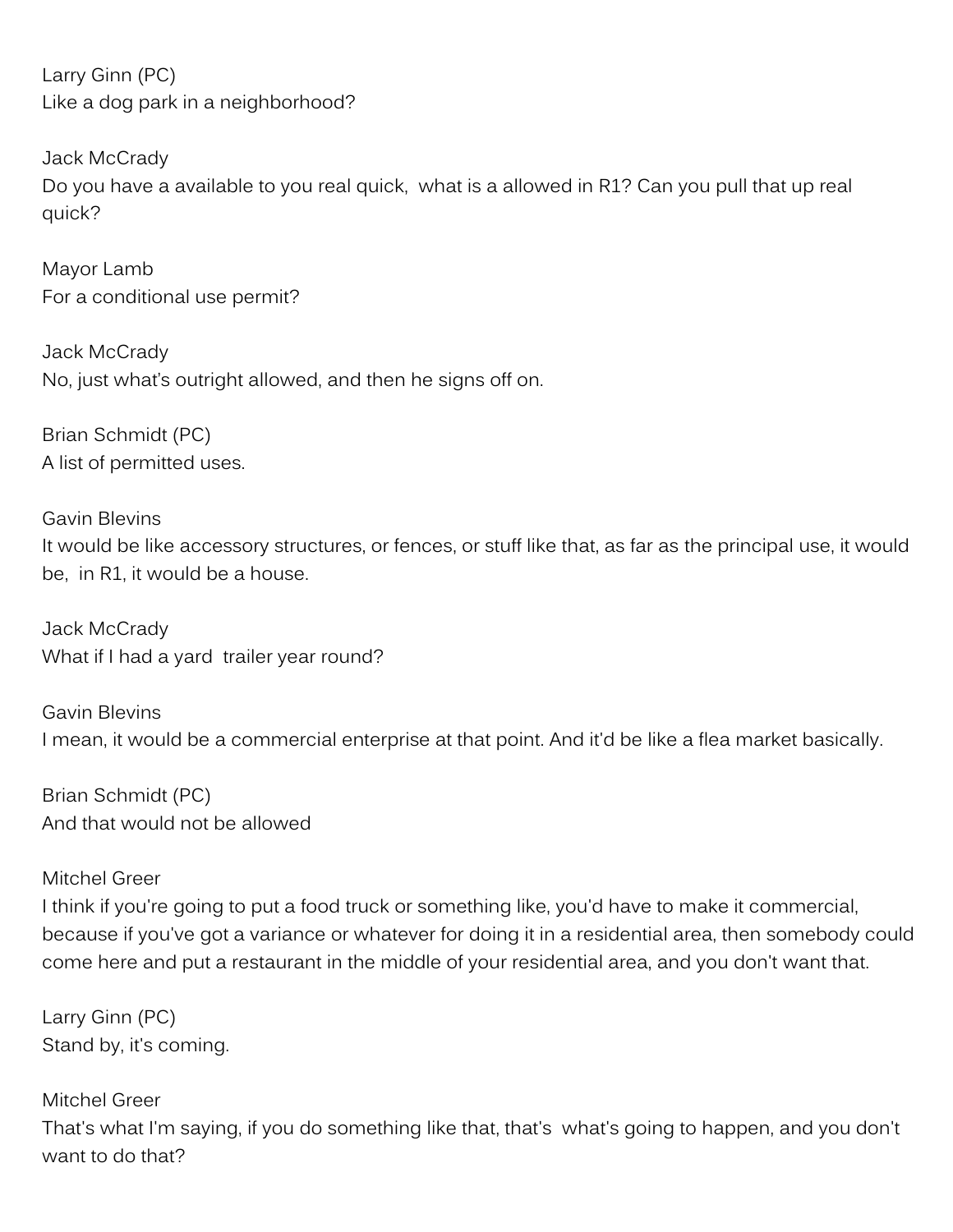Larry Ginn (PC) A restaurant at the park, is that what you're speaking of? I didn't say that.

Ralph Wilson (PC) I did,

Hilary Greenberg (PC) It's public knowledge.

Brian Schmidt (PC) Anything else?

Mitchel Greer

I think if you're going to do it, just go ahead and make it commercial. You don't want to do spot commercial in a huge residential area that has none at all.

Brian Schmidt (PC)

I would like to make a motion that we suggest, we recommend to the town council that we do this, we make these decisions, we revisit the town map zoning map and make these decisions for both of these properties.

Jack McCrady At a later date?

Brian Schmidt (PC) And I'll just say this, at a later date

Larry Ginn (PC) You're the chairman, so you should be having one of us make that motion.

Brian Schmidt (PC) Okay. Anybody have a motion?

Jack McCrady Motion that we have legal counsel available, and table this discussion for both applications until we can get guidance from legal counsel and determination on Supreme Court decision. Is that fair?

### Mayor Lamb

Well, I still think before we close your meeting, and then bring that to this meeting we need to give Buddy Albro a chance to have this same discussion for his property separately, because I think it is a little bit different on the zoning map.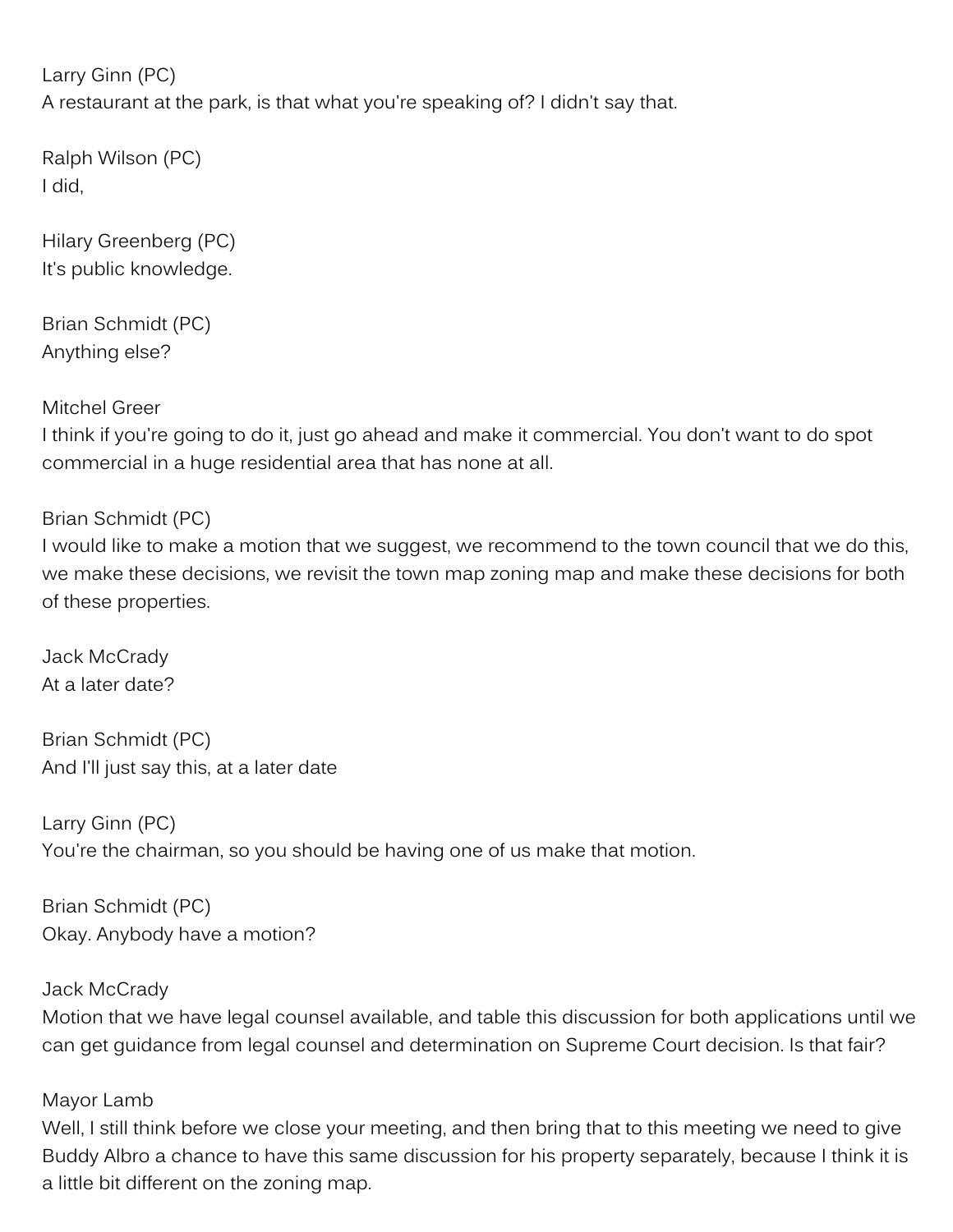Brian Schmidt (PC) Let's hold voting on that motion. Thank you, Katie. After we address Mr. Albro's. Everybody in agreement.

Gavin Blevins You could make the same motion twice, they are two separate applications.

Brian Schmidt (PC) I could make a motion.

Gavin Blevins Yes, you are a voting member. In this case, it might not be standard practice, but you live technically do it.

Brian Schmidt (PC) Are we ready to address Mr. Albro's? Yes, thanks. So let's do this.

Buddy Albro Do you want me to it speak on it?

Brian Schmidt (PC) Now I would like to, well, I think we can do what we want. Yeah. I would like to ask Mr. Albro to present, please.

Buddy Albro Okay, I'll come up here.

Brian Schmidt (PC) Thank you.

Buddy Albro

So mine is a lot different. It's four, you see where it is surrounded by commercial, the lot Jack's talking about which I do not own. My brother owns it, it's in the family, but it's not mine. And that's not up for, we're not discussing that one today.

Mayor Lamb Is it 338 that's already commercial?

Buddy Albro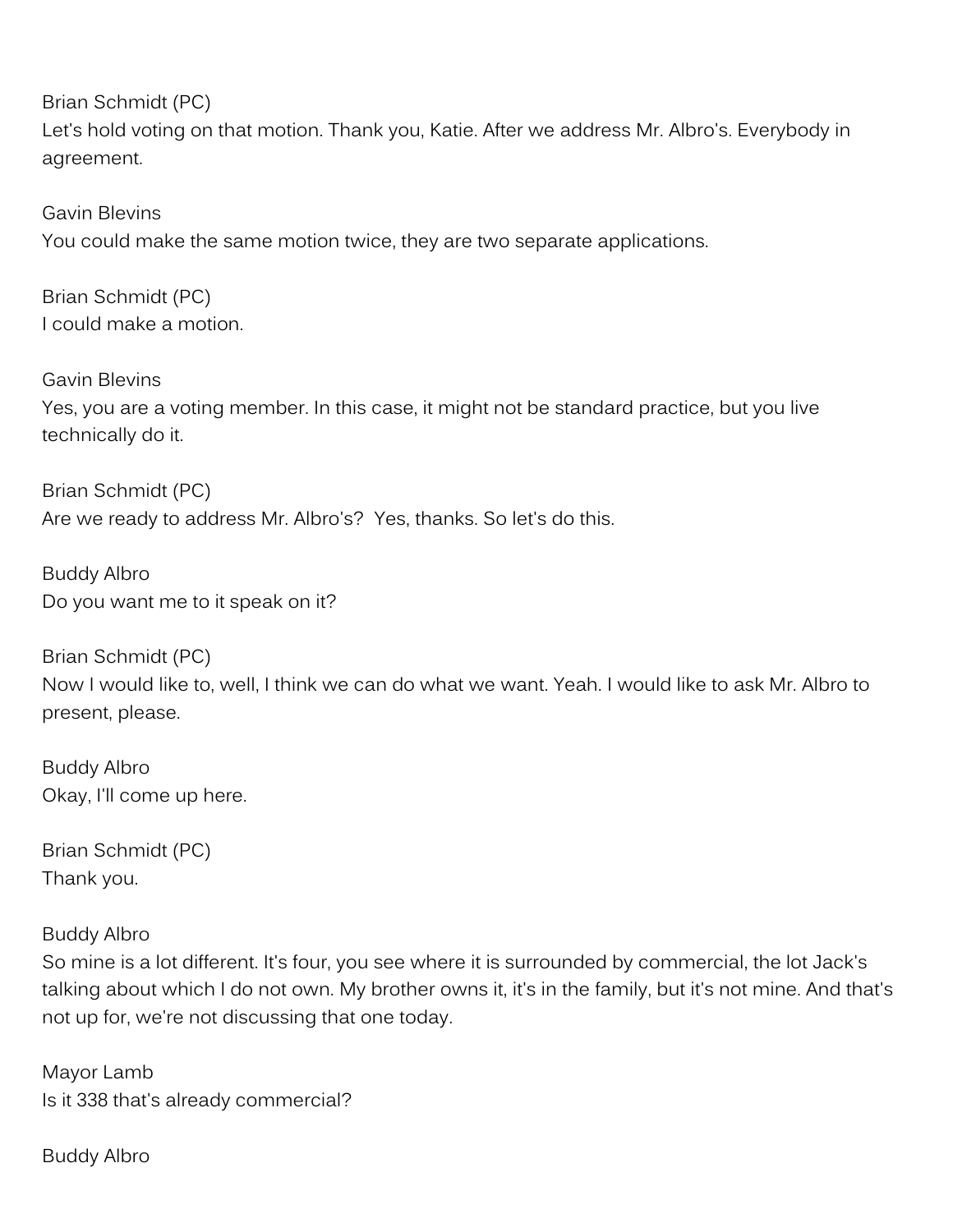338 is already commercial, that's the rock bottom property that Dennett used to own. The other four lots there we bought, this is our eighth season of running them as the creeper trail cottages. We bought them from the Horsch family, who operated them as the creeper trail cottages for over 20 years before us. They, so this is a business that's been here for 30 years. I mean, the reason I want to change the zoning to commercial from residential, because there's a strong push that you see tonight even, to eliminate all conditional use from residential properties, which would mean I could never, I couldn't sell it or pass it on to my kids or the grandkids or somebody else, if the conditional use was taken away from residential properties. They couldn't have the business ever, it would be gone. Right now I can continue to operate it. So whatever you do, it's not going to change anything tomorrow, whether you tell us no or you change it to commercial, still going to be the creeper trail cottages tomorrow, but it's huge down the road and it depreciates the value of our cottage business. Because we would never be able to sell it as a cottage business if conditional use we're, and again, I'm tired of fighting about it. I mean, all of y'all know, I've been very outspoken against it. And I'll continue to have to be if I can't do this. If we can change it to commercial, then I'll just sit home quietly and be done with it. Somebody else can fight, The map that Brian's talking about in 2018, I have that I think I gave you that. This was the zoning map that this planning commission put forward at that time, and if you see on there, they changed my property to commercial, they actually rezoned it to commercial, and the council didn't act on it. But at one point they thought it was a good idea for it to be commercial, that was the map they put forward.

Mayor Lamb Is this where we are Buddy?

Buddy Albro Yes.

Ralph Wilson (PC) So, did you not say you wanted it residential at that time?

Buddy Albro Yes.

## Jack McCrady Yes, you did, and you were adamant, because we tried to do commercial for you.

### Buddy Albro

No it was all or nothing. So that problem is, it was an all or nothing deal. You didn't get to pick and choose what you wanted out of here. But there was a big difference. There was a reason we wanted it residential at that time, was because at that time, we didn't own this property next to it. And this house right here that Dennett, this was Dennett's house right here, and we have a duplex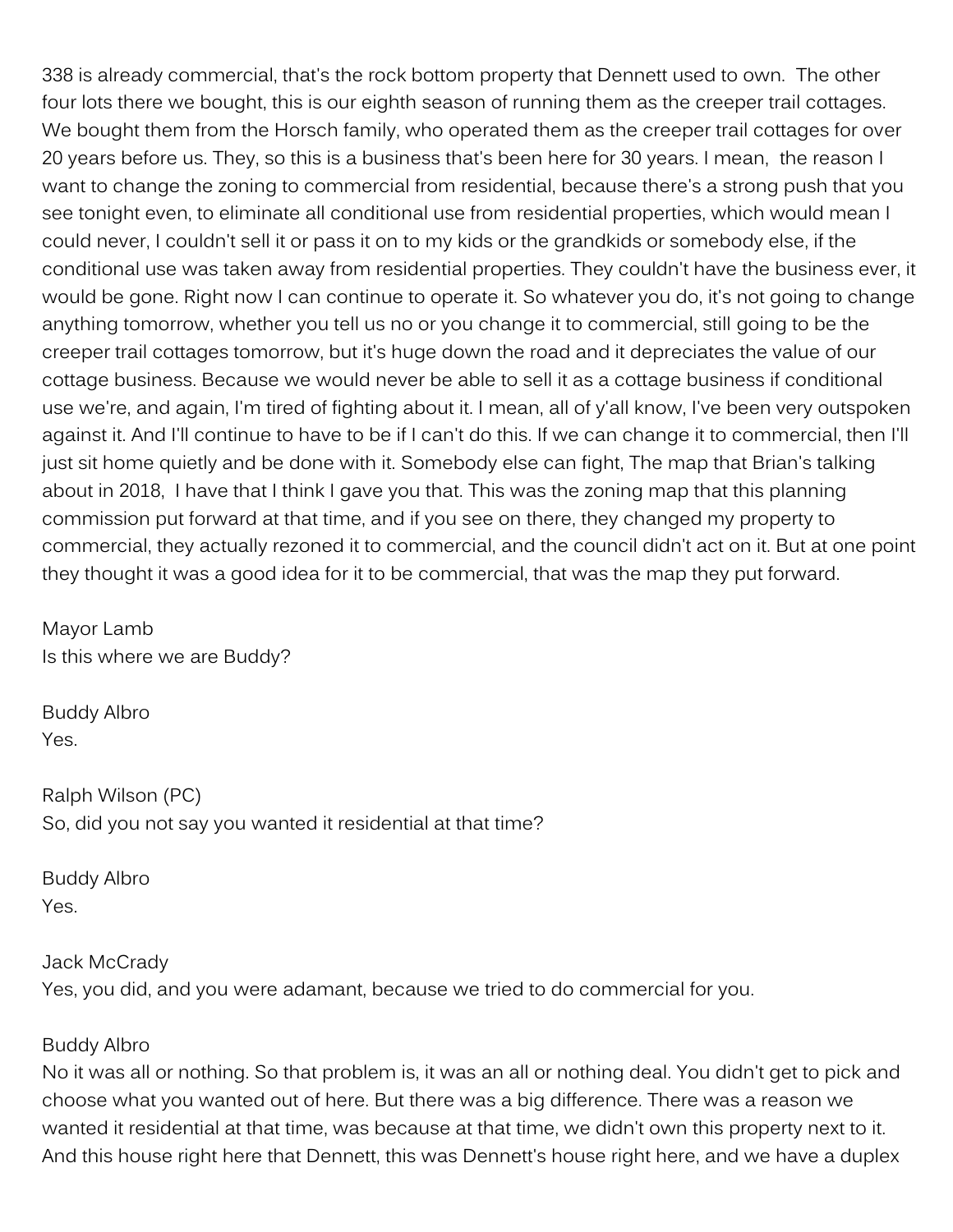here, and as you know, Jack, the setbacks are different when there's commercial property next to a commercial property.

### Jack McCrady

You strongly advised me that your brother strongly advised you that finances was different for commercial, and that's why you did not want to. It wasn't anything to do with zoning. It was financial and that's what you told me. Well, I checked and that told you that there is no difference in finances.

Buddy Albro Oh, there is.

Jack McCrady (PC) No there isn't.

Buddy Albro No, there is I mean, that's a whole argument that doesn't have anything to do with this.

Jack McCrady That's how it got there, the R1.

Mayor Lamb Now, this is the current request and I think we need to make that.

Buddy Albro You know, Brian just said that it just didn't go forward. The whole plan was killed.

Mayor Lamb Let's stick with what was requested. And let's focus on that.

### Brian Schmidt (PC)

May I make a comment before you sit down? I'm so glad you brought that up, because this relates to what I was saying earlier, you know, that it looks, it's clear that you're not violating spot zoning when you make the decisions based upon a larger venue, you know, like, like 2018 looking at that map. And what you brought up is true at that time, the Planning Commission and the Council were recommending a change. And so if you wanted to make the decision, or we wanted to make the decision, well, we're making recommendations to the council. But if the decision were based upon that map and a former discussion, it would be, it would avoid looking like, you could state it in a way that avoids looking like spot zoning because it took place the right way. The only argument against it would be that it's was four years ago, things may have changed. But I think we could recommend to the council that if they made the decision that way, based upon the former map,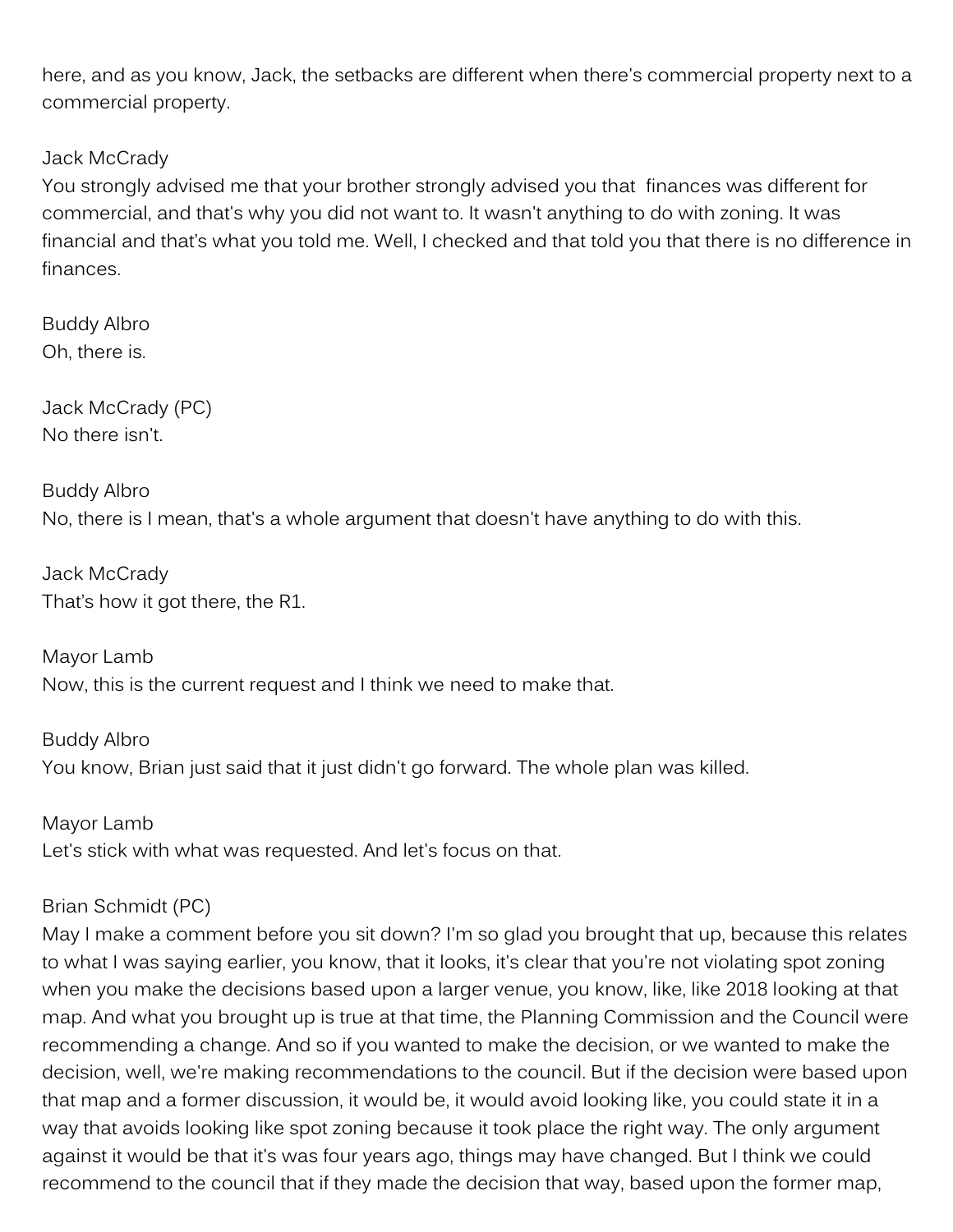that they would avoid any possibility of looking like they were spot zoning. Does that make sense to everyone?

Mayor Lamb Well, and there's commercial all around it.

Brian Schmidt (PC) Right, and that's why I think the change was made back then.

Ralph Wilson (PC) I personally think it should be commercial. My curiosity was four years ago, you were pretty adamant about changing residential?

### Buddy Albro

No, no. Leaving it like it was. And the reason, there was a couple of reasons. One, which I just mentioned, the setback, we didn't own the property next to us at that time. And that was a big deal because Dennett wanted to build up to the property line. He was trying to get us to make it commercial so he could build all the way up to the property line, on our property line, and it wouldn't have been good for our cottage business. But also, it wasn't, it wasn't something where we could just pick we want to keep this, but we don't want to keep this. Also with that plan, it rezoned all the houses downtown residential, including yours. You rezone the Dragonfly Inn as residential, and you didn't even want that at the time.

Ralph Wilson (PC) Oh, I agree. I bought it commercial.

### Buddy Albro

Right. So it was It wasn't just, you couldn't just pick well I want this, but I don't want this. It also rezoned my house, that's on Laurel, residential and the Dancing Bear and the River's Edge and a whole bunch of businesses would have been rezoned residential, and they didn't want and it and hat's why just, it died.

## Ralph Wilson (PC)

Because it was an existing business, and a commercial business.

## Buddy Albro

Right. But we're not here to talk about them. My whole point was that this planning commission thought it was good for the town to rezone this commercial at some point, regardless of what I want. It doesn't matter. This Planning Commission thought that was a good move.

Ralph Wilson (PC)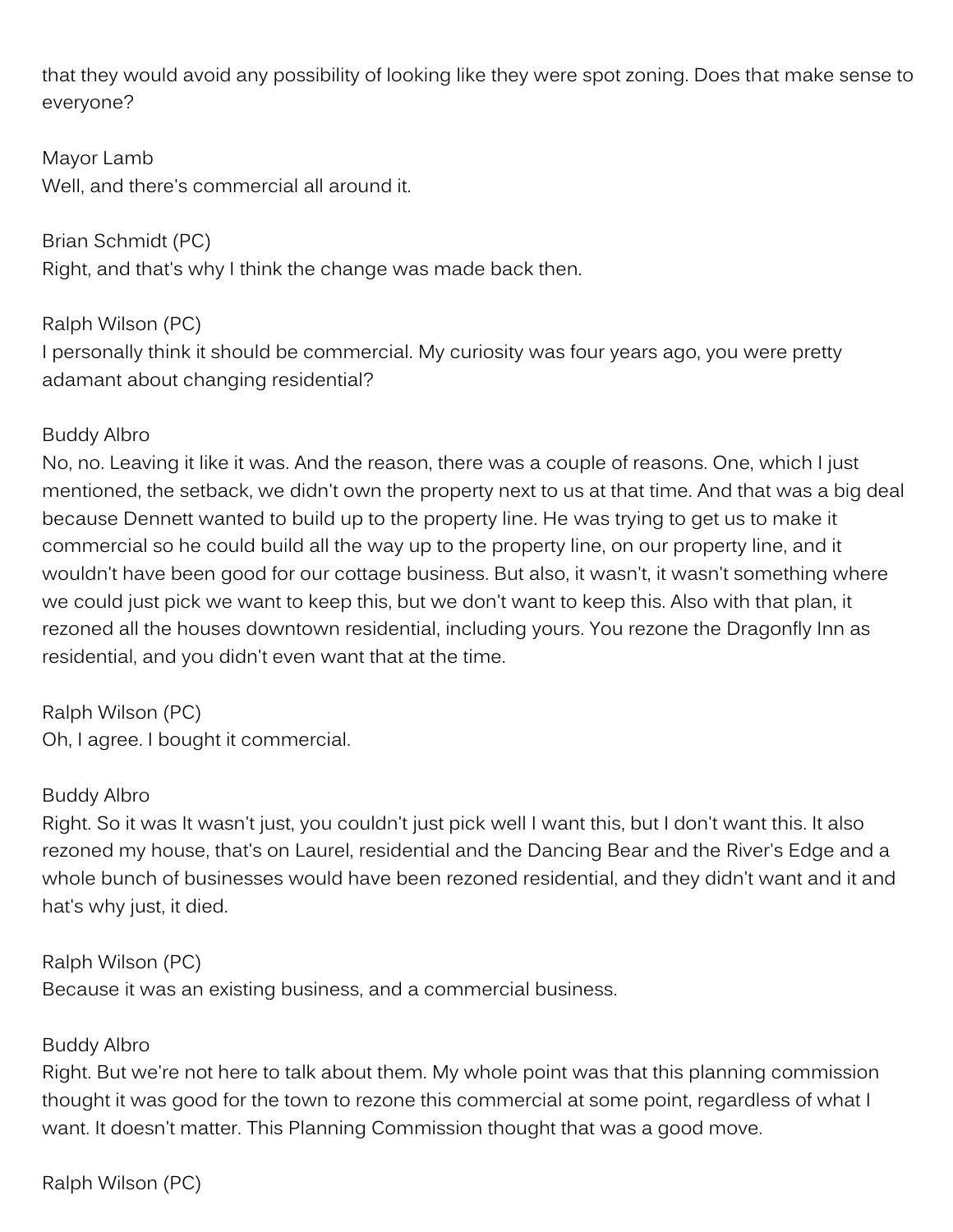And it was, but my question being is that every four years when the sands shift, can somebody come back and have something rezoned?

Larry Ginn (PC) They can at any given time,

Ralph Wilson (PC) At any given time?

Larry Ginn (PC) Yes, they can request it.

Ralph Wilson (PC) Yeah. So we have to be consistent on that, right?

Buddy Albro But we've been in business for 30 years, over 30 years, I mean, and that's not changed, it's going to be the same.

Mayor Lamb

And things change, so when this first zoning thing appeared in 2018, you know, things have changed since then, and now he's requesting for it to be commercial. Thank you. Planning Commission and the council need to focus on that.

Brian Schmidt (PC) Any other discussion? Anything else?

Scott Smith Is anyone else allowed to speak on Buddy's property?

Mayor Lamb The joint public hearing has been closed, so no, unfortunately.

Scott Smith Oh I'm sorry, I thought we were reopening as a separate thing for Buddy.

Brian Schmidt (PC) If it hasn't been said, we can allow it.

Gavin Blevins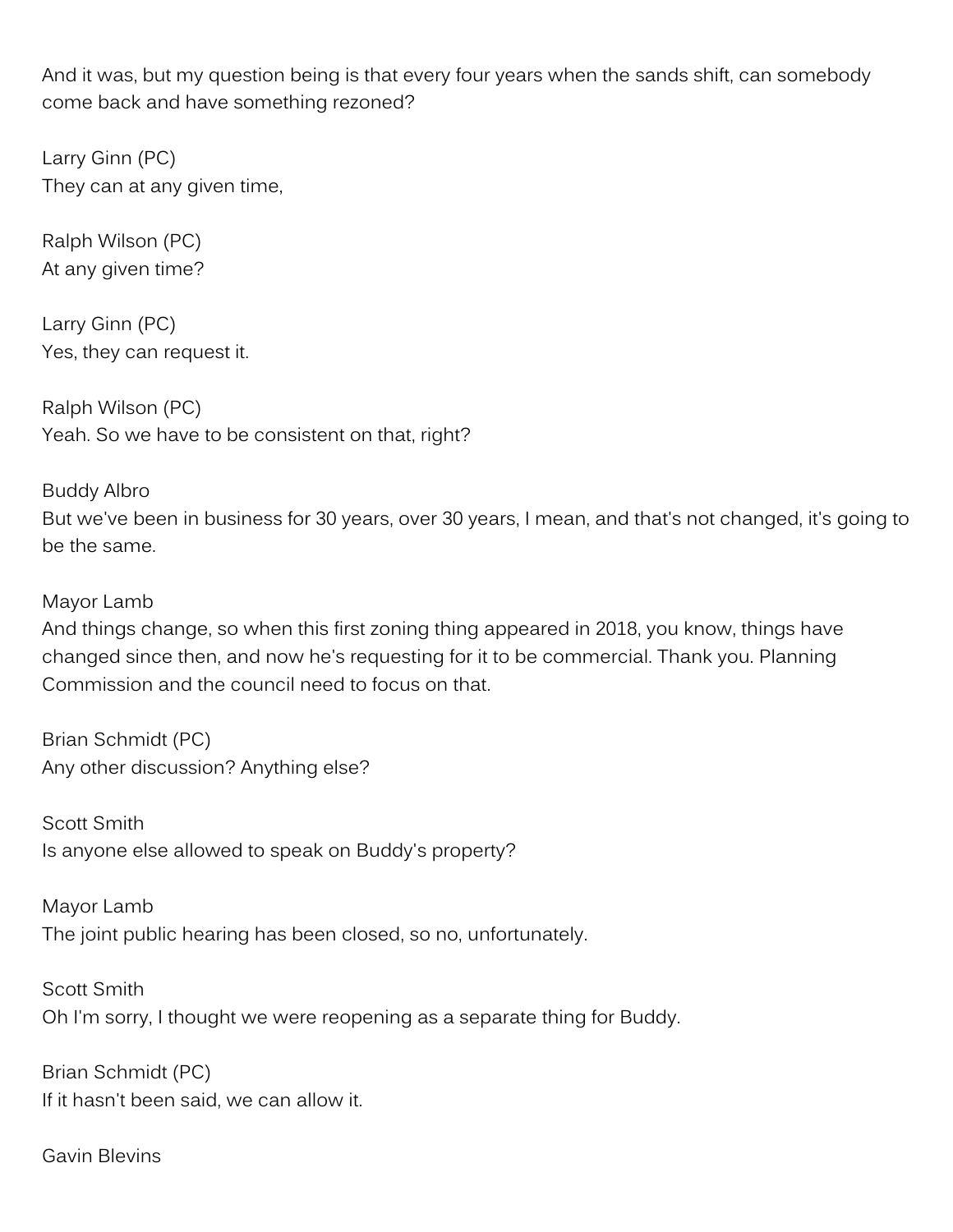The public hearing on the agenda was read out for all properties on the agenda and was opened and closed was which we follow the process of the agenda. However, if the planning commission wishes to ask a question of any one any consulting party, you may do so.

Brian Schmidt (PC) That's what I was hoping to do. Yes.

Gavin Blevins But now, just understand that, that is what you're doing. It's not open. It's not open to the public.

Mayor Lamb Unless you specifically, ask someone.

Brian Schmidt (PC) I ask to recognize Mr. Smith.

### Scott Smith

Yes sir, thank you. What I keep hearing is spot zoning, residential neighborhood, and I just want to clarify for everyone who's involved in here tonight, if you didn't listen to what I said at the beginning of this, within a block and a half radius of both mine and Buddy's property 37 commercially zoned lots. Eight residential lots, it is not a residential area, it is a predominantly commercial area. So we keep saying about preserving the residential area, it is a very, very, very small portion of that neighborhood that is residential. There are 37 commercial lots and eight residential lots within a block and a half of both mine and Buddy's property. So the idea that this is somehow spot zoning, where it's, where it goes contrary to the neighborhood, is not applicable here. It's simply not, that entire area of town is red, with the exception of a few homes on South Railroad, and the homes on South Railroad, several of them are already being used for Airbnb and transient lodging. So the idea that we're breaking up a residential neighborhood is simply not true. And in addition to that we had the residents who live on that street spoke on behalf of these things, saying that they are in favor of it. So this, we're recreating, I think we're creating a false image of what's going on here. And we need to be clear on what we're talking about. Look at the zoning map, look at all the red, understand what you're looking at. It is not a residential area, it is a commercial area that happens to have a few residents in it. Thank you.

## Brian Schmidt (PC)

I want to clarify the definition of spot zoning, it is not about the location of the property when it's adjacent. It's about making decisions piecemeal. It's about how you make your decisions. Regardless of what's around it, what makes sense, it's giving the appearance that you're making the decision without looking at the big picture. And that's why a few moments ago, I made the motion, which we'll look at later, but since we looked at the big picture in 2018 and already decided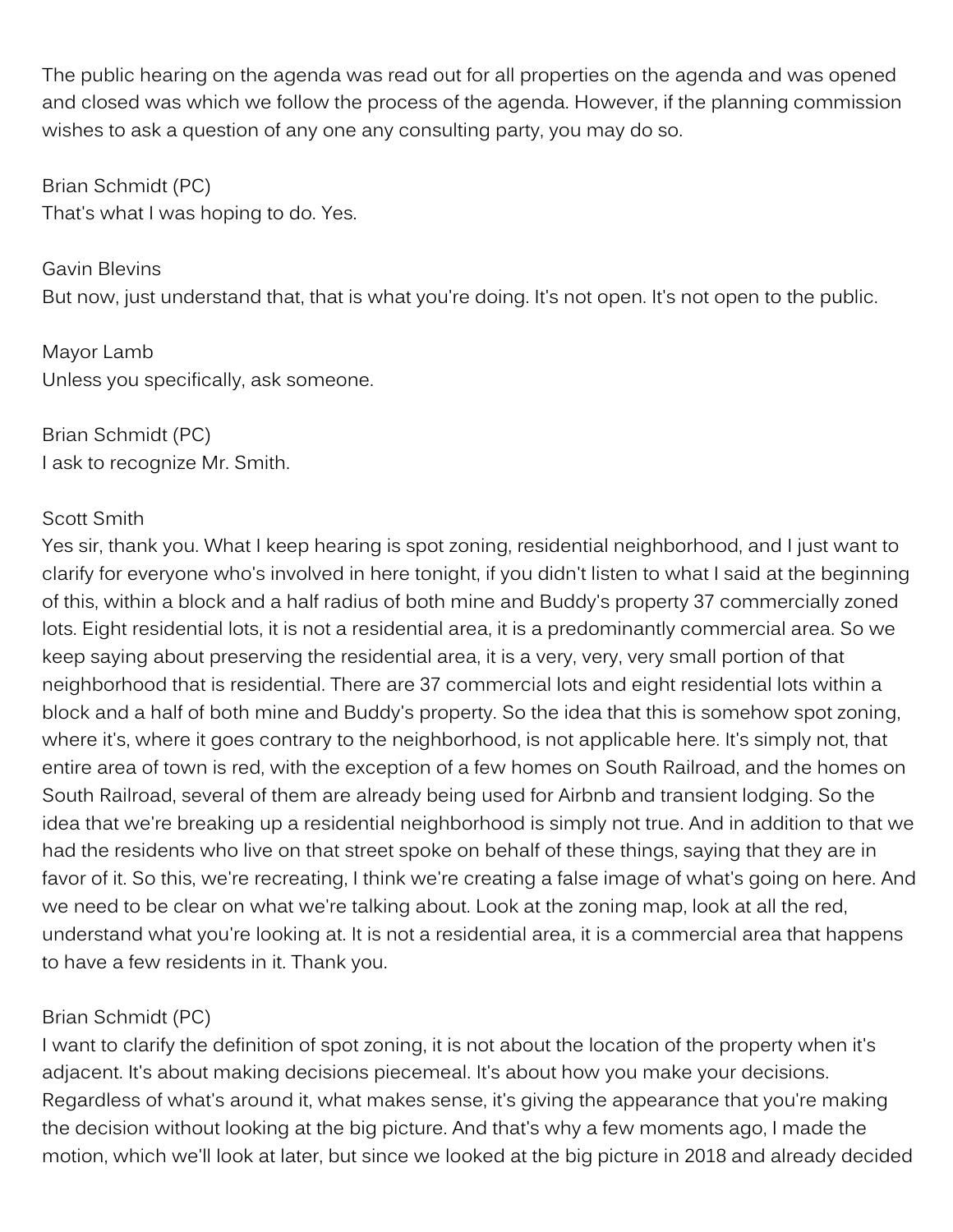that it would be a good idea to change Buddy's property to commercial at that time, if we think that those conditions still exist, four years later, we can make a good case for approving his change.

#### Jack McCrady

It's still eradicating R1. And Mr. Smith's statement, if you look around, North or South Shady is already commercial, because we piecemealed the thing, the way it happened. And that's how R1 is getting eradicated and our population is dropping That is a major issue for this town. It's not for one little business or two businesses, and I think that, hope that the council would take that into consideration.

### Brian Schmidt (PC)

And if I may that that argument would be something that would be more appropriate to a larger venue. Looking at the big map. I think what you're saying is maybe we need to, because things have changed in the town over four years. We need to go back to you know, having a wider conversation.

Jack McCrady How long have you been here, Buddy four years?

Buddy Albro This is our eighth year.

### Jack McCrady

Eight years. not four years. It was eight years ago we offered the R1, the other one, the planning commission, it didn't fly and everything went back to the regular map because of the outpouring of dissension on everything to be in R1, and I can understand that. It was the council, I was mayor at the time, we never saw that map until it was presented that night. You remember that, don't you, on the previous map. So we kind of got blindsided along with a lot of other citizens. But I still think we have stand up for R1.

Brian Schmidt (PC) Any other comments with regards to that property?

Mitchel Greer I agree with his property, it's already surrounded that commercial. I don't think reason for it to not be commercial.

Brian Schmidt (PC) Any other comments?

Larry Ginn (PC)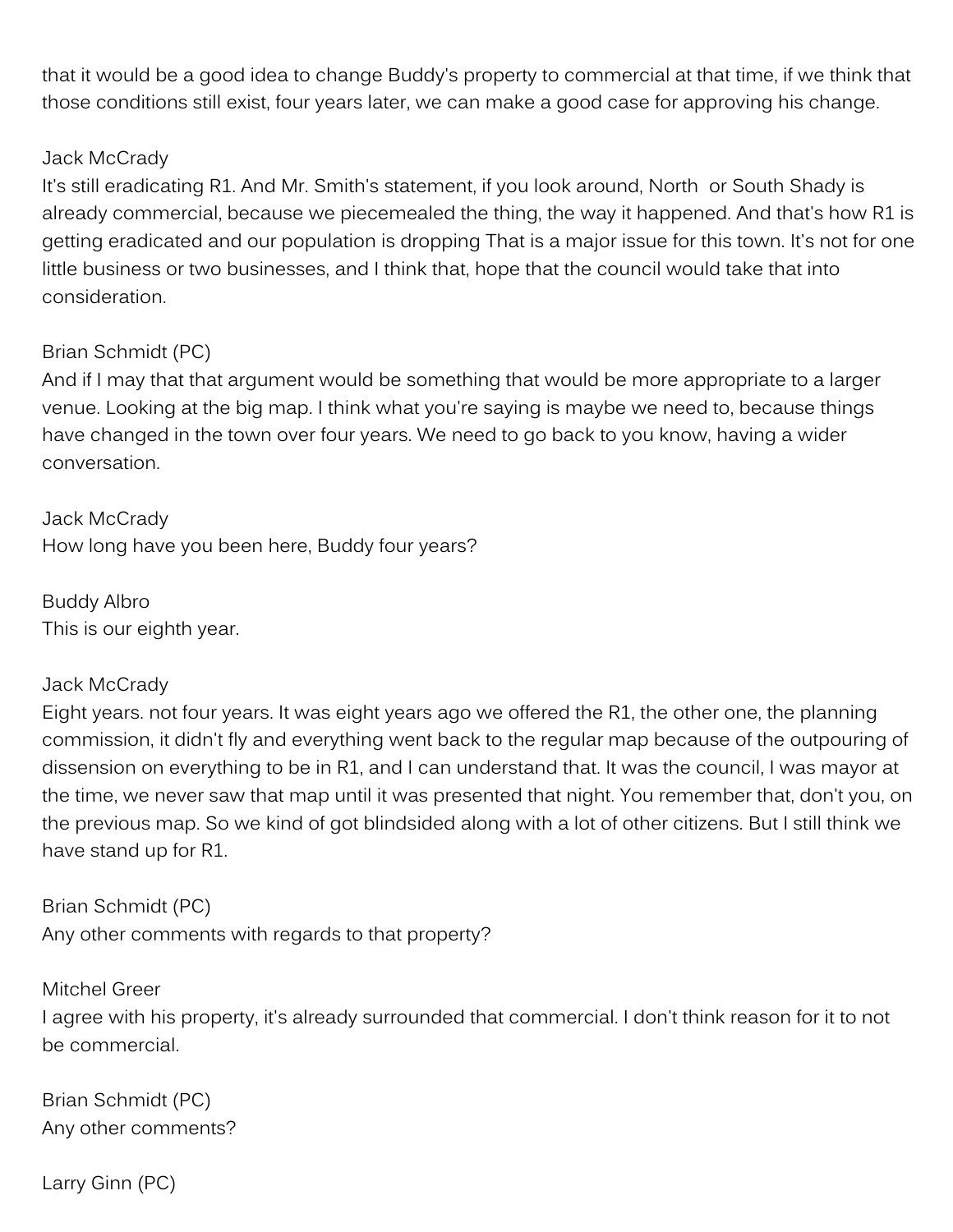And he's purchased that other property sense.

Gavin Blevins His brother.

Brian Schmidt (PC) We have a motion?

Larry Ginn (PC) A standing motion.

Brian Schmidt (PC) Yeah, do we vote on that motion?

Jack McCrady Are we going to do Mr. Smith's first? Is that the one you're discussing?

Gavin Blevins You could pick up the original motion and do one per each, or you could amend the first motion.

### Brian Schmidt (PC)

My motion applies to both properties and I want to keep it that way. That to follow proper procedure, we should go back to the large map. Four years since, things may have changed and that would be clearly following, to avoid the idea of looking like we're favoring individuals.

#### Jack McCrady

I hate to do you this way Brian. I like to make a substitute that we table Mr. Smith's until we get legal counsel here the determination on the Supreme Court decision, and we can proceed forward with Mr. Albro's

Brian Schmidt (PC) Okay. Any discussion on that?

#### Ralph Wilson (PC)

I believe Mr. Smith is needing to have an answer, because we're getting into tourist season. And I think tabling this is going to hinder him in doing what he needs to do, just as the council meeting's decision on my variance is impeding me for tourist season. So I can relate to it.

Brian Schmidt (PC)

I can understand. Unfortunately I allowed two motions to stand at the same time.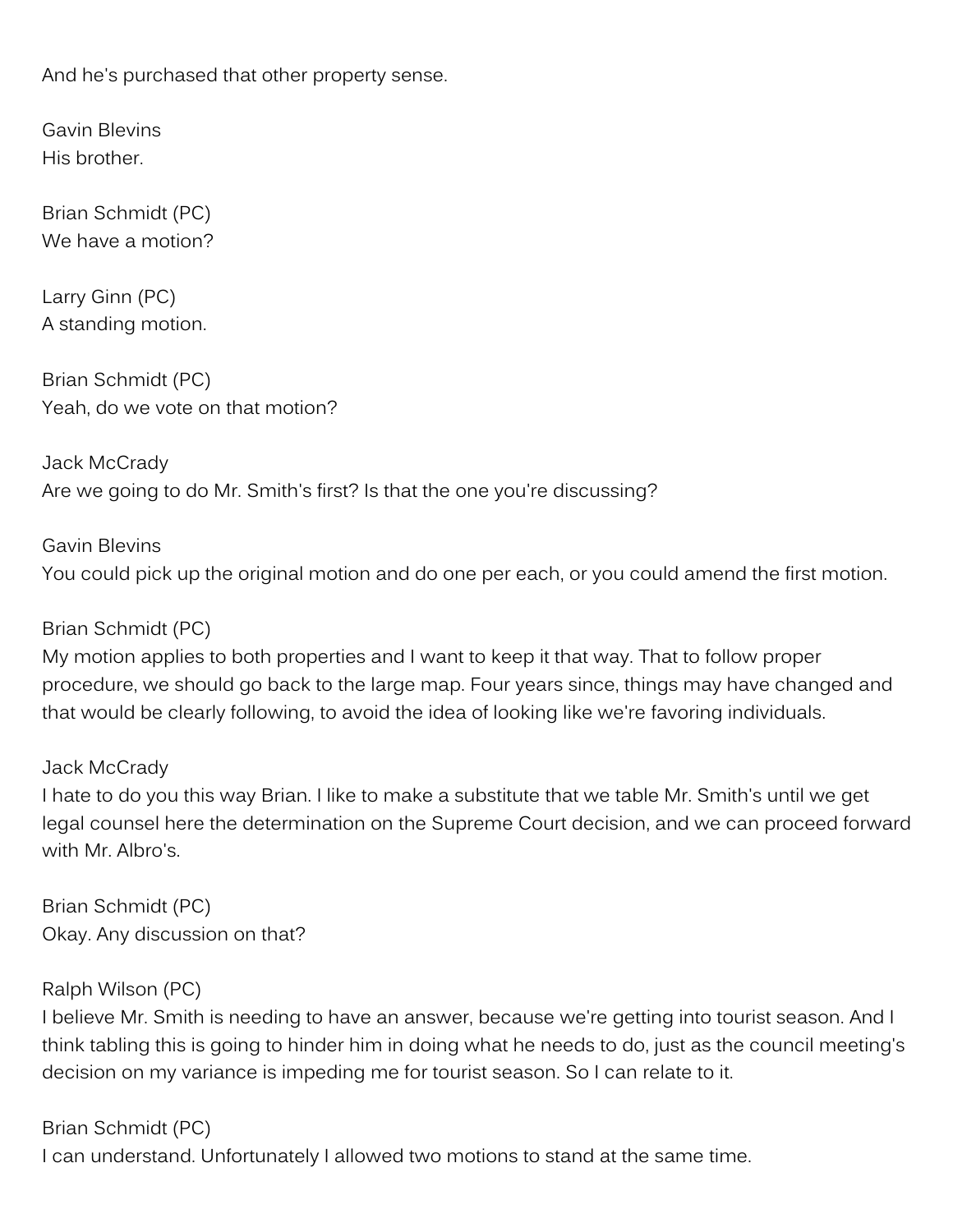Jack McCrady No, I brought an alternate up, so I'll call for the question.

Brian Schmidt (PC) Which one?

Jack McCrady On my last one, that would approve Buddy Albro's and table until we get legal guidance on Mr. Smith's.

Brian Schmidt (PC) Ok are we ready to vote on that?

Jack McCrady (PC) I did not get a second.

Larry Ginn (PC) He needs a second.

Hilary Greenberg (PC) I'll second.

Brian Schmidt (PC) We have a second. Okay. All in favor? So how many ayes do we have?

Ralph Wilson (PC) I said my opinion.

Brian Schmidt (PC) So we have three favor, and four or three against. So we have a tie.

Gavin Blevins In that case, the motion will fail, so you'll have go back to something else.

Brian Schmidt (PC) Okay, we can test my motion. That we go back to the big map.

Jack McCrady What are you saying when you say that?

Brian Schmidt (PC)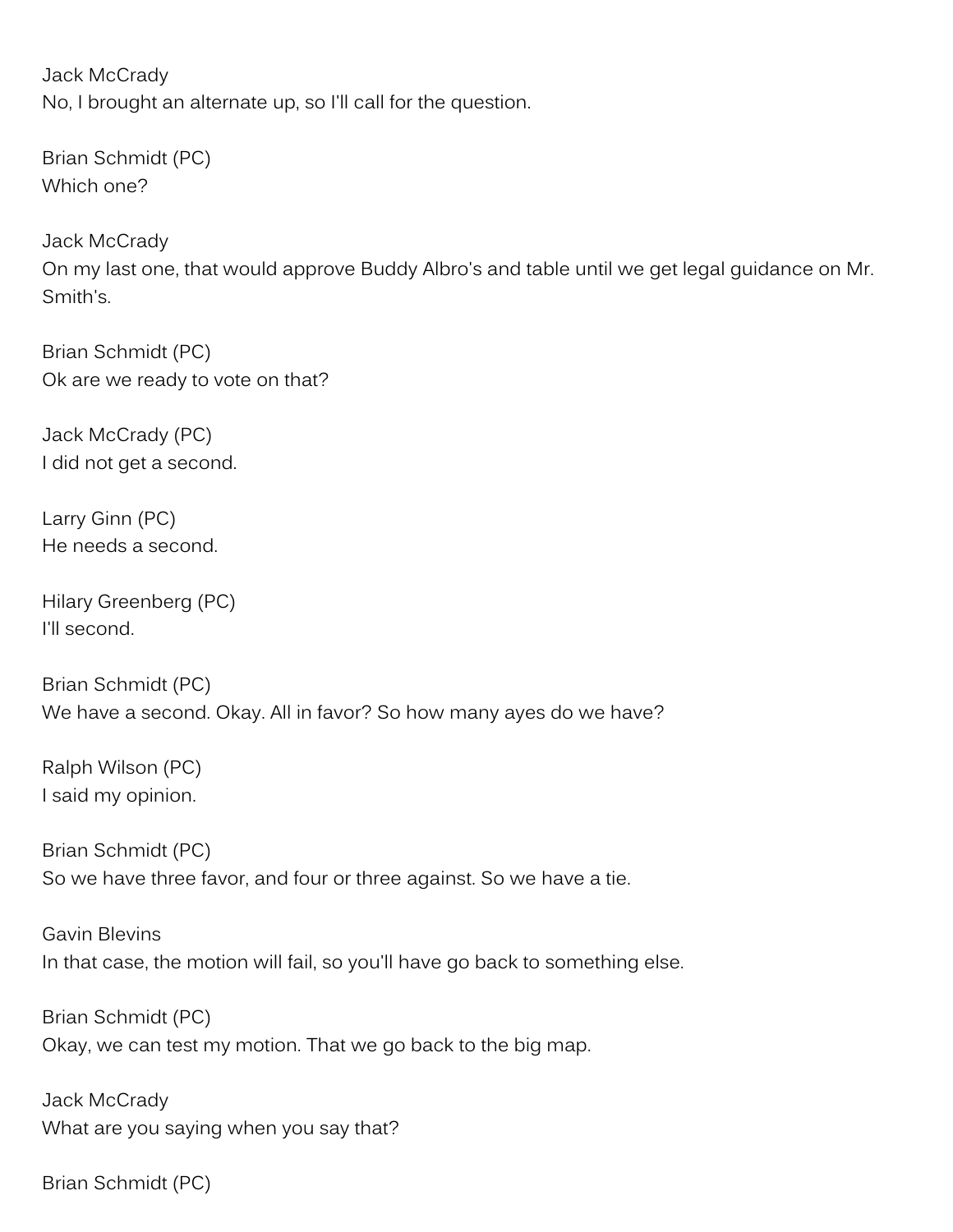What I'm saying is this, is the impression of neighboring individuals comes from just looking at individual lots at a time, that what that does is negates the larger conversation that should take place when you consider zoning for the entire town. Because it's not, it looks like you're favoring individuals, if you take in the whole conversation saying, you know, it makes sense for this area of town to be commercial. And, you know, that gets argued back and forth with some of these things that, you know, that people are bringing up with residential areas. We're not having that same conversation every time we looked at these, and giving the impression that if we, if we allow these, it looks like the town is doing that just by taking it piecemeal, is favoring individuals.

### Larry Ginn (PC)

The motion you're making is a motion to alter the rules. And what we're here is to vote on and come up with a majority recommendation on the two applications. Just try to keep things straight.

Jack McCrady Wait a minute, say that again Larry, that didn't sound straight.

Brian Schmidt (PC) These are not changing the rules.

Larry Ginn (PC) Well he's talking about going back to a map, that's changing.

### Jack McCrady

I believe that what he's referring to is that we need to take the whole town into consideration and have a real rezoning of the entire town.

#### Mayor Lamb

That is exactly what he is talking about. The thing is that these folks are have come to us requesting this. They've paid their money and we need to look at these applications, and we cannot punish them that we don't have our stuff together, to put that plan together before they came to this meeting.

Brian Schmidt (PC) I'm sorry, I have no interest in punishing anyone. My role here is to advocate.

Mayor Lamb Okay, but the thing is.

Brian Schmidt (PC)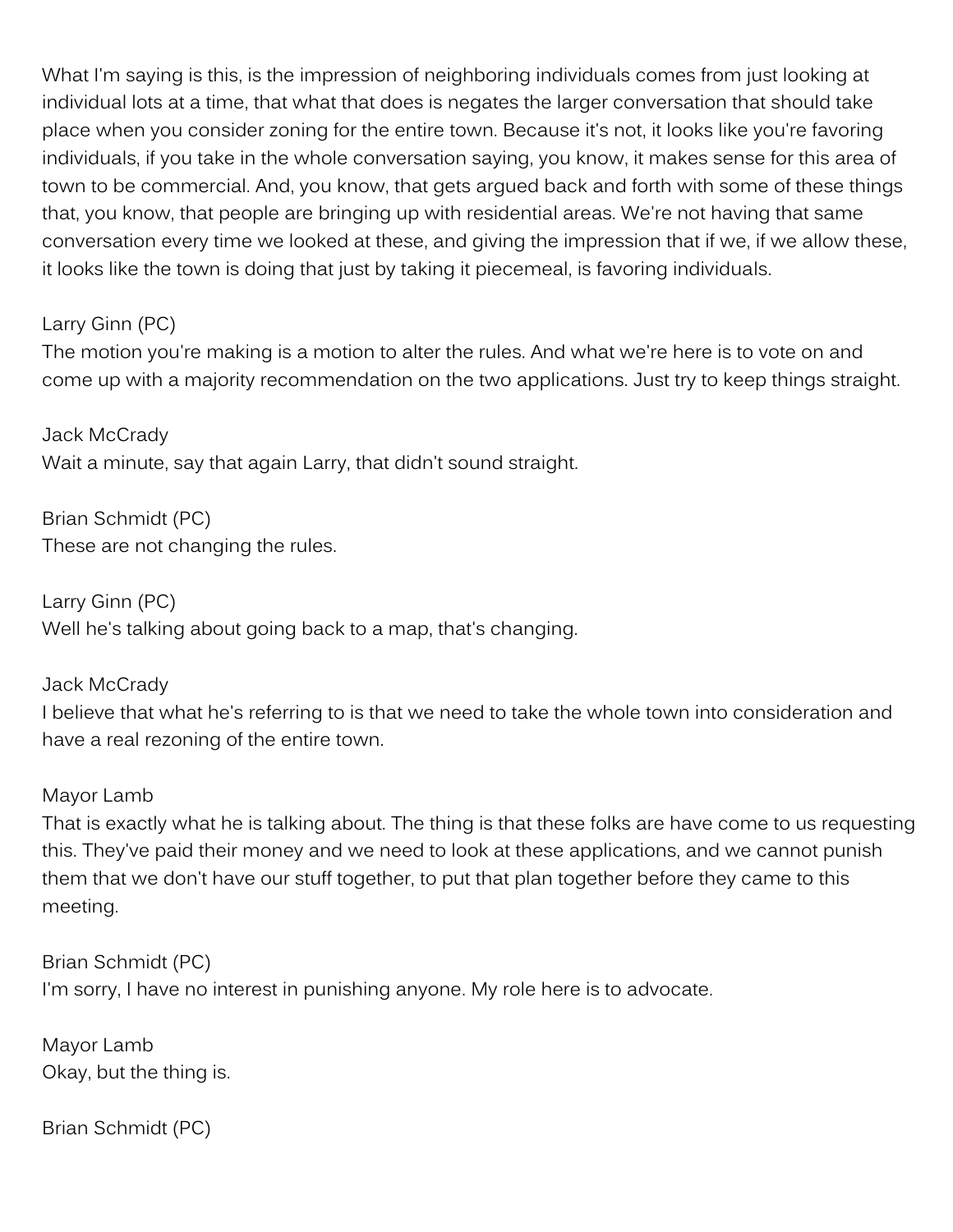A logical process, whether we followed it or not, in the past is not of concern. In fact, our decision should not be based on their needs. I mean, what you just said violates the very thing I've been trying to say.

### Mayor Lamb

It's not based on their needs. Ralph even said.

Brian Schmidt (PC) He's going to lose money. These are considerations.

### Mayor Lamb

You have to think about what you're asking. What you're asking about a comprehensive plan and rezoning of town, which could take, obviously we're still waiting for the comprehensive plan that was due. When was that due?

# Gavin Blevins Madam Mayor, just as a point, the planning commission is in session at the moment and if the chair recognizes, you may speak, but it normally it's their discussion.

Mayor Lamb Well he asked us earlier.

Brian Schmidt (PC) I would like to allow it. I think this works better for everyone. And I like hearing what Katie has to say, I think it needs to be here.

Mayor Lamb Thank you.

## Brian Schmidt (PC)

Thank you. And, and I may very well agree with everything you're saying Katie, but I can't because of my position. I can't advocate it.

### Mayor Lamb

Well, I don't think we should base our decisions this evening on a zoning map that was done four years ago, or the proposal that was done four years ago. Other than, you know, that it made sense to make this here commercial. And, you know, I think that you guys need to consider that.

#### Jack McCrady

I think you need legal advice on it. Can we have an expedited meeting, table it and have an expedited meeting with legal counsel available?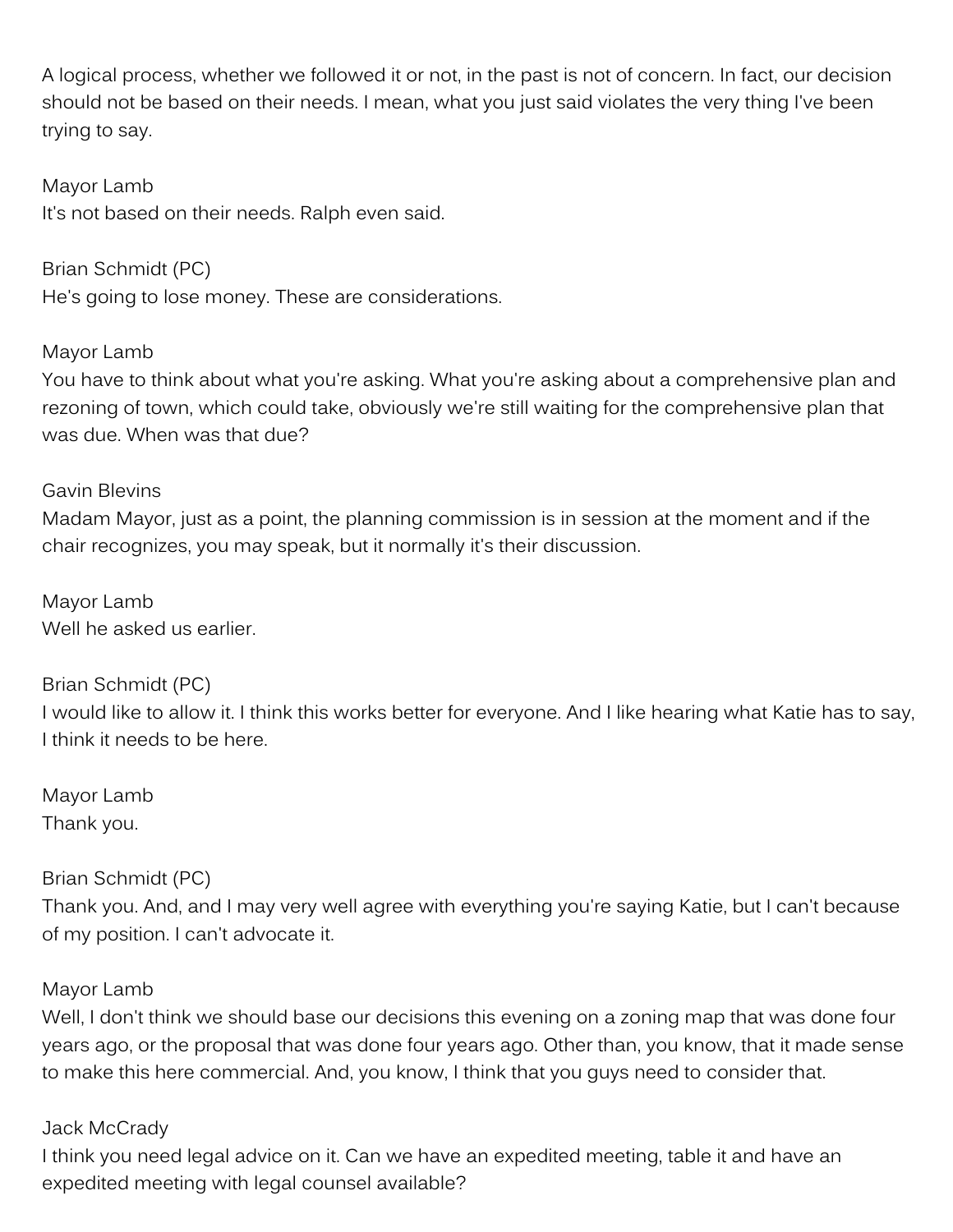Gavin Blevins

You could just continue the meeting to another day, I mean it couldn't be tomorrow.

Jack McCrady (PC) Could we do it in a week or so? Nothing would change, and it would expedite their needs.

Brian Schmidt (PC) Now are we talking about both properties with that idea?

Gavin Blevins That's up to you guys.

Jack McCrady To me, the Albro's property is completely grounded and being commercial, even though it's been R1. I'm opposed to eradicating R1 like the town has been doing, but in that case it's totally owned by the same person. I don't see that that would hurt the future of R1. .

Brian Schmidt (PC) Yeah, I understand. Any more discussion on what he just said?

Ralph Wilson (PC) No, I agree that Buddy's property should be commercial.

Ralph Wilson (PC) Do we have a motion?

Jack McCrady I'd like to make that motion, to approve the Albro's property, and to table the Smith property until we get a expedited meeting within the next week or so.

Larry Ginn (PC) An accelerated meeting? Is that doable? Is that achievable? Do you have to talk to the attorney?

Mayor Lamb It's fine with me. How's the council feels about it?

Gavin Blevins You all can recommend it, but they can still do what they want.

Larry Ginn (PC)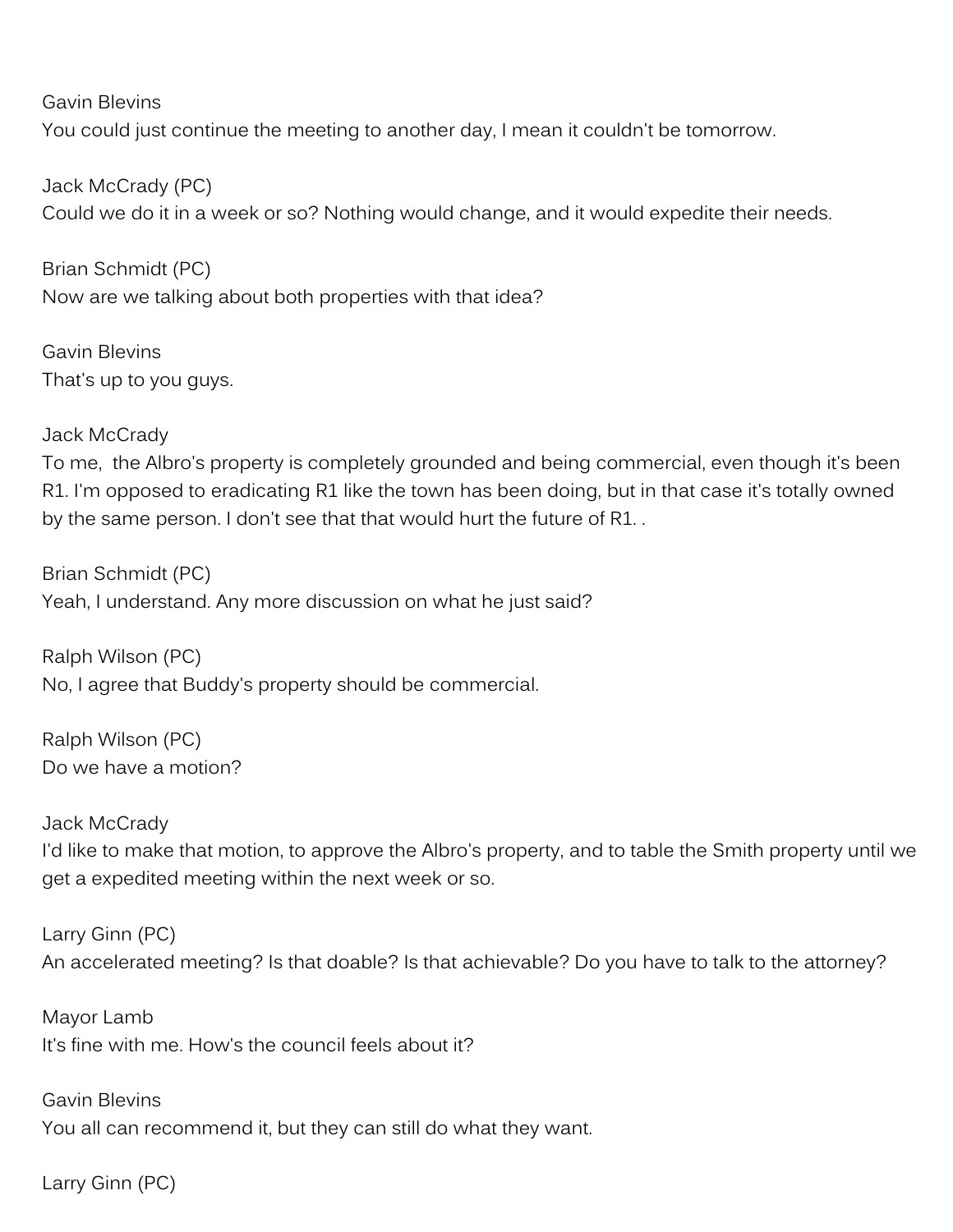What about advertising it?

Gavin Blevins If it's a continuation of the meeting, it does not fall into new advertising.

Larry Ginn (PC) So we could roll it into a following week?

Gavin Blevins Yes.

Larry Ginn (PC) That'd be great.

Mayor Lamb And we will contact the town attorney, Gavin, to make sure that he can?

Gavin Blevins We can try to set a date and hope he's available.

Jack McCrady We've retained another attorney in Abingdon, Bragg? We retained him at the same time. You all have never used him.

Gavin Blevins We use him for special things, yeah.

Jack McCrady But he's also a constitutional lawyer.

Mayor Lamb So if Cassell and Crewe are not available, then perhaps Mr. Bragg is. That's a good recommendation.

Brian Schmidt (PC) Thank you all. And do we have any more discussion before we go? Okay.

Larry Ginn (PC) Yes, so can I clarify?

Brian Schmidt (PC)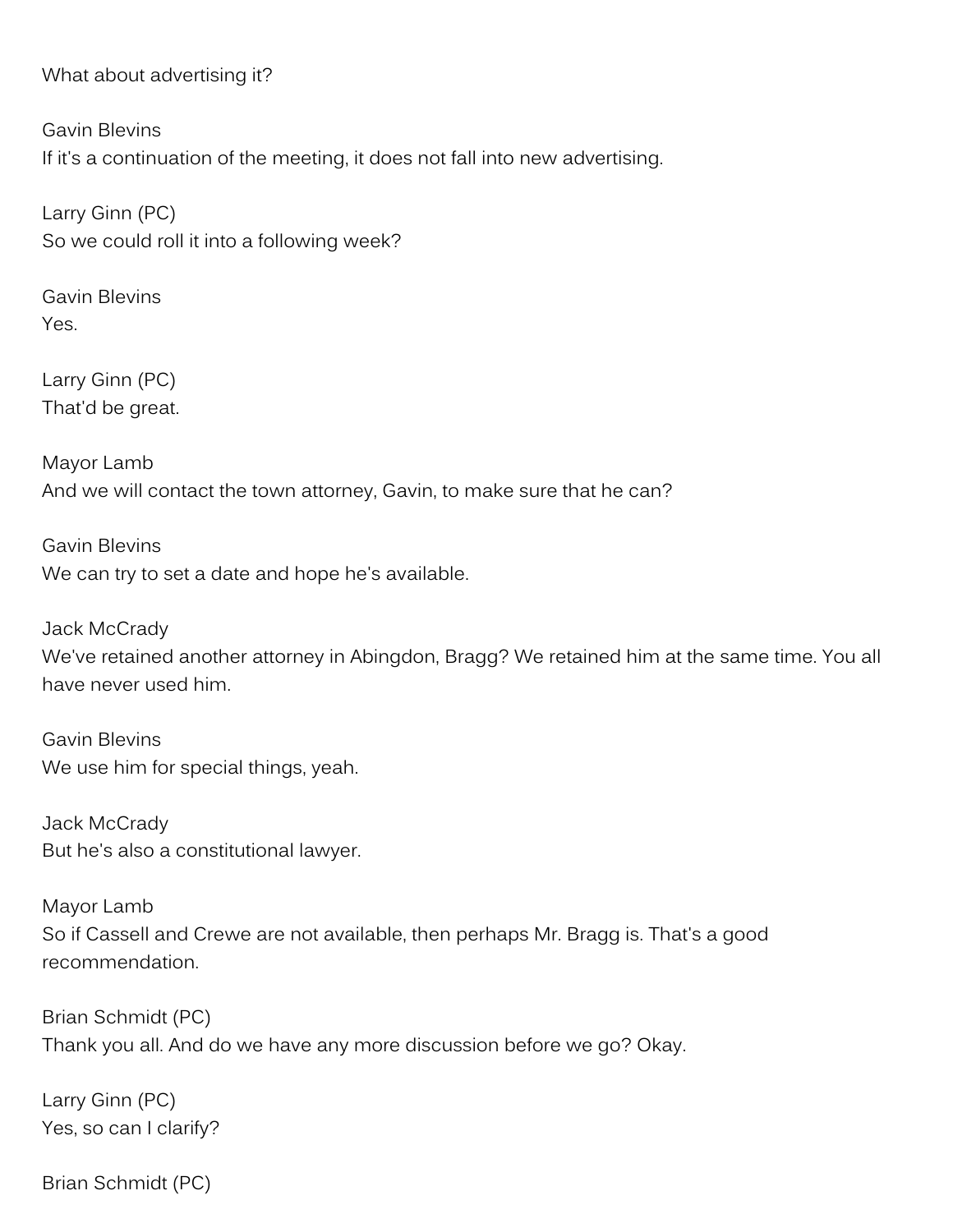Yes, please.

Brian Schmidt (PC) What the motion was is it just a motion to table his and to review his?

Jack McCrady (PC) Approve Albro's.

Ralph Wilson (PC) Approve Buddy's and table for an expedited.

Gavin Blevins Continuation.

Mayor Lamb Expedited continuation, yes.

Brian Schmidt (PC) Okay.

Larry Ginn (PC) You've got a second.

Brian Schmidt (PC) Okay. All in favor? Aye. Any opposed? Noboby opposed.

Ralph Wilson (PC) Quick. The definition of expedite.

Hilary Greenberg (PC) He's going to see when the attorney is available.

Mayor Lamb So then the date will be determined based on when the attorney or do we need to?

Gavin Blevins You all need to determine a date to, once you get into your discussion again, we still have to.

Brian Schmidt (PC) Any other discussion, any further.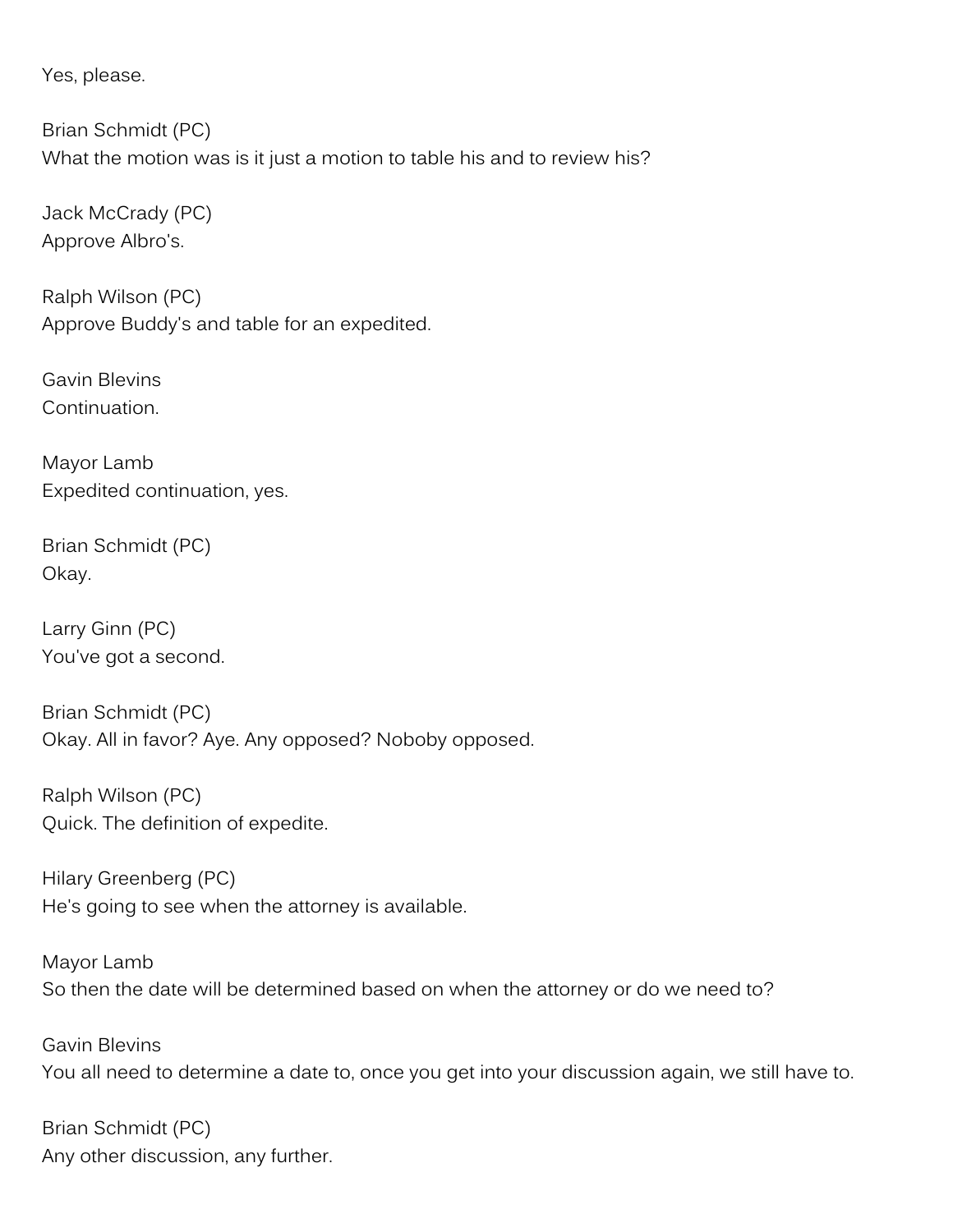Jack McCrady (PC) Okay, I'll make a to adjourn.

Larry Ginn (PC) Second.

Jack McCrady (PC) All in favor. Aye.

Brian Schmidt (PC) The meeting is now closed. Thank you all.

Mayor Lamb Okay. So the town council discussion and possible action is open at this time. And if you would like to take the request of the Planning Commission,

Susan Coleman For the Smith property.

Mayor Lamb

For the Smith property, to table the Smith property conversation until we have counsel, and it would be a continuation of this meeting to expedite that and in as timely of a manner as we can to have legal counsel, And then they made a motion to approve Buddy Albro's commercial, residentially zoned properties to be zoned commercial.

Beaty Jackson So moved.

Mitchel Greer Second.

Mayor Lamb All those in favor? 4-0.

Gavin Blevins So you accepted the continuation? Do you want to set a date for said continuation?

Susan Coleman Really depends on the lawyer.

Gavin Blevins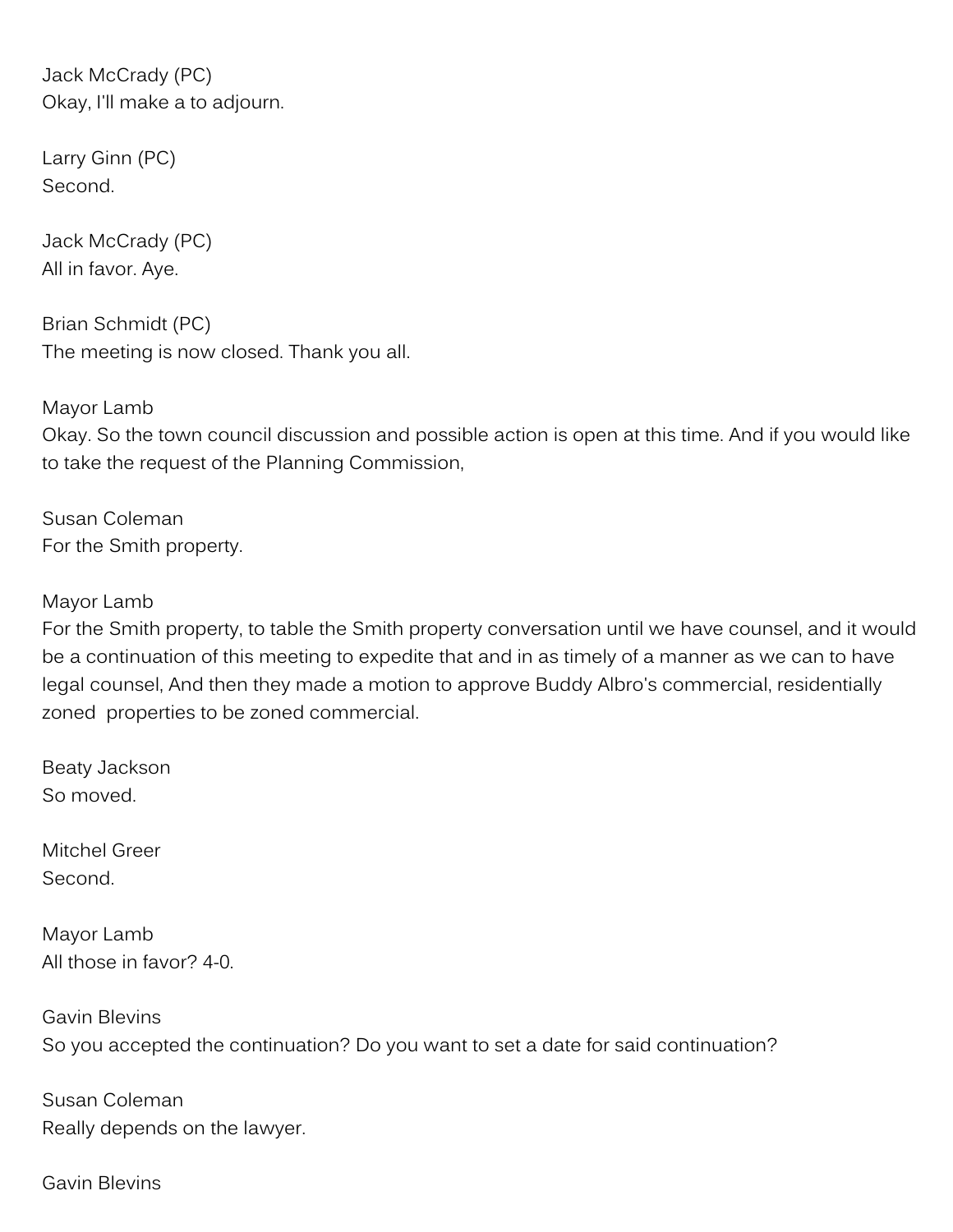Right, through the process, you should set a date and I'll just make sure one of them is there.

Susan Coleman Next week.

Mayor Lamb Next Tuesday?

Gavin Blevins 19th.

Mayor Lamb What time, 6pm?

Mitchel Greer Can everybody do that?

Mayor Lamb Planning Commission, Larry. Next Tuesday, the 19th at 6pm for a continuation of this meeting.

Jack McCrady (PC) Sounds great for us.

Mayor Lamb Okay, great. So planning commission would need to close your meeting.

Brian Schmidt (PC) We already did.

Mayor Lamb So then, do I have a motion to adjourn this part?

Gavin Blevins You will have a motion to continue this meeting to that date.

Mayor Lamb Okay. That's right to continue this meeting for the 19th of this month, which is next Tuesday at 6pm.

Susan Coleman So moved.